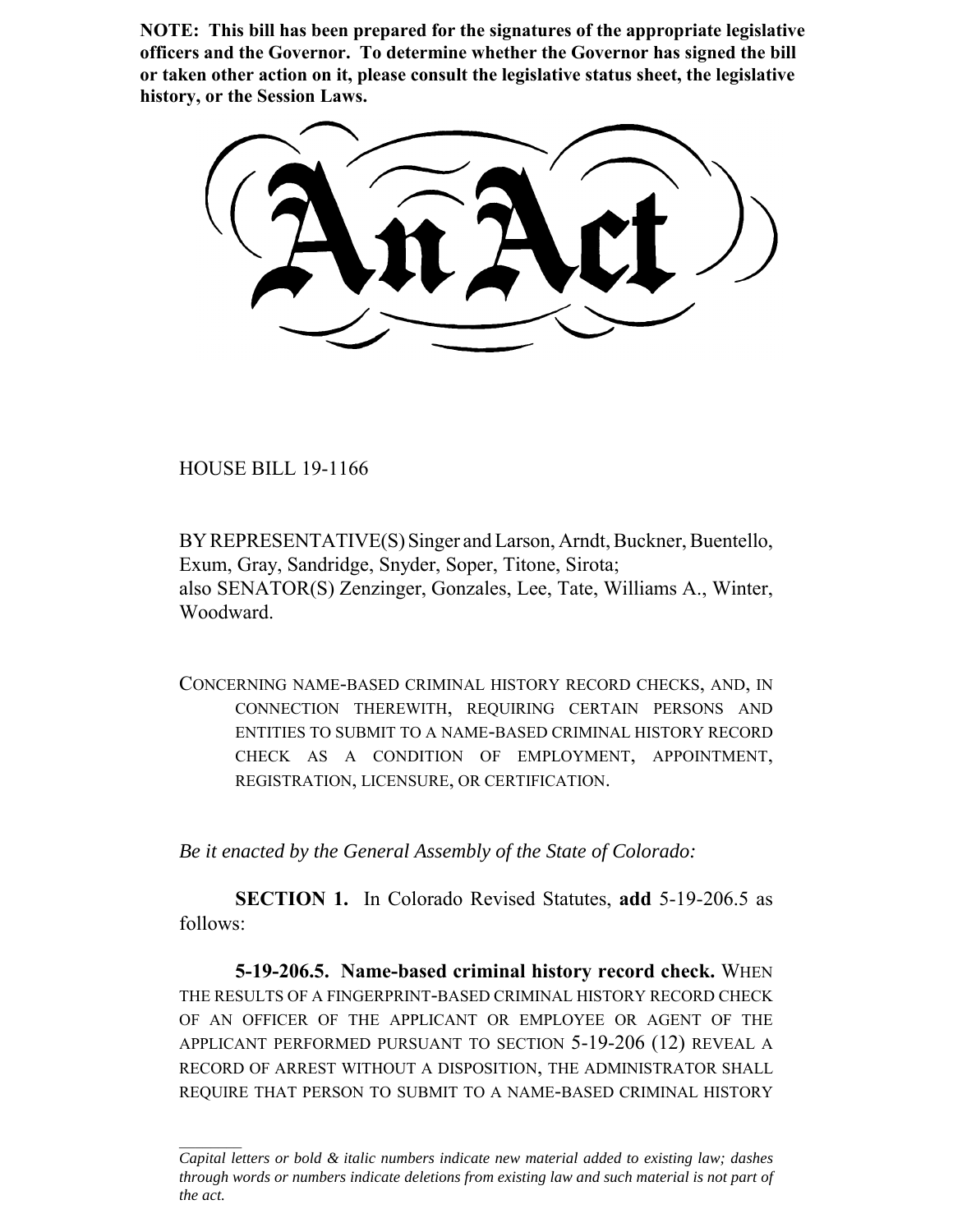#### RECORD CHECK, AS DEFINED IN SECTION 22-2-119.3 (6)(d).

**SECTION 2.** In Colorado Revised Statutes, 10-3-112, **amend**  $(1)(b)$  as follows:

**10-3-112. Directors - terms - election - conflicts of interest recovery of profits.** (1) (b) (I) Each executive officer and director of a domestic company applying for a certificate of authority to do business in Colorado shall submit a set of fingerprints to the commissioner. The commissioner shall forward such fingerprints to the Colorado bureau of investigation for the purpose of conducting a state and national fingerprint-based criminal history record check utilizing records of the Colorado bureau of investigation and the federal bureau of investigation. Only the actual costs of such record check shall MUST be borne by the employer.

(II) WHEN THE RESULTS OF A FINGERPRINT-BASED CRIMINAL HISTORY RECORD CHECK OF A PERSON PERFORMED PURSUANT TO THIS SUBSECTION (1)(b) REVEAL A RECORD OF ARREST WITHOUT A DISPOSITION, THE COMMISSIONER SHALL REQUIRE THAT PERSON TO SUBMIT TO A NAME-BASED CRIMINAL HISTORY RECORD CHECK, AS DEFINED IN SECTION  $22 - 2 - 119.3$  (6)(d).

**SECTION 3.** In Colorado Revised Statutes, 10-3-803, **amend** (3) as follows:

**10-3-803. Acquisition of control of or merger with domestic insurer - definitions.** (3) (a) Each person described in paragraph (b) of subsection  $(1)$  SUBSECTION  $(1)(b)$  of this section shall submit a set of fingerprints to the commissioner at the time of filing the statement described in paragraph (a) of subsection  $(1)$  SUBSECTION  $(1)(a)$  of this section. The commissioner shall forward the fingerprints to the Colorado bureau of investigation for the purpose of conducting a state and national fingerprint-based criminal history record check utilizing records of the Colorado bureau of investigation and the federal bureau of investigation. The employer bears only the actual costs of the record check.

(b) WHEN THE RESULTS OF A FINGERPRINT-BASED CRIMINAL HISTORY RECORD CHECK OF A PERSON PERFORMED PURSUANT TO THIS SUBSECTION (3) REVEAL A RECORD OF ARREST WITHOUT A DISPOSITION, THE COMMISSIONER

PAGE 2-HOUSE BILL 19-1166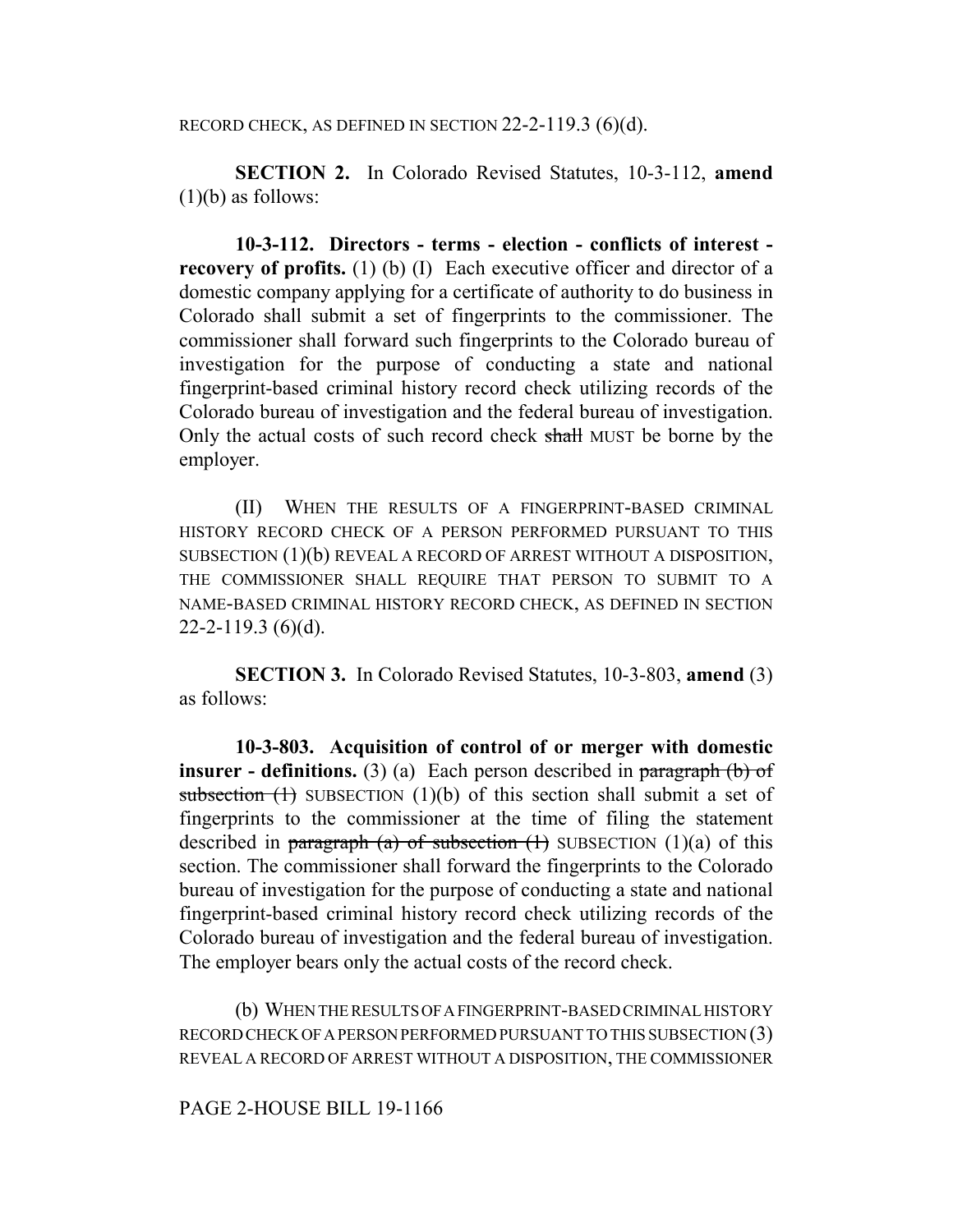SHALL REQUIRE THAT PERSON TO SUBMIT TO A NAME-BASED CRIMINAL HISTORY RECORD CHECK, AS DEFINED IN SECTION 22-2-119.3 (6)(d).

**SECTION 4.** In Colorado Revised Statutes, 10-15-103, **add**  $(1)(b)(I.5)$  as follows:

**10-15-103. License procedure - records - examination of records.** (1) (b) (I.5) WHEN THE RESULTS OF A FINGERPRINT-BASED CRIMINAL HISTORY RECORD CHECK OF AN APPLICANT PERFORMED PURSUANT TO THIS SUBSECTION (1)(b) REVEAL A RECORD OF ARREST WITHOUT A DISPOSITION, THE COMMISSIONER SHALL REQUIRE THAT APPLICANT TO SUBMIT TO A NAME-BASED CRIMINAL HISTORY RECORD CHECK, AS DEFINED IN SECTION  $22 - 2 - 119.3$  (6)(d).

**SECTION 5.** In Colorado Revised Statutes, 10-23-103, **amend** (2) as follows:

**10-23-103. Registration requirements - application qualification bond - forfeiture.** (2) (a) Prior to submission of an application under PURSUANT TO this article 23, each applicant shall have his or her fingerprints taken by a local law enforcement agency or any third party approved by the Colorado bureau of investigation to obtain a fingerprint-based criminal history record check. If a third party takes the person's fingerprints, the fingerprints may be electronically captured using Colorado bureau of investigation-approved livescan equipment. Third-party vendors shall not keep the applicant information for more than thirty days unless requested to do so by the applicant. The applicant is required to submit payment by certified check or money order for the fingerprints and for the actual costs of the record check when the fingerprints are submitted to the Colorado bureau of investigation. Upon receipt of fingerprints and receipt of the payment for costs, the Colorado bureau of investigation shall conduct a state and national fingerprint-based criminal history record check utilizing records of the Colorado bureau of investigation and the federal bureau of investigation.

(b) WHEN THE RESULTS OF A FINGERPRINT-BASED CRIMINAL HISTORY RECORD CHECK OF AN APPLICANT PERFORMED PURSUANT TO THIS SUBSECTION (2) REVEAL A RECORD OF ARREST WITHOUT A DISPOSITION, THE DIVISION SHALL REQUIRE THAT APPLICANT TO SUBMIT TO A NAME-BASED CRIMINAL HISTORY RECORD CHECK, AS DEFINED IN SECTION 22-2-119.3

# PAGE 3-HOUSE BILL 19-1166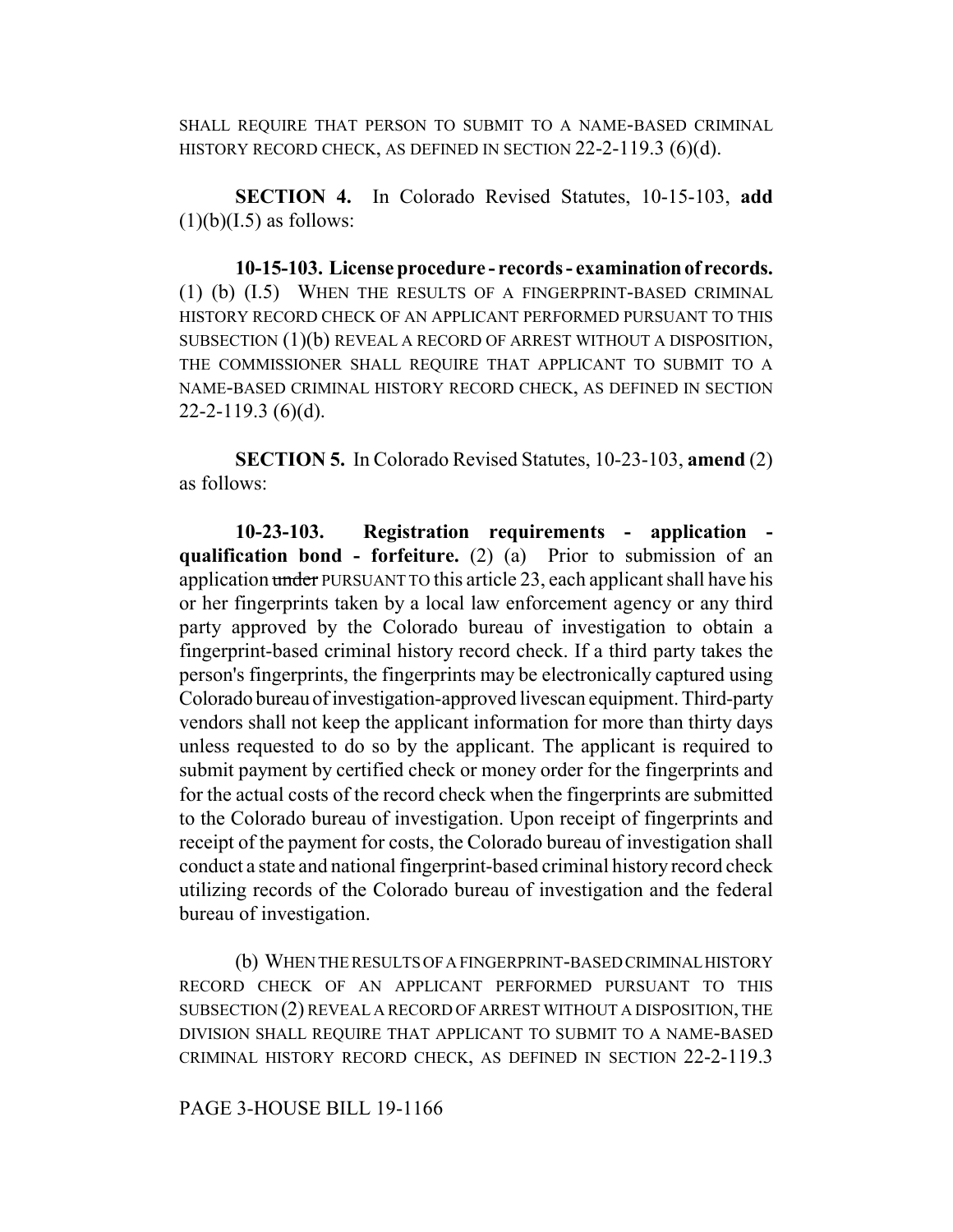$(6)(d)$ .

**SECTION 6.** In Colorado Revised Statutes, **add** 11-110-107.5 as follows:

**11-110-107.5. Name-based criminal history record check.** WHEN THE RESULTS OF A FINGERPRINT-BASED CRIMINAL HISTORY RECORD CHECK OF AN APPLICANT PERFORMED PURSUANT TO SECTION 11-110-107 (1)(e) REVEAL A RECORD OF ARREST WITHOUT A DISPOSITION, THE BANKING BOARD SHALL REQUIRE THAT APPLICANT TO SUBMIT TO A NAME-BASED CRIMINAL HISTORY RECORD CHECK, AS DEFINED IN SECTION 22-2-119.3 (6)(d). THE APPLICANT SHALL PAY THE ACTUAL COSTS OF THE NAME-BASED CRIMINAL HISTORY RECORD CHECK.

**SECTION 7.** In Colorado Revised Statutes, 12-15.5-105, **amend** (4) as follows:

**12-15.5-105. Licensing.** (4) With the submission of an application for a license granted pursuant to this section, each applicant and its officers, directors, and general partners shall submit a complete set of his or her fingerprints to the Colorado bureau of investigation for the purpose of conducting fingerprint-based criminal history record checks. The Colorado bureau of investigation shall forward the fingerprints to the federal bureau of investigation for the purpose of conducting fingerprint-based criminal history record checks. The director may acquire a name-based criminal history record check for a person who has twice submitted to a fingerprint-based criminal history record check and whose fingerprints are unclassifiable. A person who has previously submitted fingerprints for state or local licensing purposes may request the use of the fingerprints on file. THE DIRECTOR SHALL REQUIRE A NAME-BASED CRIMINAL HISTORY RECORD CHECK, AS DEFINED IN SECTION 22-2-119.3 (6)(d), FOR A PERSON WHO HAS TWICE SUBMITTED TO A FINGERPRINT-BASED CRIMINAL HISTORY RECORD CHECK AND WHOSE FINGERPRINTS ARE UNCLASSIFIABLE OR WHEN THE RESULTS OF A FINGERPRINT-BASED CRIMINAL HISTORY RECORD CHECK OF A PERSON PERFORMED PURSUANT TO THIS SUBSECTION (4) REVEAL A RECORD OF ARREST WITHOUT A DISPOSITION. The director shall use the information resulting from the fingerprint-based OR NAME-BASED criminal history record check to investigate and determine whether an applicant is qualified to hold a license pursuant to this section. The director may verify the information an applicant is required to submit. The applicant shall pay the costs

PAGE 4-HOUSE BILL 19-1166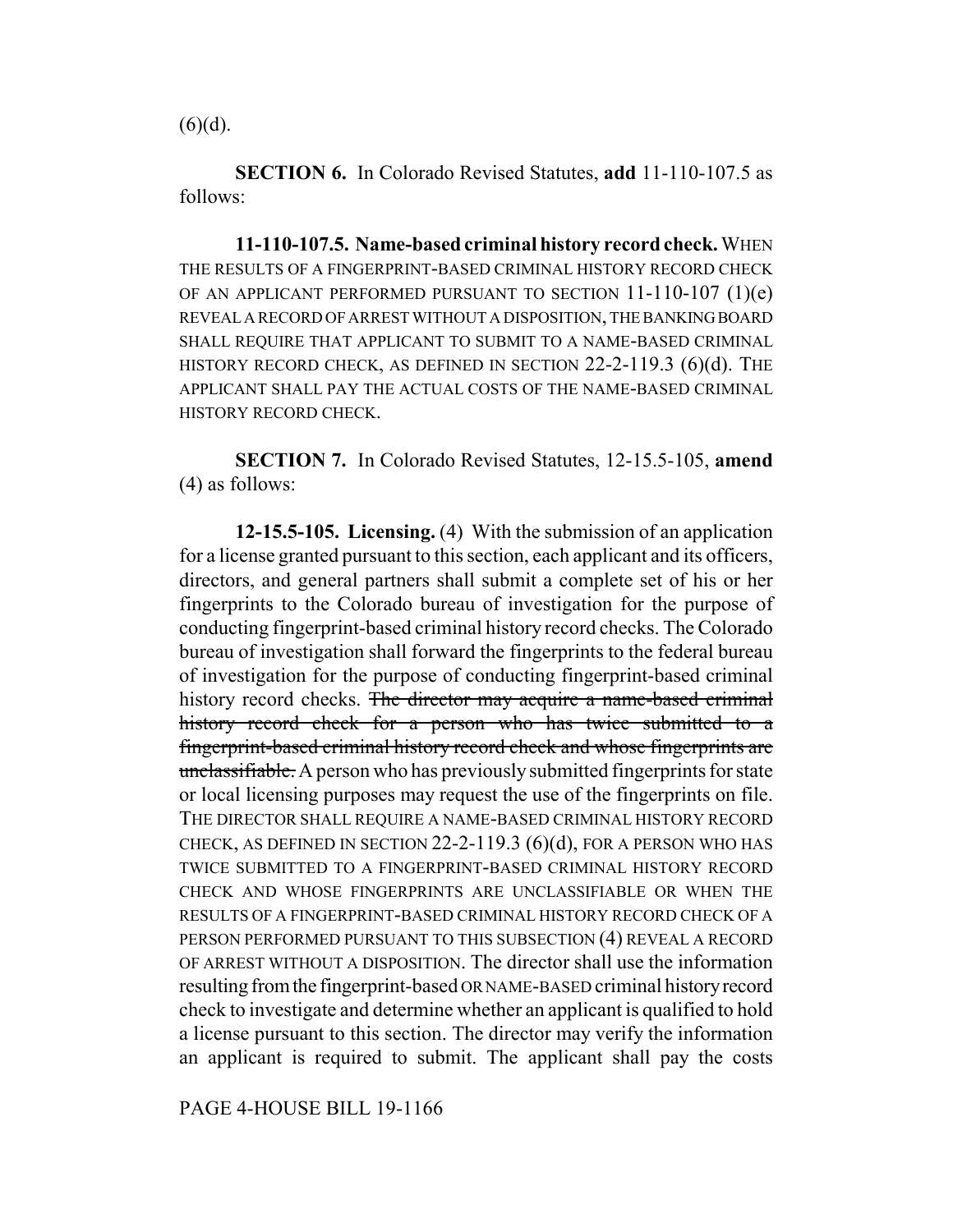associated with the fingerprint-based criminal history record check to the Colorado bureau of investigation. THE APPLICANT IS RESPONSIBLE FOR THE COSTS ASSOCIATED WITH A NAME-BASED CRIMINAL HISTORY RECORD CHECK.

**SECTION 8.** In Colorado Revised Statutes, 12-35.5-107, **amend** (1)(e) and (3); and **add** (2.5) as follows:

**12-35.5-107. License - reciprocity - denial of license application.** (1) Every applicant for a license to practice massage therapy shall:

(e) Submit to a criminal history record check in the form and manner as described in subsection (2) OF THIS SECTION AND, IF NECESSARY, SUBSECTION (2.5) of this section; and

(2.5) WHEN THE RESULTS OF A FINGERPRINT-BASED CRIMINAL HISTORY RECORD CHECK OF AN APPLICANT PERFORMED PURSUANT TO THIS SECTION REVEAL A RECORD OF ARREST WITHOUT A DISPOSITION, THE DIRECTOR SHALL REQUIRE THAT APPLICANT TO SUBMIT TO A NAME-BASED CRIMINAL HISTORY RECORD CHECK, AS DEFINED IN SECTION 22-2-119.3  $(6)(d)$ .

(3) After an applicant has fulfilled the requirements of subsections (1) and (2) OF THIS SECTION AND, IF NECESSARY, SUBSECTION (2.5) of this section, the director shall issue a license to the applicant.

**SECTION 9.** In Colorado Revised Statutes, **amend** 12-42.5-304 as follows:

**12-42.5-304. Criminal history record check.** (1) Prior to submission of an application, each designated representative must have his or her fingerprints taken by a local law enforcement agency or any third party approved by the Colorado bureau of investigation for the purpose of obtaining a fingerprint-based criminal history record check. If an approved third party takes the person's fingerprints, the fingerprints may be electronically captured using Colorado bureau of investigation-approved livescan equipment. Third-party vendors shall not keep the applicant information for more than thirty days unless requested to do so by the applicant. The designated representative shall submit payment by certified check or money order for the fingerprints and for the actual costs of the record check at the time the fingerprints are submitted to the Colorado

PAGE 5-HOUSE BILL 19-1166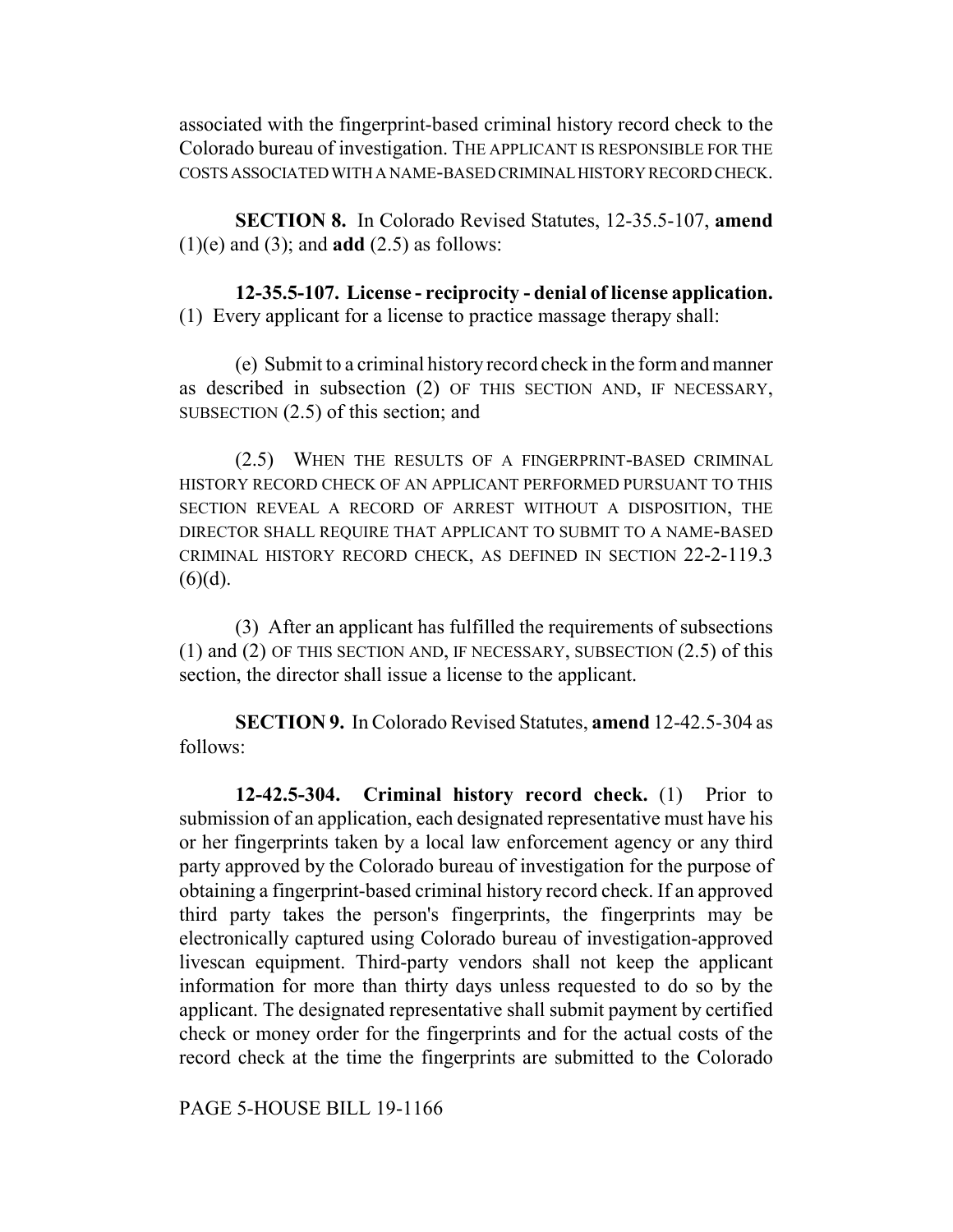bureau of investigation. Upon receipt of fingerprints and receipt of the payment for costs, the Colorado bureau of investigation shall conduct a state and national fingerprint-based criminal history record check utilizing records of the Colorado bureau of investigation and the federal bureau of investigation.

(2) WHEN THE RESULTS OF A FINGERPRINT-BASED CRIMINAL HISTORY RECORD CHECK OF A DESIGNATED REPRESENTATIVE PERFORMED PURSUANT TO THIS SECTION REVEAL A RECORD OF ARREST WITHOUT A DISPOSITION, THE BOARD SHALL REQUIRE THAT DESIGNATED REPRESENTATIVE TO SUBMIT TO A NAME-BASED CRIMINAL HISTORY RECORD CHECK, AS DEFINED IN SECTION 22-2-119.3 (6)(d). THE DESIGNATED REPRESENTATIVE SHALL PAY THE ACTUAL COSTS OF THE NAME-BASED CRIMINAL HISTORY RECORD CHECK.

**SECTION 10.** In Colorado Revised Statutes, **amend** 12-43.2-105.5 as follows:

**12-43.2-105.5. Criminal history record check required.** (1) Each applicant for registration must have his or her fingerprints taken by a local law enforcement agency or any third party approved by the Colorado bureau of investigation for the purpose of obtaining a fingerprint-based criminal history record check. If an approved third party takes the person's fingerprints, the fingerprints may be electronically captured using Colorado bureau of investigation-approved livescan equipment. Third-party vendors shall not keep the applicant information for more than thirty days unless requested to do so by the applicant. The applicant shall submit payment by certified check or money order for the fingerprints and for the actual costs of the record check at the time the fingerprints are submitted to the Colorado bureau of investigation. Upon receipt of fingerprints and receipt of the payment for costs, the Colorado bureau of investigation shall conduct a state and national fingerprint-based criminal history record check utilizing records of the Colorado bureau of investigation and the federal bureau of investigation and shall forward the results of the criminal history record check to the director.

(2) WHEN THE RESULTS OF A FINGERPRINT-BASED CRIMINAL HISTORY RECORD CHECK OF AN APPLICANT PERFORMED PURSUANT TO THIS SECTION REVEAL A RECORD OF ARREST WITHOUT A DISPOSITION, THE DIRECTOR SHALL REQUIRE THAT APPLICANT TO SUBMIT TO A NAME-BASED CRIMINAL HISTORY RECORD CHECK, AS DEFINED IN SECTION 22-2-119.3 (6)(d). THE APPLICANT

# PAGE 6-HOUSE BILL 19-1166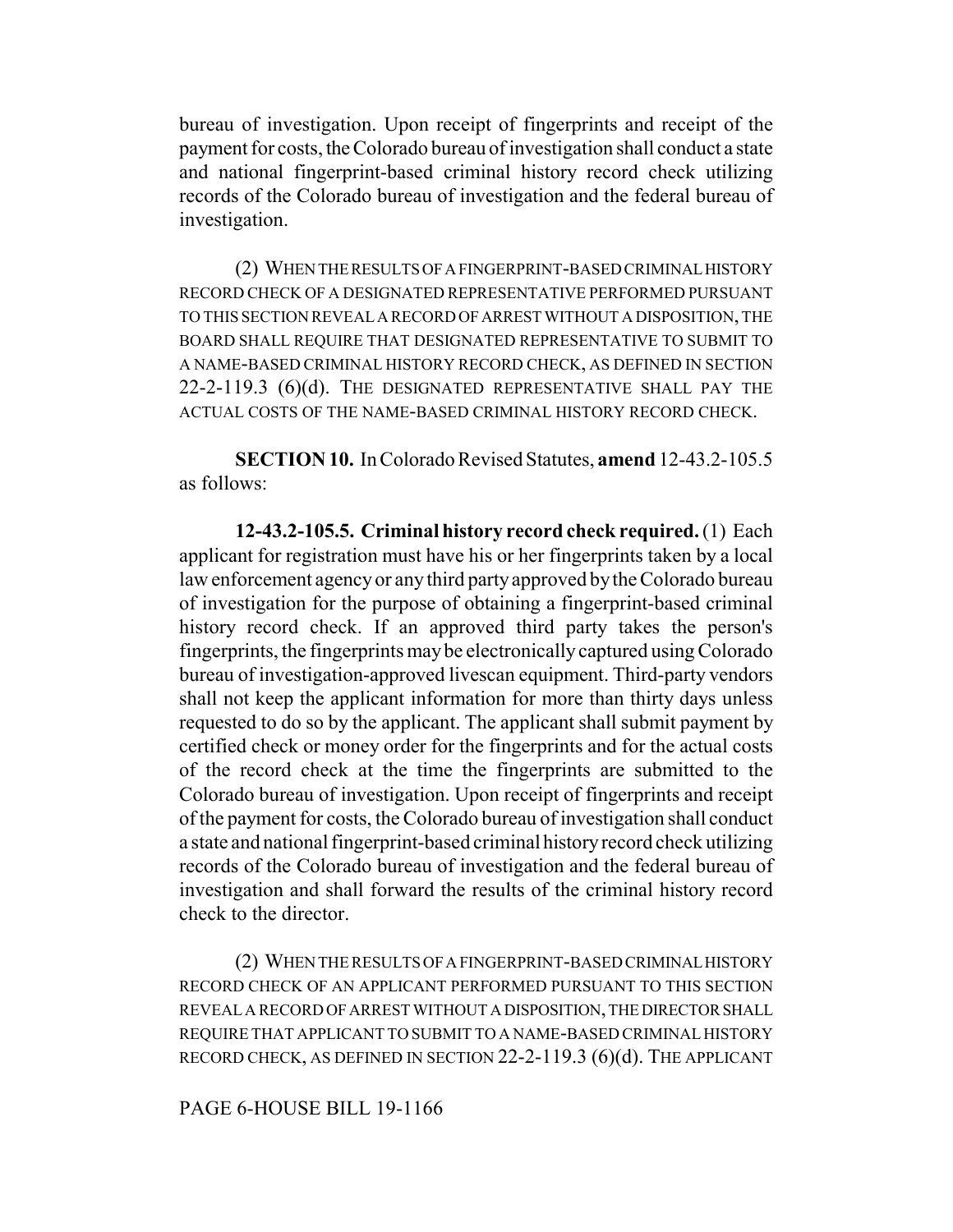SHALL PAY THE ACTUAL COSTS OF THE NAME-BASED CRIMINAL HISTORY RECORD CHECK.

**SECTION 11.** In Colorado Revised Statutes, 12-58.5-106, **amend** (2) as follows:

**12-58.5-106. Private investigator licenses - qualifications - fees - renewal - rules.** (2) (a) In addition to the requirements of subsection (1) of this section, each applicant for a level I or level II private investigator license must have his or her fingerprints taken by a local law enforcement agency or any third party approved by the Colorado bureau of investigation for the purpose of obtaining a fingerprint-based criminal history record check. If an approved third party takes the person's fingerprints, the fingerprints may be electronically captured using Colorado bureau of investigation-approved livescan equipment. Third-party vendors shall not keep the applicant information for more than thirty days unless requested to do so by the applicant. The applicant shall submit payment by certified check or money order for the fingerprints and for the actual costs of the record check at the time the fingerprints are submitted to the Colorado bureau of investigation. Upon receipt of fingerprints and receipt of the payment for costs, the Colorado bureau of investigation shall conduct a state and national fingerprint-based criminal history record check utilizing records of the Colorado bureau of investigation and the federal bureau of investigation and shall forward the results of the criminal history record check to the director.

(b) WHEN THE RESULTS OF A FINGERPRINT-BASED CRIMINAL HISTORY RECORD CHECK OF AN APPLICANT PERFORMED PURSUANT TO THIS SUBSECTION (2) REVEAL A RECORD OF ARREST WITHOUT A DISPOSITION, THE DIRECTOR SHALL REQUIRE THAT APPLICANT TO SUBMIT TO A NAME-BASED CRIMINAL HISTORY RECORD CHECK, AS DEFINED IN SECTION 22-2-119.3 (6)(d). THE APPLICANT SHALL PAY THE ACTUAL COSTS OF THE NAME-BASED CRIMINAL HISTORY RECORD CHECK.

**SECTION 12.** In Colorado Revised Statutes, 12-61-103, **amend**  $(1)(b)(I)$  as follows:

**12-61-103. Application for license - rules.** (1) (b) (I) Prior to submitting an application for a license pursuant to  $\frac{\partial^2 f}{\partial x \partial y}$  (a) of this subsection  $(1)$  SUBSECTION  $(1)(a)$  OF THIS SECTION, each applicant shall

# PAGE 7-HOUSE BILL 19-1166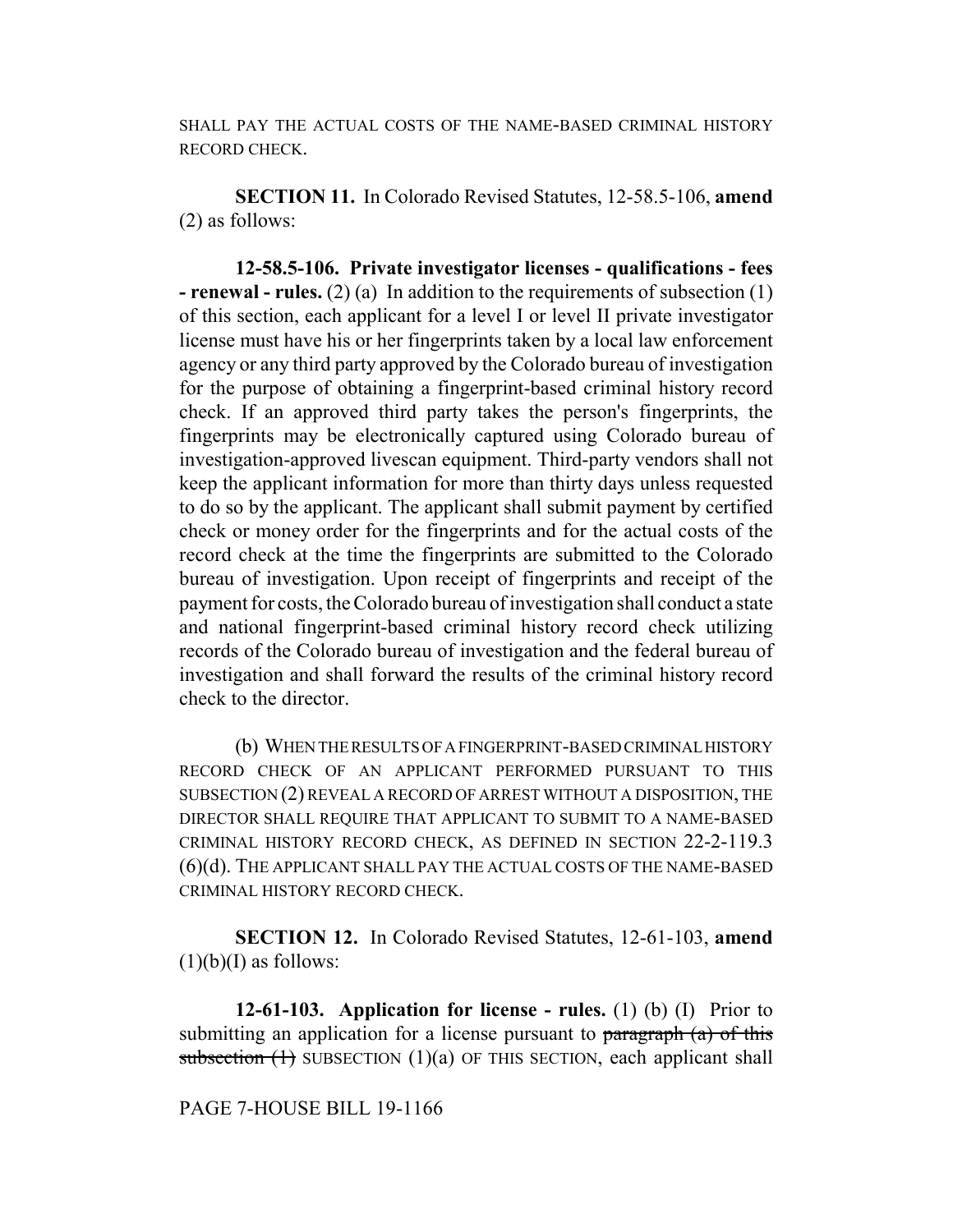submit a set of fingerprints to the Colorado bureau of investigation for the purpose of conducting a state and national fingerprint-based criminal history record check utilizing records of the Colorado bureau of investigation and the federal bureau of investigation. The applicant shall pay the fee established by the Colorado bureau of investigation for conducting the fingerprint-based criminal history record check to the bureau. Upon completion of the criminal history record check, the bureau shall forward the results to the real estate commission. The real estate commission may SHALL acquire a name-based criminal history record check, AS DEFINED IN SECTION 22-2-119.3  $(6)(d)$ , for an applicant who has twice submitted to a fingerprint-based criminal history record check and whose fingerprints are unclassifiable OR WHEN THE RESULTS OF A FINGERPRINT-BASED CRIMINAL HISTORY RECORD CHECK OF AN APPLICANT PERFORMED PURSUANT TO THIS SUBSECTION  $(1)(b)(I)$  REVEAL A RECORD OF ARREST WITHOUT A DISPOSITION. THE APPLICANT SHALL PAY THE COSTS ASSOCIATED WITH A NAME-BASED CRIMINAL HISTORY RECORD CHECK.

**SECTION 13.** In Colorado Revised Statutes, 12-61-706, **amend**  $(6)(a)$  as follows:

**12-61-706. Qualifications for licensing and certification of appraisers - continuing education - definitions - rules.** (6) (a) The board shall not issue a license or certification until the applicant demonstrates that he or she meets the fitness standards established by board rule and submits a set of fingerprints to the Colorado bureau of investigation for the purpose of conducting a state and national fingerprint-based criminal history record check utilizing records of the Colorado bureau of investigation and the federal bureau of investigation. Each person submitting a set of fingerprints shall pay the fee established by the Colorado bureau of investigation for conducting the fingerprint-based criminal history record check to the bureau. Upon completion of the criminal history record check, the bureau shall forward the results to the board. The board may SHALL require a name-based criminal history record check, AS DEFINED IN SECTION  $22-2-119.3$  (6)(d), for an applicant who has twice submitted to a fingerprint-based criminal history record check and whose fingerprints are unclassifiable OR WHEN THE RESULTS OF A FINGERPRINT-BASED CRIMINAL HISTORY RECORD CHECK OF AN APPLICANT PERFORMED PURSUANT TO THIS SUBSECTION  $(6)$  REVEAL A RECORD OF ARREST WITHOUT A DISPOSITION. THE APPLICANT SHALL PAY THE COSTS ASSOCIATED WITH A NAME-BASED CRIMINAL HISTORY RECORD CHECK. The board may deny an application for

PAGE 8-HOUSE BILL 19-1166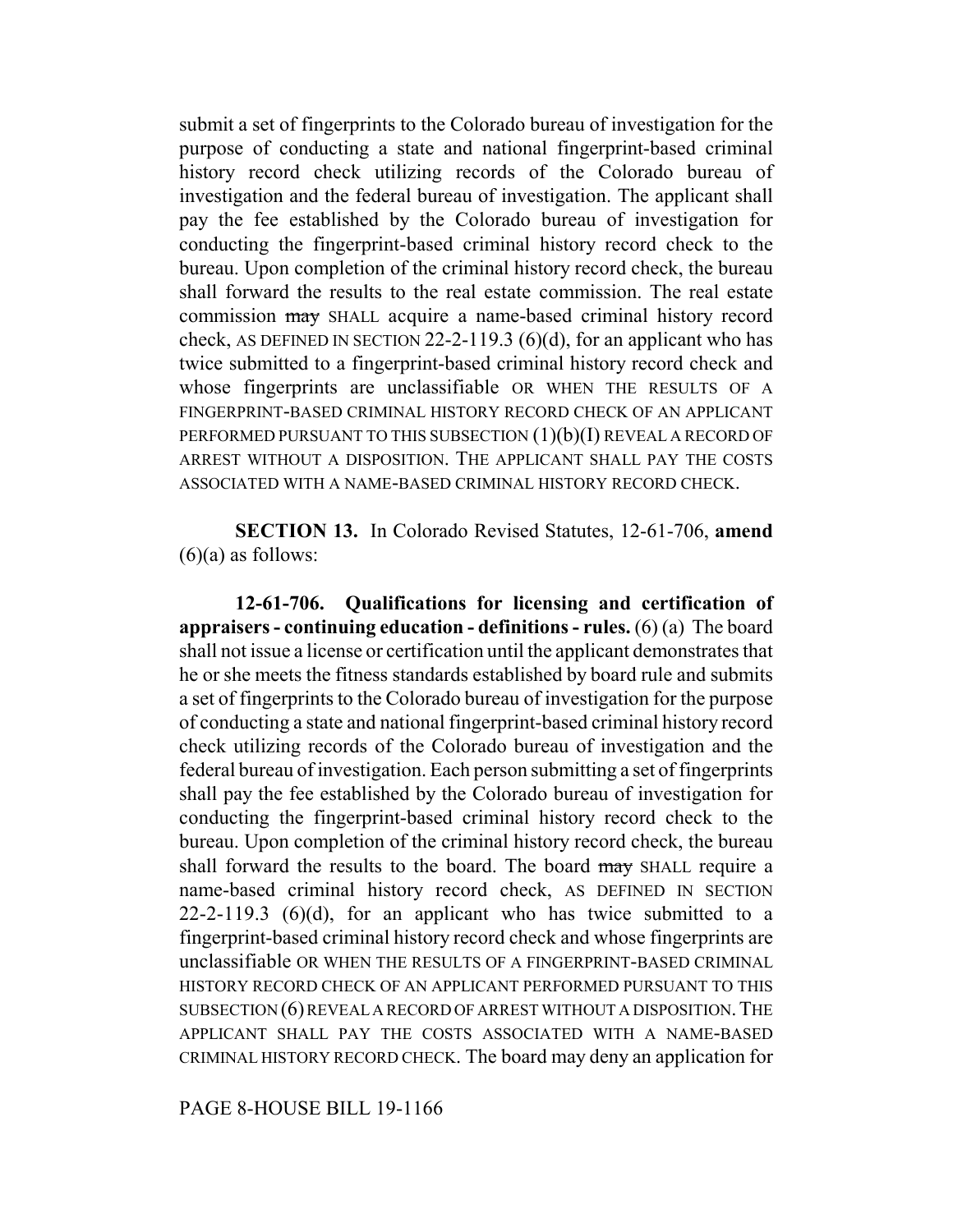licensure or certification based on the outcome of the criminal history record check and may establish criminal history requirements more stringent than those established by any applicable federal law. At a minimum, the board shall adopt the criminal history requirements established by any applicable federal law.

**SECTION 14.** In Colorado Revised Statutes, 12-61-707, **amend** (3) as follows:

**12-61-707. Appraisal management companies - application for license** - **exemptions.** (3) The board shall not issue a license to any partnership, limited liability company, or corporation unless and until the appraiser designated by the partnership, limited liability company, or corporation as controlling appraiser and each individual who owns more than ten percent of the entity demonstrates that he or she meets the fitness standards established by board rule and submits a set of fingerprints to the Colorado bureau of investigation for the purpose of conducting a state and national fingerprint-based criminal history record check utilizing records of the Colorado bureau of investigation and the federal bureau of investigation. Each person submitting a set of fingerprints shall pay the fee established by the Colorado bureau of investigation for conducting the fingerprint-based criminal history record check to the bureau. Upon completion of the criminal history record check, the bureau shall forward the results to the board. The board may SHALL require a name-based criminal history record check, AS DEFINED IN SECTION 22-2-119.3 (6)(d), for an applicant who has twice submitted to a fingerprint-based criminal history record check and whose fingerprints are unclassifiable OR WHEN THE RESULTS OF A FINGERPRINT-BASED CRIMINAL HISTORY RECORD CHECK OF AN APPLICANT PERFORMED PURSUANT TO THIS SUBSECTION (3) REVEAL A RECORD OF ARREST WITHOUT A DISPOSITION.THE APPLICANT SHALL PAY THE COSTS ASSOCIATED WITH A NAME-BASED CRIMINAL HISTORY RECORD CHECK. The board may deny an application for licensure or refuse to renew a license based on the outcome of the criminal history record check. The board may require criminal history requirements more stringent than those established by any applicable federal law. At a minimum, the board shall adopt the criminal history requirements established by any applicable federal law.

**SECTION 15.** In Colorado Revised Statutes, 12-61-710, **amend** (4) as follows: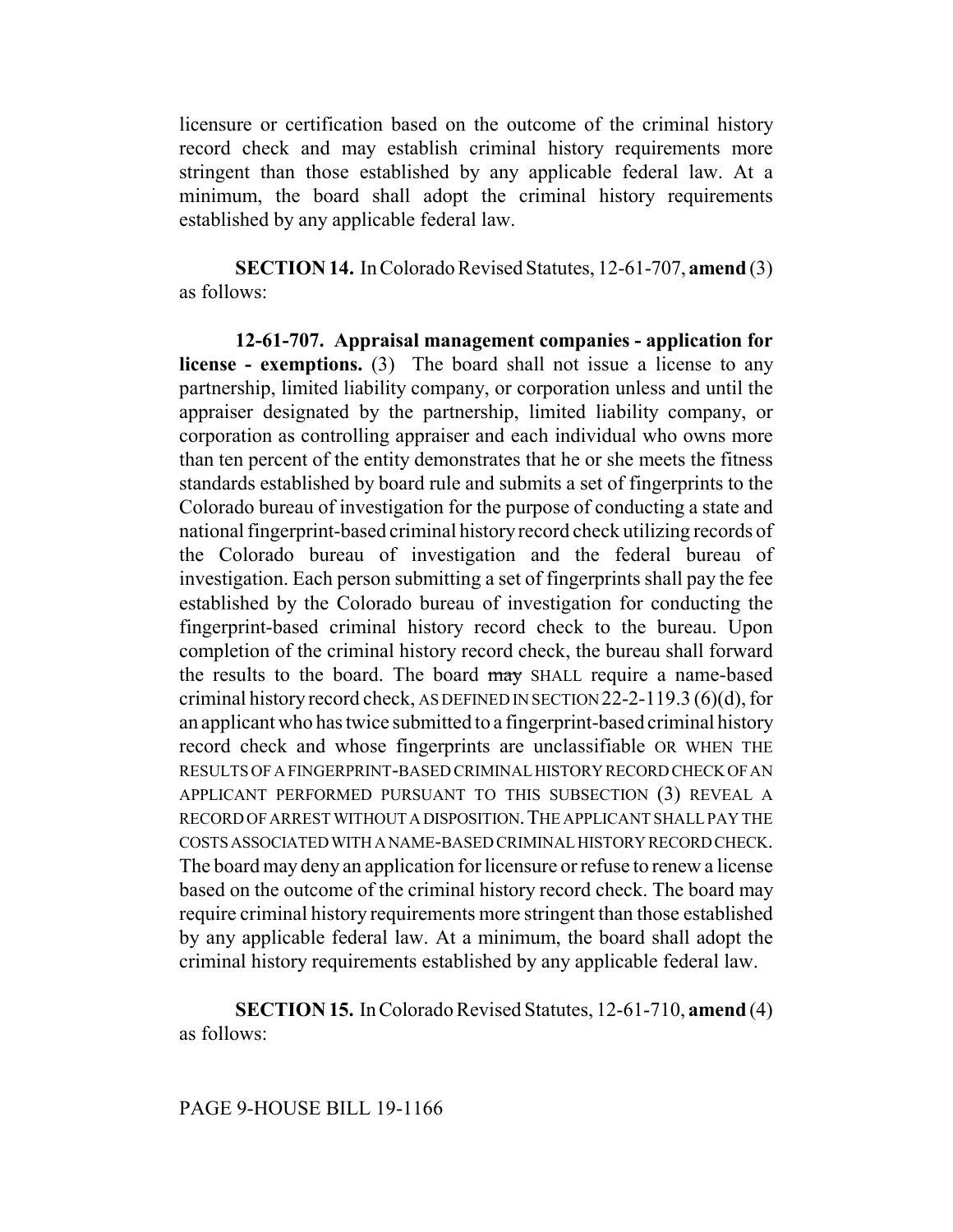**12-61-710. Expiration of licenses - renewal - penalties - fees rules.** (4) At the time of renewal or reinstatement, every licensee, certificate holder, and person or individual who owns more than ten percent of an appraisal management company shall submit a set of fingerprints to the Colorado bureau of investigation for the purpose of conducting a state and national fingerprint-based criminal history record check utilizing records of the Colorado bureau of investigation and the federal bureau of investigation, if the person has not previously done so for issuance of a license or certification by the board. Each person submitting a set of fingerprints shall pay the fee established by the Colorado bureau of investigation for conducting the fingerprint-based criminal history record check to the bureau. The bureau shall forward the results to the board. The board may SHALL require a name-based criminal history record check, AS DEFINED IN SECTION 22-2-119.3 (6)(d), for an applicant who has twice submitted to a fingerprint-based criminal history record check and whose fingerprints are unclassifiable OR WHEN THE RESULTS OF A FINGERPRINT-BASED CRIMINAL HISTORY RECORD CHECK OF AN APPLICANT PERFORMED PURSUANT TO THIS SECTION REVEAL A RECORD OF ARREST WITHOUT A DISPOSITION.THE APPLICANT SHALL PAY THE COSTS ASSOCIATED WITH A NAME-BASED CRIMINAL HISTORY RECORD CHECK. The board may refuse to renew or reinstate a license or certification based on the outcome of the criminal history record check.

**SECTION 16.** In Colorado Revised Statutes, 12-61-903, **amend**  $(5)(a)$  and  $(5.5)(c)$  as follows:

**12-61-903. License required - rules.** (5) (a) Prior to submitting an application for a license, an applicant shall submit a set of fingerprints to the Colorado bureau of investigation. Upon receipt of the applicant's fingerprints, the Colorado bureau of investigation shall use the fingerprints to conduct a state and national criminal history record check using records of the Colorado bureau of investigation and the federal bureau of investigation. All costs arising from such criminal history record check shall MUST be borne by the applicant and shall MUST be paid when the set of fingerprints is submitted. Upon completion of the criminal history record check, the bureau shall forward the results to the board. The board may SHALL acquire a name-based criminal history record check, AS DEFINED IN SECTION 22-2-119.3 (6)(d), for an applicant who has twice submitted to a fingerprint-based criminal history record check and whose fingerprints are unclassifiable OR WHEN THE RESULTS OF A FINGERPRINT-BASED CRIMINAL

PAGE 10-HOUSE BILL 19-1166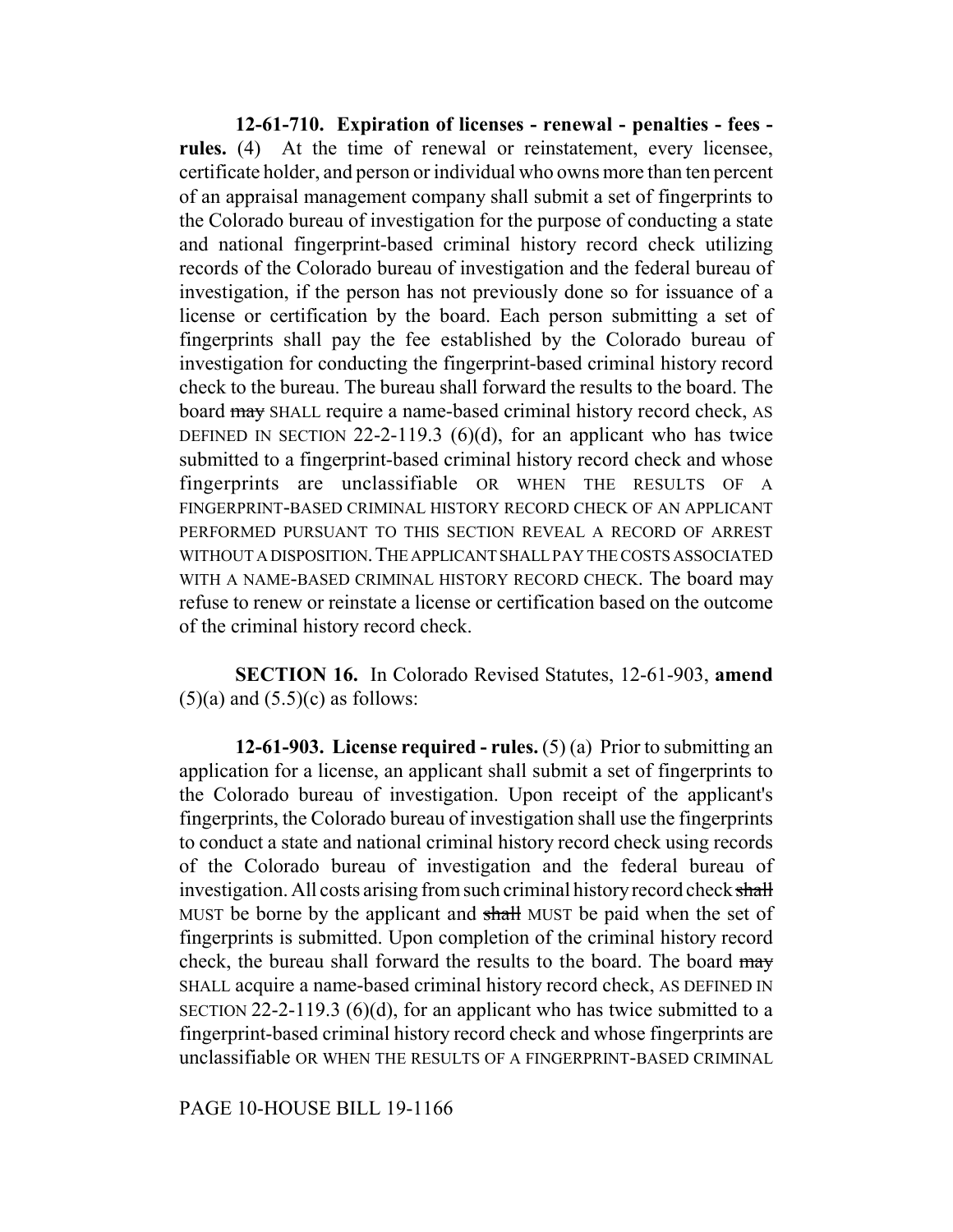HISTORY RECORD CHECK OF AN APPLICANT PERFORMED PURSUANT TO THIS SECTION REVEAL A RECORD OF ARREST WITHOUT A DISPOSITION. THE APPLICANT SHALL PAY THE COSTS ASSOCIATED WITH A NAME-BASED CRIMINAL HISTORY RECORD CHECK.

(5.5) (c) The board may SHALL acquire a name-based criminal history record check, AS DEFINED IN SECTION 22-2-119.3 (6)(d), for an applicant who has twice submitted to a fingerprint-based criminal history record check and whose fingerprints are unclassifiable OR WHEN THE RESULTS OF A FINGERPRINT-BASED CRIMINAL HISTORY RECORD CHECK OF AN APPLICANT PERFORMED PURSUANT TO THIS SECTION REVEAL A RECORD OF ARREST WITHOUT A DISPOSITION. THE APPLICANT SHALL PAY THE COSTS ASSOCIATED WITH A NAME-BASED CRIMINAL HISTORY RECORD CHECK.

**SECTION 17.** In Colorado Revised Statutes, 13-93-101, **amend** (3) as follows:

**13-93-101. License to practice necessary.** (3) Upon request of the supreme court or a representative of its office of attorney regulation counsel, the Colorado bureau of investigation shall also provide a name-based criminal history record check, AS DEFINED IN SECTION 22-2-119.3 (6)(d), for any applicant whose fingerprints are unclassifiable OR WHEN THE RESULTS OF A FINGERPRINT-BASED CRIMINAL HISTORY RECORD CHECK OF AN APPLICANT PERFORMED PURSUANT TO THIS SECTION REVEAL A RECORD OF ARREST WITHOUT A DISPOSITION.

**SECTION 18.** In Colorado Revised Statutes, 14-10-116.5, **amend**  $(4)(b)$  as follows:

**14-10-116.5. Appointment in domestic relations cases - child and family investigator - disclosure - background check.** (4) (b) FOR ANY PERSON WHOSE FINGERPRINTS ARE UNCLASSIFIABLE OR WHEN THE RESULTS OF A FINGERPRINT-BASED CRIMINAL HISTORY RECORD CHECK OF A PERSON PERFORMED PURSUANT TO THIS SECTION REVEAL A RECORD OF ARREST WITHOUT A DISPOSITION, THE DEPARTMENT SHALL REQUIRE THAT APPLICANT TO SUBMIT TO A NAME-BASED CRIMINAL HISTORY RECORD CHECK, AS DEFINED IN SECTION 22-2-119.3 (6)(d). Upon request of the department PURSUANT TO THIS SECTION, the Colorado bureau of investigation shall also provide a name-based criminal history record check for any person. whose fingerprints are unclassifiable.

PAGE 11-HOUSE BILL 19-1166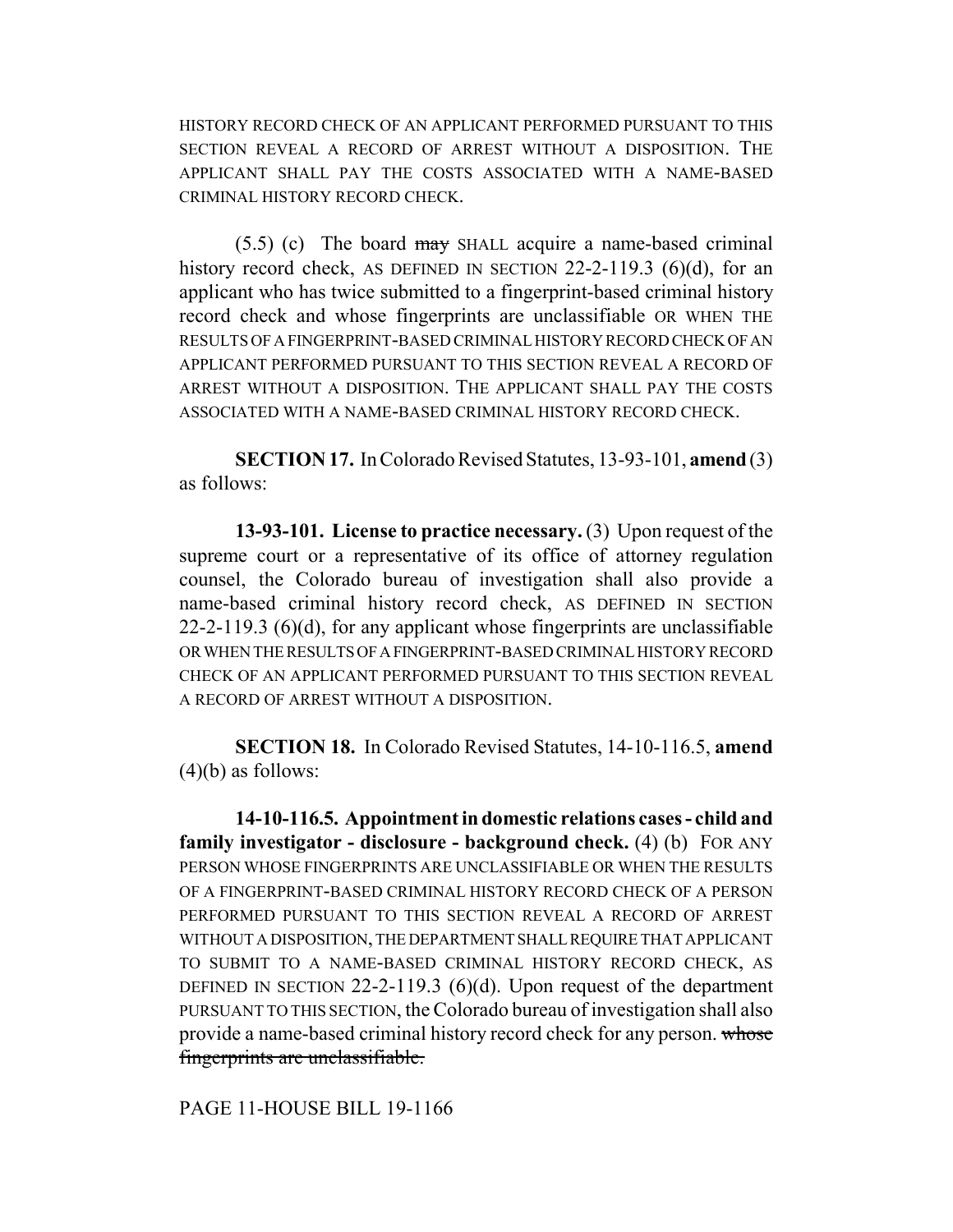**SECTION 19.** In Colorado Revised Statutes, 15-14-110, **amend** (5) as follows:

**15-14-110. Letters of office.** (5) (a) Nothing in this section shall be construed to prohibit the court from requiring a nominee to obtain additional background information as the court deems necessary to assist the court in determining the fitness of the nominee for the appointment sought by the nominee, including requiring a nominee to obtain fingerprint-based criminal history record checks through the Colorado bureau of investigation and the federal bureau of investigation. If the court requires a nominee to submit fingerprint-based criminal history record checks, the nominee shall be responsible for providing a complete set of fingerprints to the Colorado bureau of investigation and for obtaining the fingerprint-based criminal history record checks and presenting them with the acceptance of office. The nominee shall also be responsible for the cost of the fingerprint-based criminal history record checks.

(b) WHEN THE RESULTS OF A FINGERPRINT-BASED CRIMINAL HISTORY RECORD CHECK OF AN APPLICANT PERFORMED PURSUANT TO THIS SUBSECTION (5) REVEAL A RECORD OF ARREST WITHOUT A DISPOSITION, THE COURT SHALL REQUIRE THAT NOMINEE TO SUBMIT TO A NAME-BASED CRIMINAL HISTORY RECORD CHECK, AS DEFINED IN SECTION 22-2-119.3 (6)(d). THE APPLICANT IS RESPONSIBLE FOR THE COST OF THE NAME-BASED CRIMINAL HISTORY RECORD CHECK.

**SECTION 20.** In Colorado Revised Statutes, 19-2-411.5, **amend** (4) as follows:

**19-2-411.5. Juvenile facility - contract for operation.** (4) The contractor shall require applicants for employment at the facility to submit a set of fingerprints to the Colorado bureau of investigation for a criminal background check, and the Colorado bureau of investigation may accept such fingerprints. For the purpose of conducting background checks, to the extent authorized by federal law, the Colorado bureau of investigation may exchange with the department any state, multistate, and federal criminal history records of individuals who apply for employment at the facility. WHEN THE RESULTS OF A FINGERPRINT-BASED CRIMINAL HISTORY RECORD CHECK OF AN APPLICANT PERFORMED PURSUANT TO THIS SECTION REVEAL A RECORD OF ARREST WITHOUT A DISPOSITION, THE CONTRACTOR SHALL REQUIRE THAT APPLICANT TO SUBMIT TO A NAME-BASED CRIMINAL HISTORY

PAGE 12-HOUSE BILL 19-1166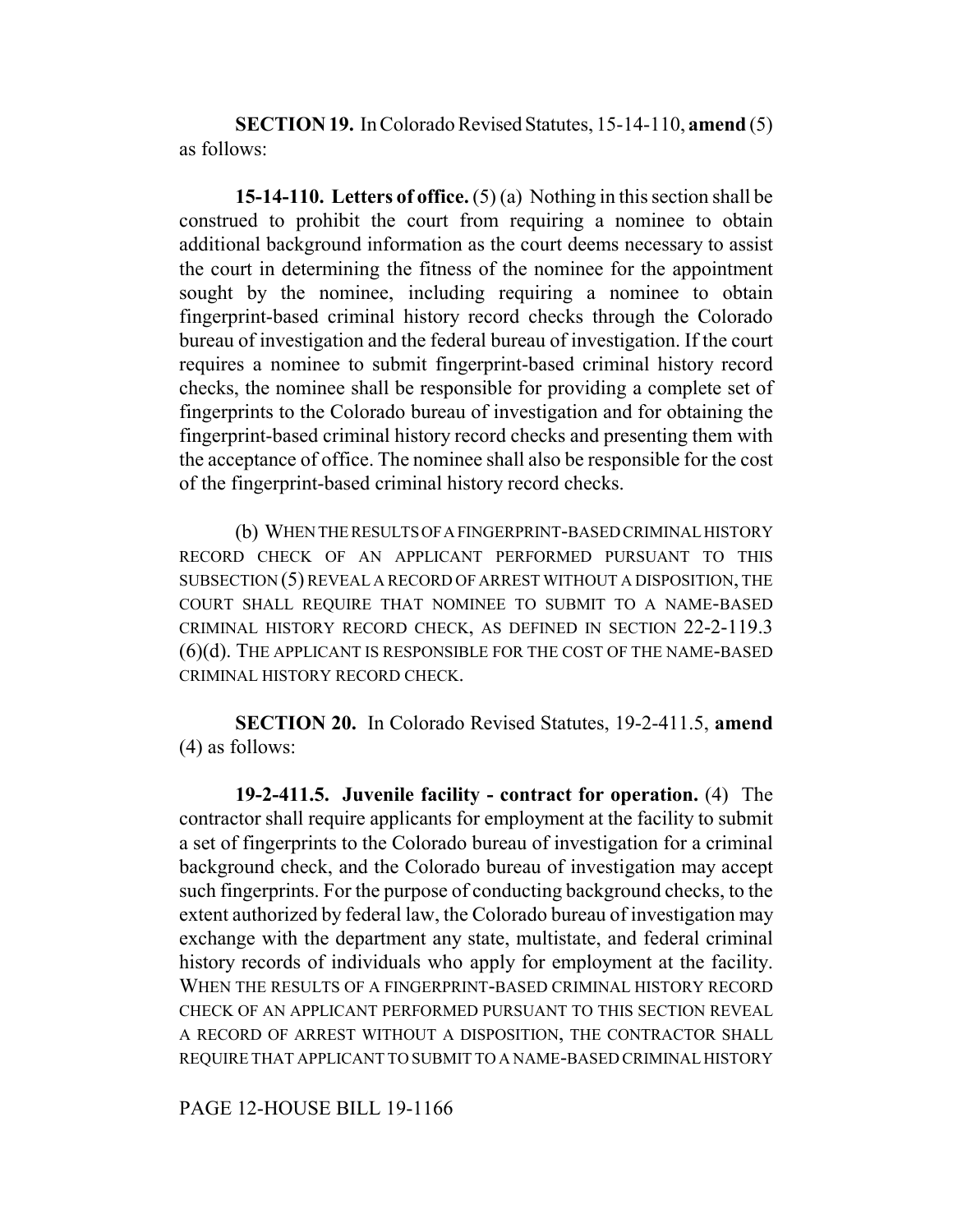RECORD CHECK, AS DEFINED IN SECTION 22-2-119.3 (6)(d).

**SECTION 21.** In Colorado Revised Statutes, 22-1-121, **amend** (1.7)(b); and **add** (1.7)(a.5) as follows:

**22-1-121. Nonpublic schools - employment of personnel notification by department of education.** (1.7) (a.5) WHEN THE RESULTS OF A FINGERPRINT-BASED CRIMINAL HISTORY RECORD CHECK OF AN APPLICANT OR EMPLOYEE PERFORMED PURSUANT TO THIS SECTION REVEAL A RECORD OF ARREST WITHOUT A DISPOSITION, THE GOVERNING BOARD SHALL REQUIRE THAT APPLICANT OR EMPLOYEE TO SUBMIT TO A NAME-BASED CRIMINAL HISTORY RECORD CHECK, AS DEFINED IN SECTION  $22 - 2 - 119.3$  (6)(d).

(b) All costs arising from a fingerprint-based criminal history record check performed by the Colorado bureau of investigation and the federal bureau of investigation pursuant to the provisions of this section shall OR A NAME-BASED CRIMINAL HISTORY RECORD CHECK PERFORMED PURSUANT TO THIS SECTION MUST be borne by the nonpublic school. Such costs may be passed on to the employee or the prospective employee.

**SECTION 22.** In Colorado Revised Statutes, 22-30.5-110.5, **amend** (2) introductory portion and  $(2)(b)(I)$  as follows:

**22-30.5-110.5. Background investigation - charter school employees - information provided to department.** (2) The background investigation of an applicant, at a minimum, shall MUST include:

(b) (I) A fingerprint-based criminal history record check AND, IF NECESSARY, A NAME-BASED CRIMINAL HISTORY RECORD CHECK, as described in section 22-30.5-110.7.

**SECTION 23.** In Colorado Revised Statutes, 22-30.5-110.7, **amend**  $(4)$ ,  $(5)(a)$  introductory portion,  $(6)$ ,  $(6.5)$ , and  $(9)$  as follows:

**22-30.5-110.7. Fingerprint-based criminal history record checks - charter school employees - procedures - definitions - exceptions.** (4) (a) A charter school to which fingerprints are submitted pursuant to subsection (1) of this section shall forward the fingerprints to the Colorado bureau of investigation for the purpose of conducting a state and national

PAGE 13-HOUSE BILL 19-1166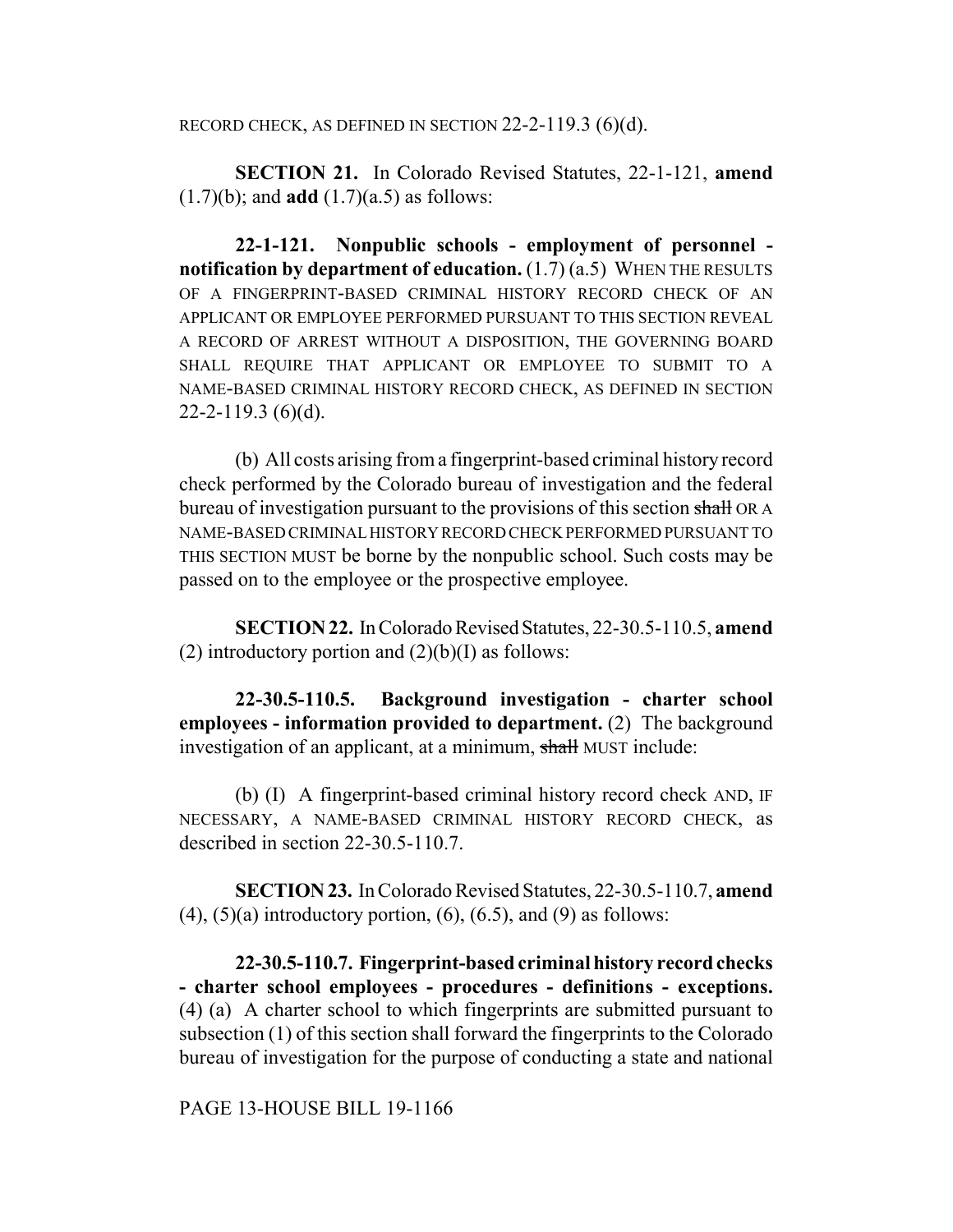fingerprint-based criminal history record check utilizing the records of the Colorado bureau of investigation and the federal bureau of investigation.

(b) WHEN THE RESULTS OF A FINGERPRINT-BASED CRIMINAL HISTORY RECORD CHECK OF AN EMPLOYEE PERFORMED PURSUANT TO THIS SUBSECTION (4) REVEAL A RECORD OF ARREST WITHOUT A DISPOSITION, THE CHARTER SCHOOL SHALL REQUIRE THAT EMPLOYEE TO SUBMIT TO A NAME-BASED CRIMINAL HISTORY RECORD CHECK, AS DEFINED IN SECTION  $22 - 2 - 119.3$  (6)(d).

(5) (a) A charter school may employ a person in the charter school prior to receiving the results of the person's fingerprint-based criminal history record check OR NAME-BASED CRIMINAL HISTORY RECORD CHECK; except that:

(6) (a) When a charter school finds good cause to believe that a person employed by the charter school has been convicted of a felony or misdemeanor, other than a misdemeanor traffic offense or traffic infraction, subsequent to such employment, the charter school shall require the person to submit to the charter school a complete set of his or her fingerprints taken by a qualified law enforcement agency, an authorized employee of the charter school, or any third party approved by the Colorado bureau of investigation. If an approved third party takes the person's fingerprints, the fingerprints may be electronically captured using Colorado bureau of investigation-approved livescan equipment. Third-party vendors shall not keep the applicant information for more than thirty days unless requested to do so by the applicant. The employee shall submit his or her fingerprints within twenty days after receipt of written notification from the charter school. The charter school shall forward the employee's fingerprints to the Colorado bureau of investigation for the purpose of conducting a state and national fingerprint-based criminal history record check utilizing the records of the Colorado bureau of investigation and the federal bureau of investigation.

(b) WHEN THE RESULTS OF A FINGERPRINT-BASED CRIMINAL HISTORY RECORD CHECK OF AN EMPLOYEE PERFORMED PURSUANT TO SUBSECTION (6)(a) OF THIS SECTION REVEAL A RECORD OF ARREST WITHOUT A DISPOSITION, THE CHARTER SCHOOL SHALL REQUIRE THAT EMPLOYEE TO SUBMIT TO A NAME-BASED CRIMINAL HISTORY RECORD CHECK, AS DEFINED IN SECTION 22-2-119.3 (6)(d).

### PAGE 14-HOUSE BILL 19-1166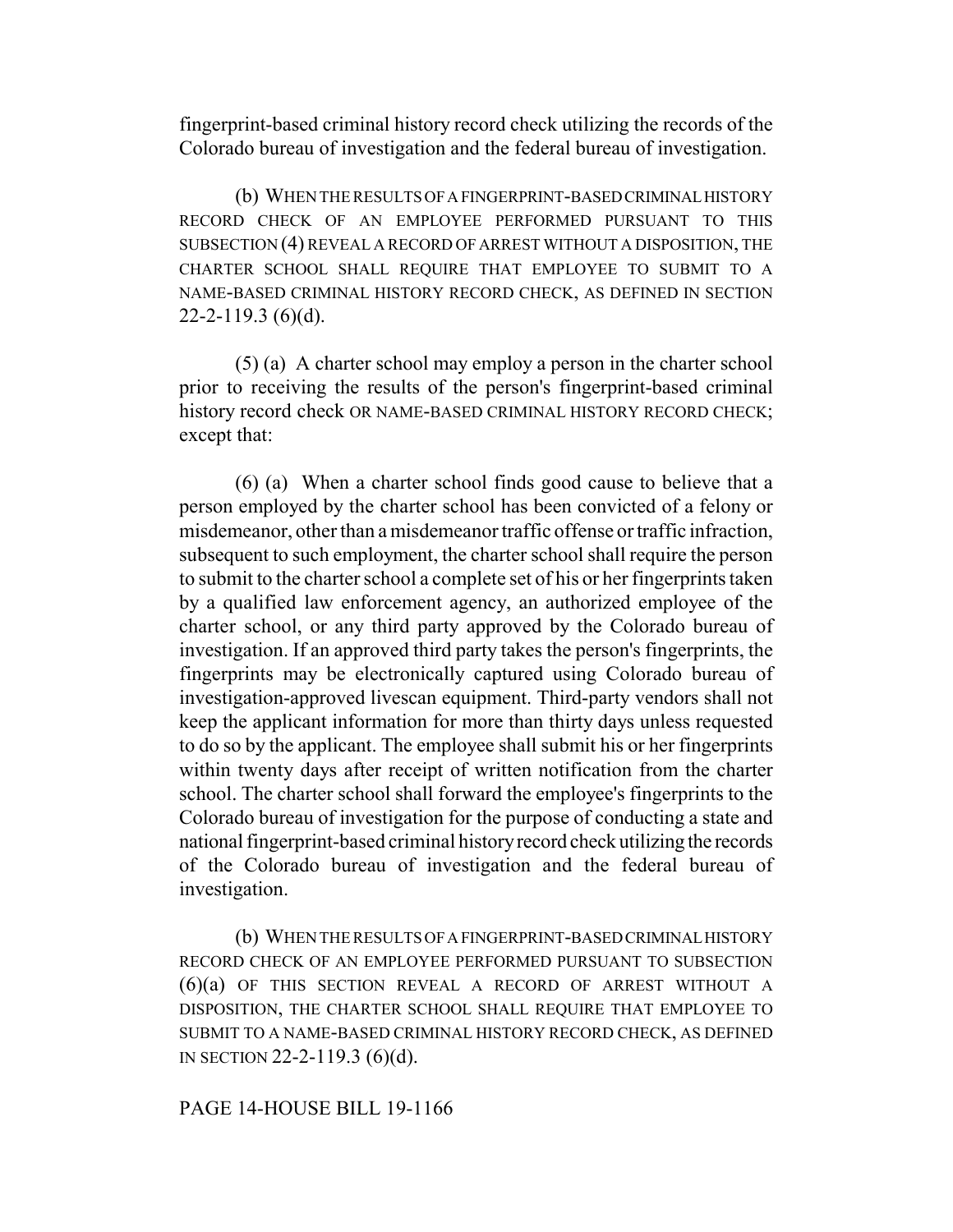(6.5) An employee or an applicant for employment with a charter school is disqualified from employment if the results of a fingerprint-based criminal history record check OR NAME-BASED CRIMINAL HISTORY RECORD CHECK completed on or after August 10, 2011, disclose a conviction for an offense described in section 22-32-109.8 (6.5). Nothing in this section or in section 22-32-109.8 shall create CREATES for a person a property right in or entitlement to employment or continued employment with a charter school or impair IMPAIRS a charter school's right to terminate employment for a nondiscriminatory reason.

(9) (a) The employing charter school shall be responsible for costs arising from a fingerprint-based criminal history record check performed by the Colorado bureau of investigation and the federal bureau of investigation pursuant to the provisions of this section. The charter school may collect the costs from the employee or the prospective employee.

(b) THE EMPLOYING CHARTER SCHOOL SHALL BE RESPONSIBLE FOR COSTS ARISING FROM A NAME-BASED CRIMINAL HISTORY RECORD CHECK PERFORMED PURSUANT TO THIS SECTION. THE CHARTER SCHOOL MAY COLLECT THE COSTS FROM THE EMPLOYEE OR THE PROSPECTIVE EMPLOYEE.

**SECTION 24.** In Colorado Revised Statutes, 22-30.5-511.5, **amend** (1), (2), and (2.5) as follows:

**22-30.5-511.5. Background investigation - prohibition against employing persons - institute charter school employees' information provided to department.** (1) An institute charter school shall conduct a background investigation, including a fingerprint-based criminal history record check, as described in sections 22-30.5-110.5 and 22-30.5-110.7, of an applicant to whom an offer of employment is extended by the institute charter school to determine whether the applicant is suitable to work in an environment with children. An applicant who applies for a position of employment with an institute charter school shall submit to a background investigation, including a fingerprint-based criminal history record check, AND, AS NECESSARY, A NAME-BASED CRIMINAL HISTORY RECORD CHECK, as described in sections 22-30.5-110.5 and 22-30.5-110.7.

(2) When an institute charter school finds good cause to believe that a person employed by the institute charter school has been convicted of a felony or misdemeanor, other than a misdemeanor traffic offense or traffic

PAGE 15-HOUSE BILL 19-1166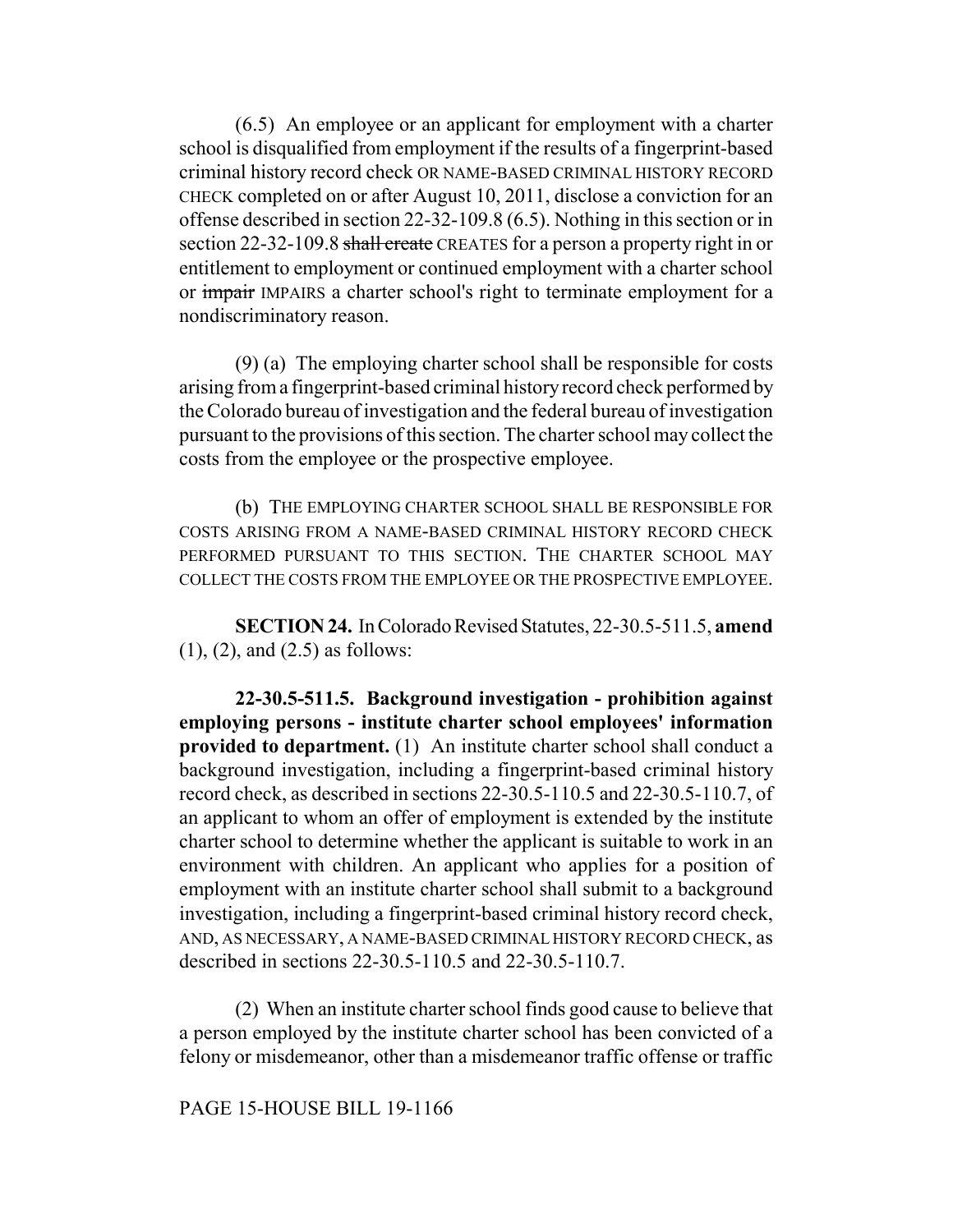infraction subsequent to such employment, the institute charter school shall require the person to submit to the institute charter school a complete set of his or her fingerprints for a fingerprint-based criminal history record check AND, AS NECESSARY, A NAME-BASED CRIMINAL HISTORY RECORD CHECK, as described in section 22-30.5-110.7 (6).

(2.5) An employee or an applicant for employment with an institute charter school is disqualified from employment if the results of a fingerprint-based criminal history record check OR A NAME-BASED CRIMINAL HISTORY RECORD CHECK completed on or after August 10, 2011, disclose a conviction for an offense described in section 22-32-109.8 (6.5). Nothing in this section or in section 22-32-109.8 shall create CREATES for a person a property right in or entitlement to employment or continued employment with an institute charter school or impair IMPAIRS an institute charter school's right to terminate employment for a nondiscriminatory reason.

**SECTION 25.** In Colorado Revised Statutes, 22-30.7-111, **amend**  $(1)(b)$  introductory portion and  $(1)(b)(VII)$  as follows:

**22-30.7-111. Learning centers - memoranda of understanding - rules - appeal process.** (1) (b) A multi-district online school that intends to provide instruction to students within a learning center shall notify the school district in which the proposed learning center is located of the multi-district online school's intention in writing at least ninety days before the multi-district online school intends to commence providing such instruction. The notice shall MUST include the standard MOU form that addresses, at a minimum, the following information as it applies to each learning center to be located within the school district:

(VII) Measures to ensure compliance with state and federal laws concerning educator licensing and LICENSING, fingerprint-based criminal history record CHECKS, AND NAME-BASED CRIMINAL HISTORY RECORD checks;

**SECTION 26.** In Colorado Revised Statutes, 22-32-109.8, **amend** (4), (5)(a) introductory portion, and (5)(a)(II); and **add** (6)(a.5) as follows:

**22-32-109.8. Applicants selected for nonlicensed positions submittal of form and fingerprints - prohibition against employing persons - department database.** (4) (a) Any school district to which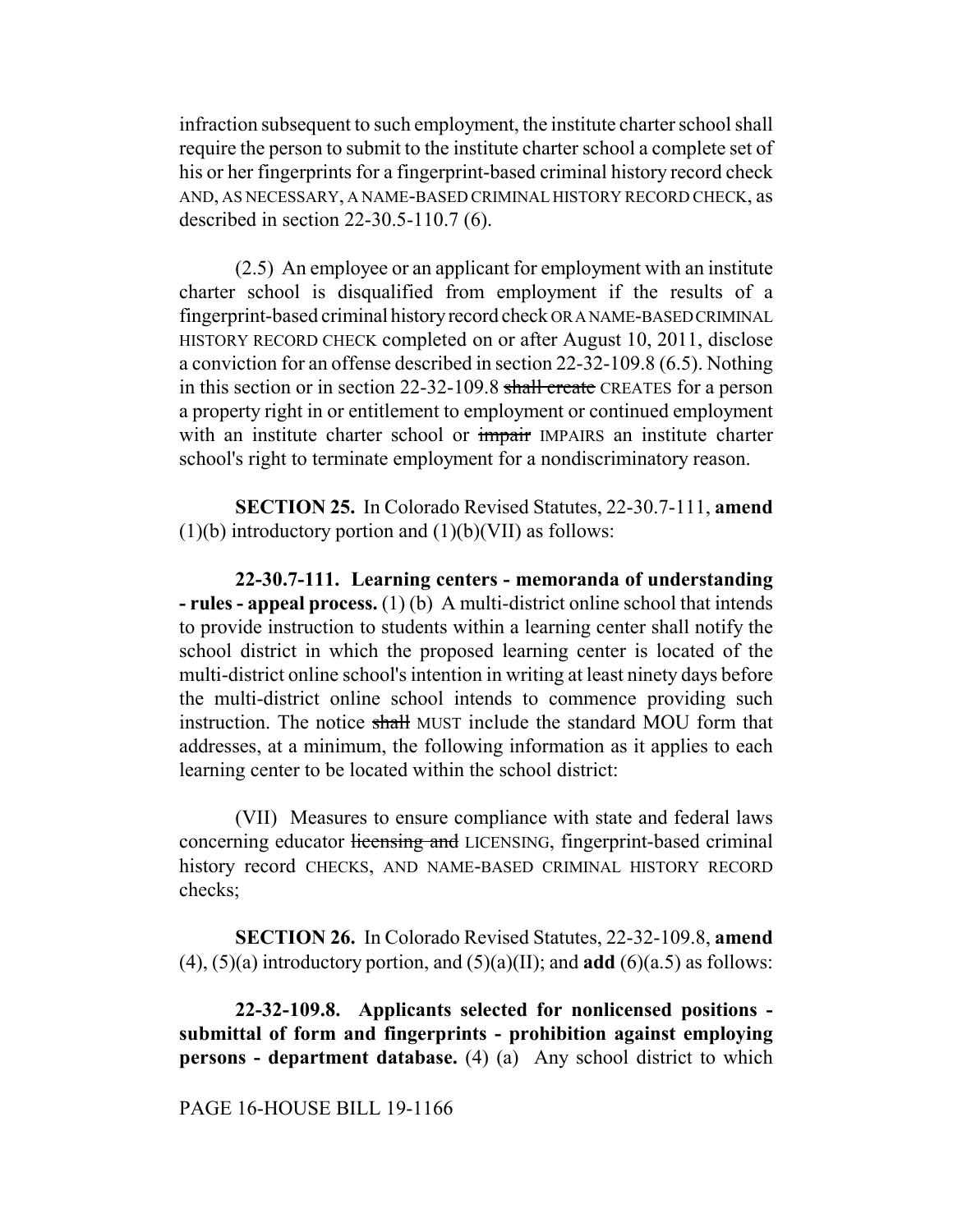fingerprints are submitted pursuant to subsection (1) of this section shall forward such fingerprints to the Colorado bureau of investigation for the purpose of conducting a state and national fingerprint-based criminal history record check utilizing the records of the Colorado bureau of investigation and the federal bureau of investigation.

(b) WHEN THE RESULTS OF A FINGERPRINT-BASED CRIMINAL HISTORY RECORD CHECK OF AN APPLICANT PERFORMED PURSUANT TO THIS SUBSECTION (4) REVEAL A RECORD OF ARREST WITHOUT A DISPOSITION, THE SCHOOL DISTRICT SHALL REQUIRE THAT APPLICANT TO SUBMIT TO A NAME-BASED CRIMINAL HISTORY RECORD CHECK, AS DEFINED IN SECTION  $22 - 2 - 119.3$  (6)(d).

(5) (a) A school district may employ a person in a nonlicensed position in the school district prior to receiving the results regarding the selected applicant's fingerprints FINGERPRINT-BASED OR NAME-BASED CRIMINAL HISTORY RECORD CHECK; however:

(II) The school district shall terminate the person's employment if the results of a fingerprint-based criminal history record check OR NAME-BASED CRIMINAL HISTORY RECORD CHECK completed on or after August 10, 2011, disclose a conviction for an offense described in subsection (6.5) of this section.

(6) (a.5) WHEN THE RESULTS OF A FINGERPRINT-BASED CRIMINAL HISTORY RECORD CHECK OF AN EMPLOYEE PERFORMED PURSUANT TO THIS SUBSECTION (6) REVEAL A RECORD OF ARREST WITHOUT A DISPOSITION, THE SCHOOL DISTRICT SHALL REQUIRE THAT EMPLOYEE TO SUBMIT TO A NAME-BASED CRIMINAL HISTORY RECORD CHECK, AS DEFINED IN SECTION  $22 - 2 - 119.3$  (6)(d).

**SECTION 27.** In Colorado Revised Statutes, 22-32-109.9, **amend**  $(2)$  and  $(3)$  as follows:

**22-32-109.9. Licensed personnel - submittal of fingerprints.** (2) (a) Any school district to which fingerprints are submitted pursuant to subsection (1) of this section shall forward such fingerprints to the Colorado bureau of investigation for the purpose of conducting a state and national fingerprint-based criminal history record check utilizing the records of the Colorado bureau of investigation and the federal bureau of investigation.

PAGE 17-HOUSE BILL 19-1166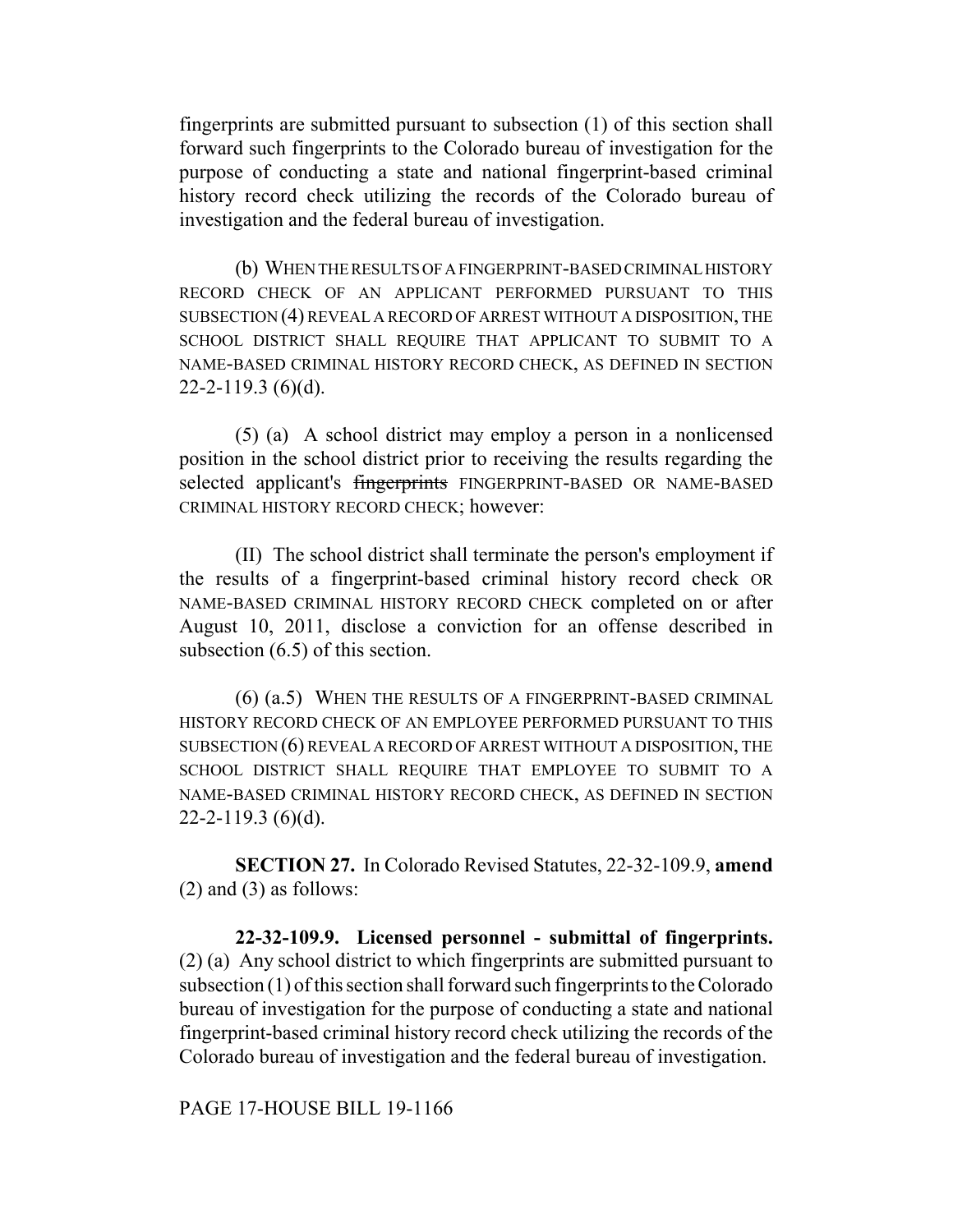(b) WHEN THE RESULTS OF A FINGERPRINT-BASED CRIMINAL HISTORY RECORD CHECK OF AN EMPLOYEE PERFORMED PURSUANT TO THIS SECTION REVEAL A RECORD OF ARREST WITHOUT A DISPOSITION, THE SCHOOL DISTRICT SHALL REQUIRE THAT EMPLOYEE TO SUBMIT TO A NAME-BASED CRIMINAL HISTORY RECORD CHECK, AS DEFINED IN SECTION 22-2-119.3  $(6)(d)$ .

(3) All costs arising from the taking of fingerprints and from any fingerprint processing performed by the Colorado bureau of investigation pursuant to the provisions of subsection  $(1)$  of this section shall AND COSTS ARISING FROM THE PERFORMANCE OF A NAME-BASED CRIMINAL HISTORY RECORD CHECK MUST be borne by school districts. School districts shall not charge licensed personnel any fees for the direct and indirect costs of such school district for fingerprint processing OR CRIMINAL HISTORY RECORD CHECKS performed pursuant to the provisions of subsection (1) of this section.

**SECTION 28.** In Colorado Revised Statutes, 22-60.5-103, **add** (7) as follows:

**22-60.5-103. Applicants - licenses - authorizations - submittal of form and fingerprints - failure to comply constitutes grounds for denial.** (7) WHEN THE RESULTS OF A FINGERPRINT-BASED CRIMINAL HISTORY RECORD CHECK OF AN APPLICANT OR A SEARCH OF ANY OTHER SOURCE OF CRIMINAL HISTORY INFORMATION PERFORMED PURSUANT TO THIS SECTION REVEALS A RECORD OF ARREST WITHOUT A DISPOSITION, THE DEPARTMENT OF EDUCATION SHALL REQUIRE THAT APPLICANT TO SUBMIT TO A NAME-BASED CRIMINAL HISTORY RECORD CHECK, AS DEFINED IN SECTION  $22 - 2 - 119.3$  (6)(d).

**SECTION 29.** In Colorado Revised Statutes, 23-64-110, **amend**  $(1)(a)$  as follows:

**23-64-110. Submittal of fingerprints for persons teaching at designated schools - fingerprint-based criminal history record checks - prerequisite for commencing or continuing employment.** (1) (a) (I) Instructional staff or prospective instructional staff who may be teaching students in a school designated by the board pursuant to section 23-64-108 (1)(l) shall, beginning July 1, 2006, in order to commence or continue employment at a designated school, submit a set of his or her

PAGE 18-HOUSE BILL 19-1166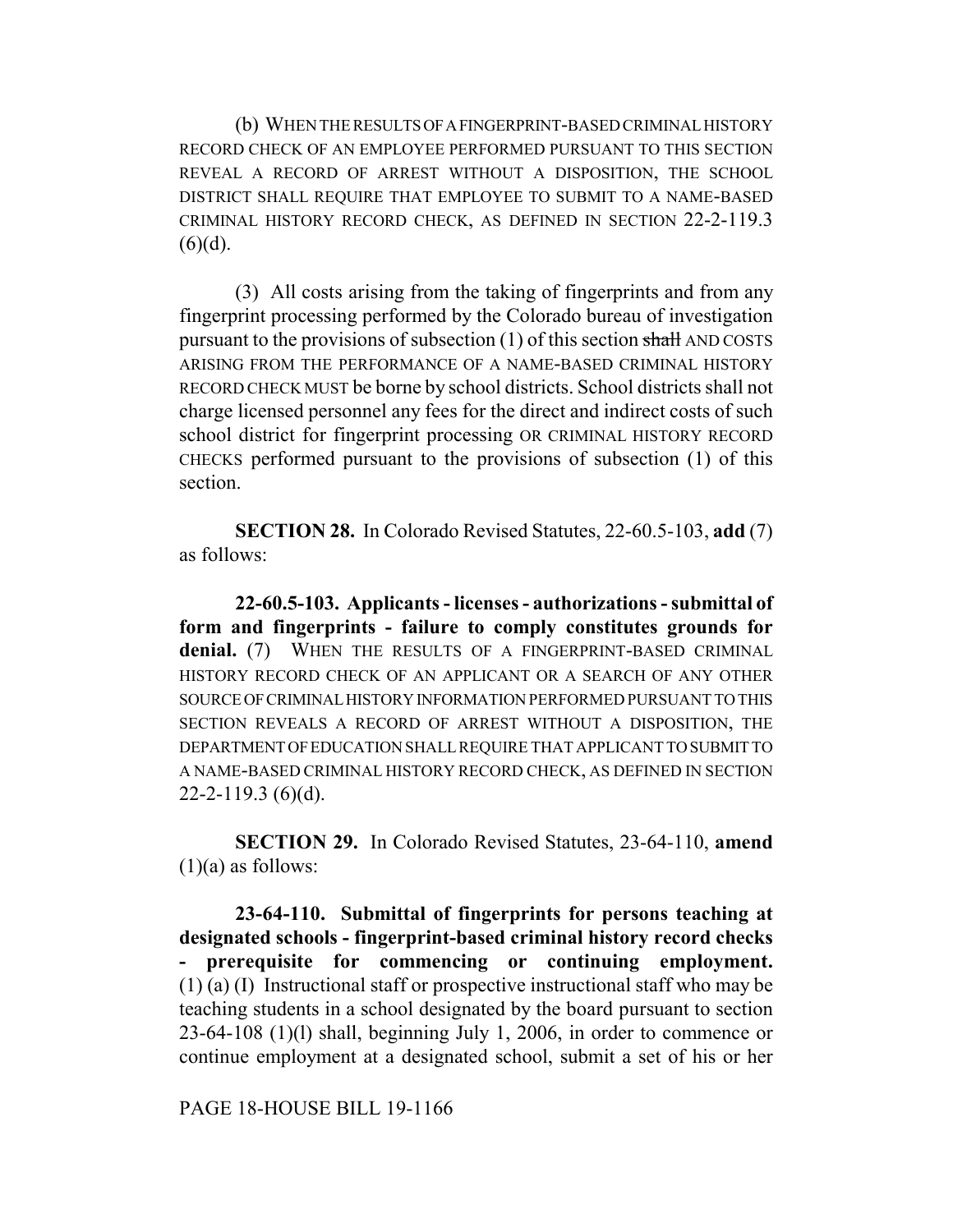fingerprints to the Colorado bureau of investigation for the purpose of conducting a state and national fingerprint-based criminal history record check utilizing records of the Colorado bureau of investigation and the federal bureau of investigation. Nothing in this section shall preclude PRECLUDES the board from making further inquiries into the background of instructional staff or prospective instructional staff. Instructional staff or prospective instructional staff shall pay the fee established by the Colorado bureau of investigation for conducting the fingerprint-based criminal history record check. Upon completion of the criminal history record check, the bureau shall forward the results to the board. The board shall conduct a review of the results of the criminal history record check forwarded by the bureau and consider the results in assessing whether instructional staff or prospective instructional staff meet minimum standards of qualification, as established by the board pursuant to section 23-64-112, necessary to commence or continue employment at the designated school.

(II) WHEN THE RESULTS OF A FINGERPRINT-BASED CRIMINAL HISTORY RECORD CHECK OF INSTRUCTIONAL STAFF OR PROSPECTIVE INSTRUCTIONAL STAFF PERFORMED PURSUANT TO THIS SECTION REVEAL A RECORD OF ARREST WITHOUT A DISPOSITION, THE BOARD SHALL REQUIRE THE INSTRUCTIONAL STAFF OR PROSPECTIVE INSTRUCTIONAL STAFF TO SUBMIT TO A NAME-BASED CRIMINAL HISTORY RECORD CHECK, AS DEFINED IN SECTION 22-2-119.3 (6)(d). INSTRUCTIONAL STAFF OR PROSPECTIVE INSTRUCTIONAL STAFF SHALL PAY THE FEE ESTABLISHED BY THE BOARD FOR CONDUCTING THE NAMED-BASED CRIMINAL HISTORY RECORD CHECK.

**SECTION 30.** In Colorado Revised Statutes, 24-31-304, **amend** (3) as follows:

**24-31-304. Applicant for training - fingerprint-based criminal history record check.** (3) (a) A person seeking to enroll in a training academy shall submit a set of fingerprints to the training academy prior to enrolling in the academy. The training academy shall forward the fingerprints to the Colorado bureau of investigation for the purpose of obtaining a fingerprint-based criminal history record check. Upon receipt of fingerprints and payment for the costs, the Colorado bureau of investigation shall conduct a state and national fingerprint-based criminal history record check utilizing records of the Colorado bureau of investigation and the federal bureau of investigation. The P.O.S.T. board shall be IS the authorized agency to receive information regarding the result

PAGE 19-HOUSE BILL 19-1166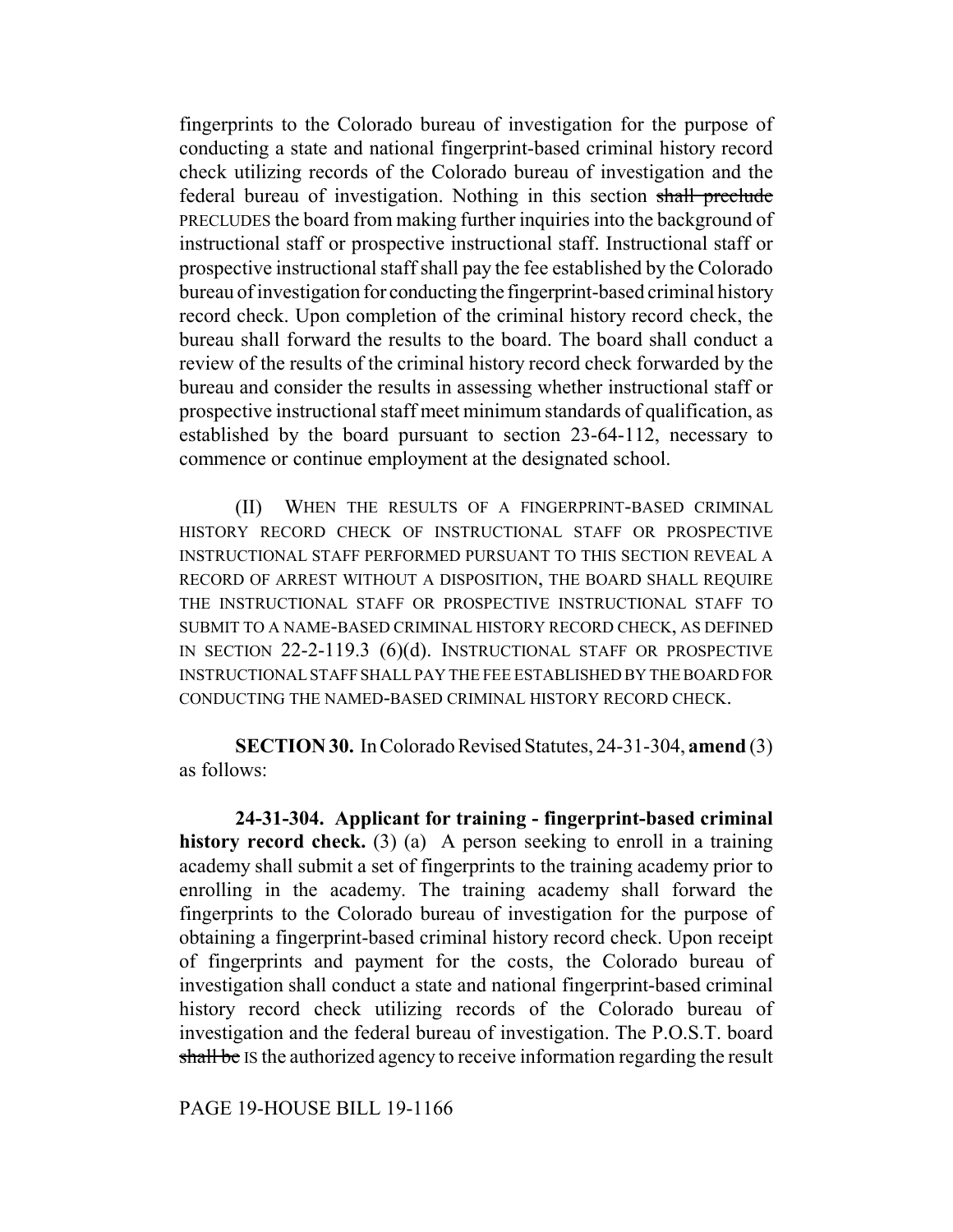of a national criminal history record check. The P.O.S.T. board shall notify the training academy if the fingerprint-based criminal history record check indicates that the person is prohibited from enrolling in the training academy pursuant to subsection (2) of this section. The person seeking to enroll in the training academy shall bear only the actual costs of the state and national fingerprint-based criminal history record check.

(b) WHEN THE RESULTS OF A FINGERPRINT-BASED CRIMINAL HISTORY RECORD CHECK OF A PERSON SEEKING TO ENROLL IN A TRAINING ACADEMY PERFORMED PURSUANT TO THIS SECTION REVEAL A RECORD OF ARREST WITHOUT A DISPOSITION, THE P.O.S.T. BOARD SHALL REQUIRE THAT PERSON TO SUBMIT TO A NAME-BASED CRIMINAL HISTORY RECORD CHECK, AS DEFINED IN SECTION 22-2-119.3 (6)(d).

**SECTION 31.** In Colorado Revised Statutes, 24-31-702, **amend**  $(2)(f)$  as follows:

**24-31-702. Colorado domestic violence fatality review board creation - membership - purpose - duties.** (2) (f) Before commencing his or her service on the review team, each member shall submit his or her fingerprints to the Colorado bureau of investigation for the purposes of a criminal background check. The bureau shall forward the results of each background check to the attorney general. WHEN THE RESULTS OF A FINGERPRINT-BASED CRIMINAL HISTORY RECORD CHECK OF A MEMBER PERFORMED PURSUANT TO THIS SECTION REVEAL A RECORD OF ARREST WITHOUT A DISPOSITION, THE ATTORNEY GENERAL SHALL REQUIRE THAT MEMBER TO SUBMIT TO A NAME-BASED CRIMINAL HISTORY RECORD CHECK, AS DEFINED IN SECTION 22-2-119.3 (6)(d).

**SECTION 32.** In Colorado Revised Statutes, 24-33.5-705.5, **amend**  $(4)(b)$  as follows:

**24-33.5-705.5. Auxiliary emergency communications unit powers and duties of unit and office of emergency management regarding auxiliary communications - definitions.** (4) In connection with the powers and duties of the unit as specified in this section, the director of the office may:

(b) Conduct criminal background investigations on candidates for credentialing as auxiliary emergency communicators in accordance with the

# PAGE 20-HOUSE BILL 19-1166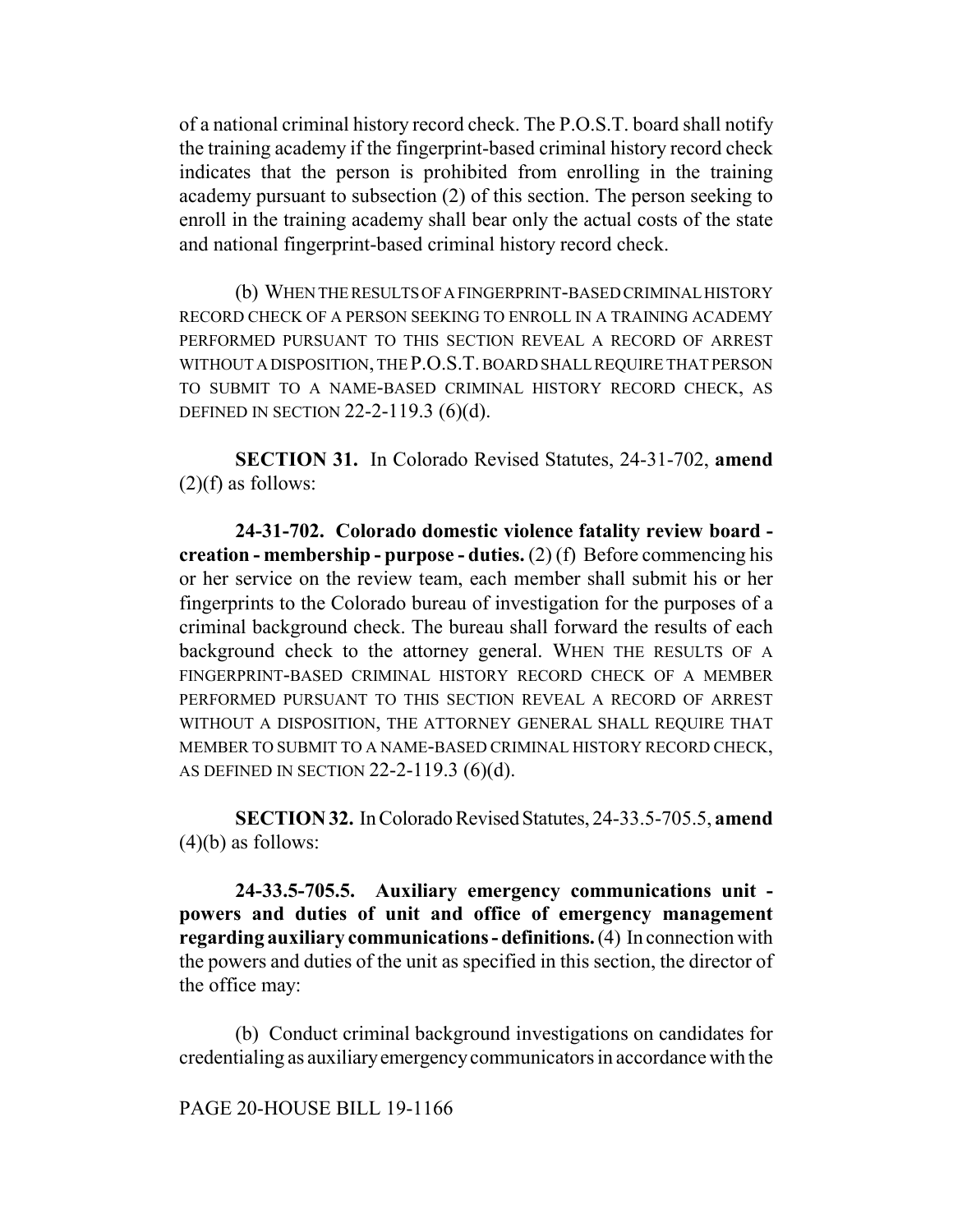security needs of the department. WHEN THE RESULTS OF A FINGERPRINT-BASED CRIMINAL HISTORY RECORD CHECK OF AN APPLICANT PERFORMED PURSUANT TO THIS SECTION REVEAL A RECORD OF ARREST WITHOUT A DISPOSITION, THE DIRECTOR SHALL REQUIRE THAT APPLICANT TO SUBMIT TO A NAME-BASED CRIMINAL HISTORY RECORD CHECK, AS DEFINED IN SECTION 22-2-119.3 (6)(d). The unit may deny credentialing to any candidate based upon the results of that A background check.

**SECTION 33.** In Colorado Revised Statutes, **amend** 24-50-1002 as follows:

**24-50-1002. State agencies with access to federal tax information - authorization for background checks - procedure - costs.** (1) Each applicant, state employee, state contractor, or other individual who has or may have access through a state agency to federal tax information received from the federal government shall submit a complete set of his or her fingerprints to the state agency. The state agency shall submit the fingerprints to the Colorado bureau of investigation for the purpose of conducting fingerprint-based criminal history record checks. The Colorado bureau of investigation shall forward the fingerprints to the federal bureau of investigation for the purpose of conducting fingerprint-based criminal history record checks. The state agency may SHALL acquire a name-based criminal history record check, AS DEFINED IN SECTION 22-2-119.3 (6)(d), for an applicant, state employee, state contractor, or other individual who has twice submitted to a fingerprint-based criminal history record check and whose fingerprints are unclassifiable OR WHEN THE RESULTS OF A FINGERPRINT-BASED CRIMINAL HISTORY RECORD CHECK OF A PERSON PERFORMED PURSUANT TO THIS SECTION REVEAL A RECORD OF ARREST WITHOUT A DISPOSITION. The state agency may collect the fingerprints of the applicant, state employee, state contractor, or other individual or may use the fingerprinting services of another state agency or other entity authorized to collect fingerprints for the purpose of conducting fingerprint-based criminal history record checks.

(2) The state agency shall use the information resulting from the fingerprint-based OR NAME-BASED criminal history record check to investigate and determine whether the applicant, state employee, state contractor, or other individual is qualified to have access to federal tax information in accordance with federal internal revenue service publication 1075. The state agency may verify the information an individual is required

# PAGE 21-HOUSE BILL 19-1166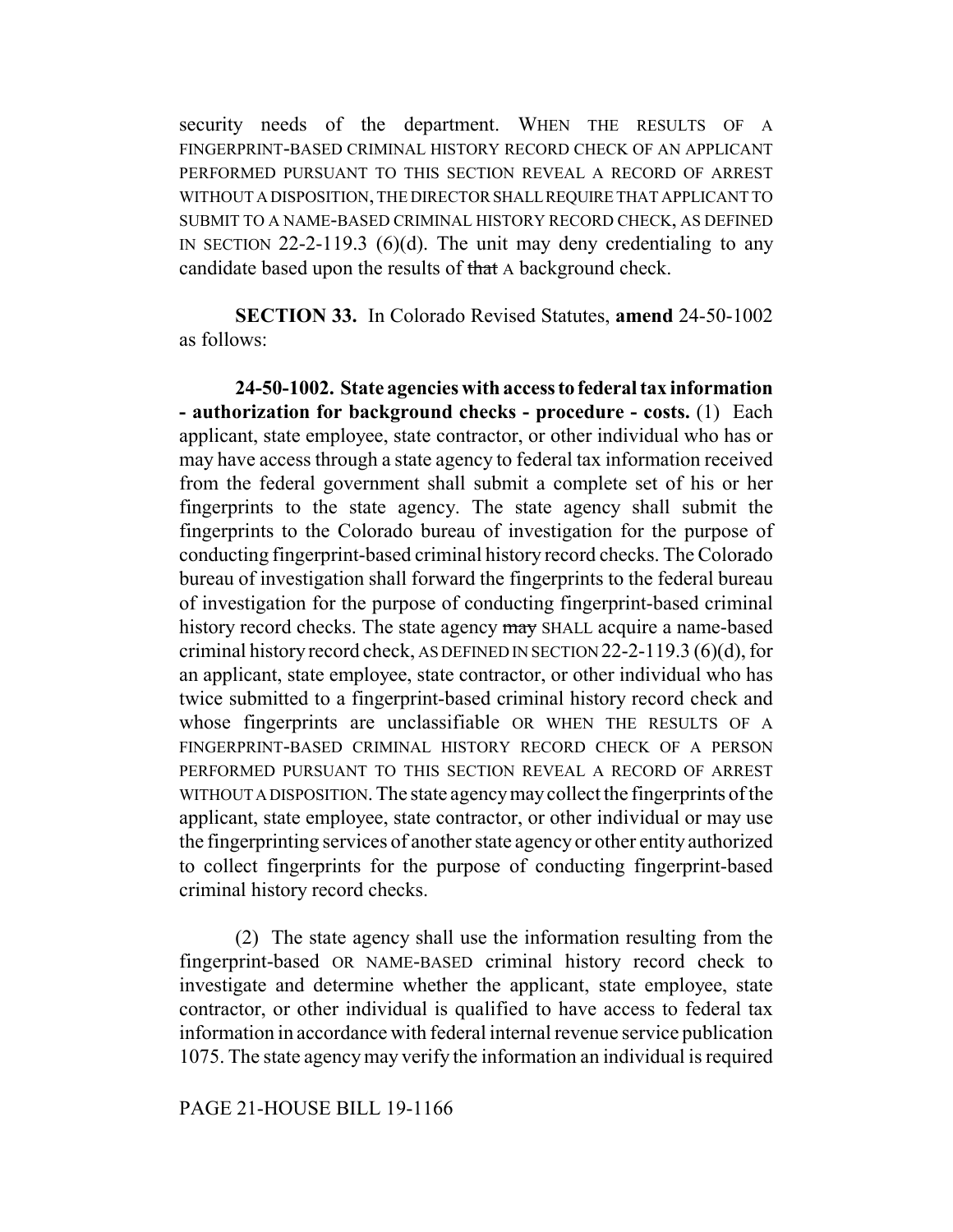to submit. The state agency shall deny access to federal tax information received from the federal government to an applicant, state employee, state contractor, or other individual who does not pass the fingerprint-based criminal history record check required by this section.

(3) The state agency shall pay the costs associated with fingerprint-based criminal history record checks to the Colorado bureau of investigation AND PAY THE COSTS ASSOCIATED WITH A NAME-BASED CRIMINAL HISTORY RECORD CHECK.

**SECTION 34.** In Colorado Revised Statutes, 24-50-1003, **amend** (2), (3), and (4) as follows:

**24-50-1003. County departments with access to federal tax information - authorization for background checks - procedure - costs.** (2) Each applicant, county employee, county contractor, or other individual who has or may have access to federal tax information subject to an agreement authorized under subsection (1) of this section shall submit a complete set of his or her fingerprints to the county department. The county department shall submit the fingerprints to the Colorado bureau of investigation for the purpose of conducting fingerprint-based criminal history record checks. The Colorado bureau of investigation shall forward the fingerprints to the federal bureau of investigation for the purpose of conducting fingerprint-based criminal history record checks. The county department may SHALL acquire a name-based criminal history record check, AS DEFINED IN SECTION 22-2-119.3  $(6)(d)$ , for an applicant, county employee, county contractor, or other individual who has twice submitted to a fingerprint-based criminal history record check and whose fingerprints are unclassifiable OR WHEN THE RESULTS OF A FINGERPRINT-BASED CRIMINAL HISTORY RECORD CHECK OF A PERSON PERFORMED PURSUANT TO THIS SECTION REVEAL A RECORD OF ARREST WITHOUT A DISPOSITION.

(3) The county department shall use the information resulting from the fingerprint-based OR NAME-BASED criminal history record check to investigate and determine whether the applicant, county employee, county contractor, or other individual is qualified to have access to the shared federal tax information in accordance with federal internal revenue service publication 1075. The county department may verify the information an individual is required to submit. The county department shall deny access to the shared federal tax information to an applicant, county employee,

# PAGE 22-HOUSE BILL 19-1166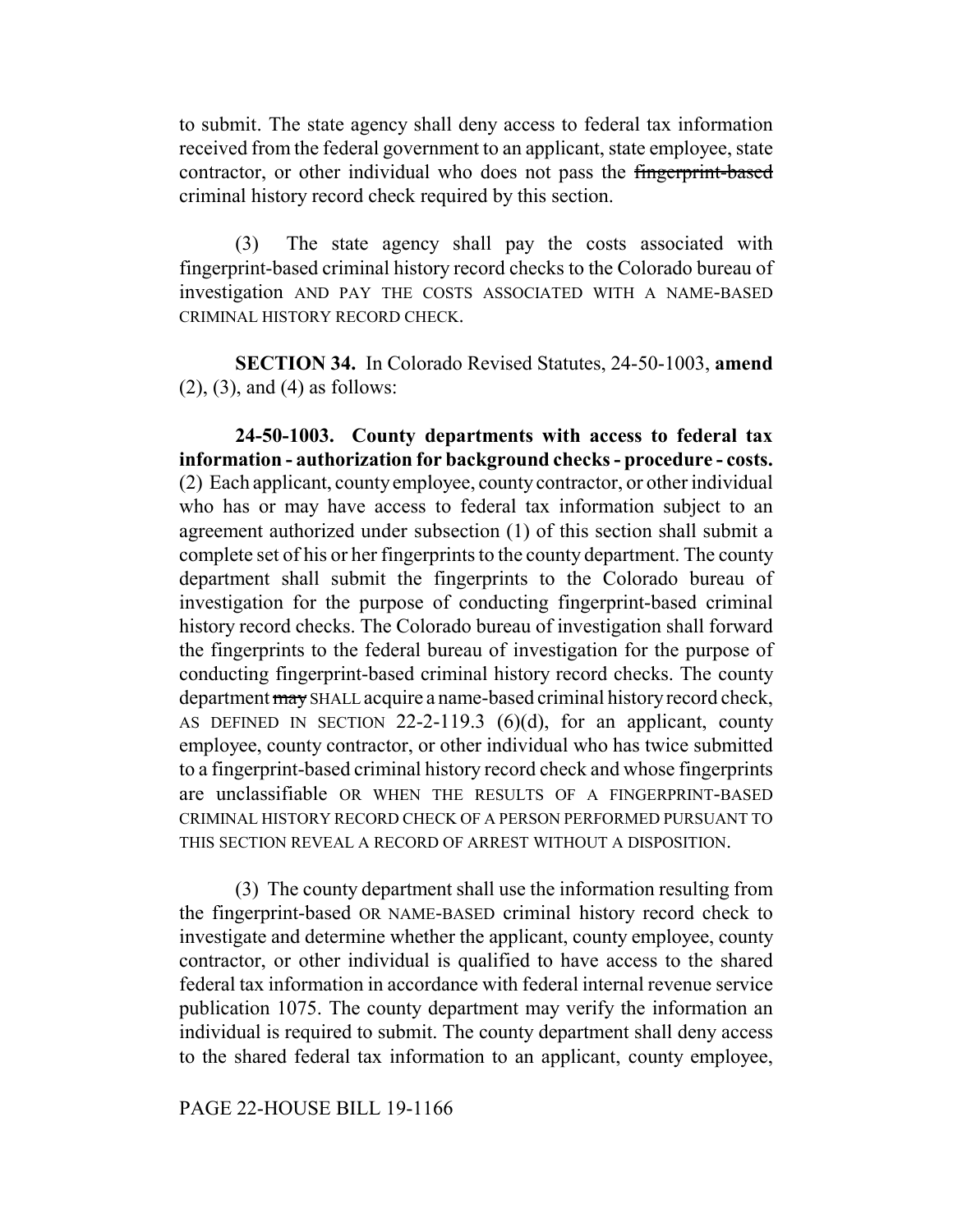county contractor, or other individual who does not pass the fingerprint-based criminal history record check required in accordance with this section.

(4) The county department shall pay the costs associated with fingerprint-based criminal history record checks to the Colorado bureau of investigation AND PAY THE COSTS ASSOCIATED WITH A NAME-BASED CRIMINAL HISTORY RECORD CHECK.

**SECTION 35.** In Colorado Revised Statutes, 25-1-124.5, **amend** (1) as follows:

**25-1-124.5. Nursing care facilities - employees - criminal history check - adult protective services data system check.** (1) On and after September 1, 1996, prior to employing any person, a nursing care facility or the person seeking employment at a nursing care facility shall make an inquiry to the director of the Colorado bureau of investigation or to private criminal background check companies authorized to do business in the state of Colorado to ascertain whether such person has a criminal history, including arrest and conviction records. The Colorado bureau of investigation or private criminal background check companies are authorized to utilize fingerprints to ascertain from the federal bureau of investigation whether such person has a criminal history record. WHEN THE RESULTS OF A FINGERPRINT-BASED CRIMINAL HISTORY RECORD CHECK OF AN APPLICANT PERFORMED PURSUANT TO THIS SECTION REVEAL A RECORD OF ARREST WITHOUT A DISPOSITION, THE NURSING CARE FACILITY SHALL REQUIRE THAT APPLICANT TO SUBMIT TO A NAME-BASED CRIMINAL HISTORY RECORD CHECK, AS DEFINED IN SECTION 22-2-119.3 (6)(d). The nursing care facility or the person seeking employment in a nursing care facility shall pay the costs of such inquiry AN INQUIRY OR A NAME-BASED CRIMINAL HISTORY RECORD CHECK PERFORMED PURSUANT TO THIS SECTION. The criminal history check shall MUST be conducted not more than ninety days prior to the employment of the applicant. For purposes of this section, criminal background check companies shall MUST be approved by the state board of nursing. In approving such companies, approval shall MUST be based upon the provision of lawfully available, accurate, and thorough information pertaining to criminal histories, including arrest and conviction records.

**SECTION 36.** In Colorado Revised Statutes, 25-1.5-302, **amend** (8) as follows:

# PAGE 23-HOUSE BILL 19-1166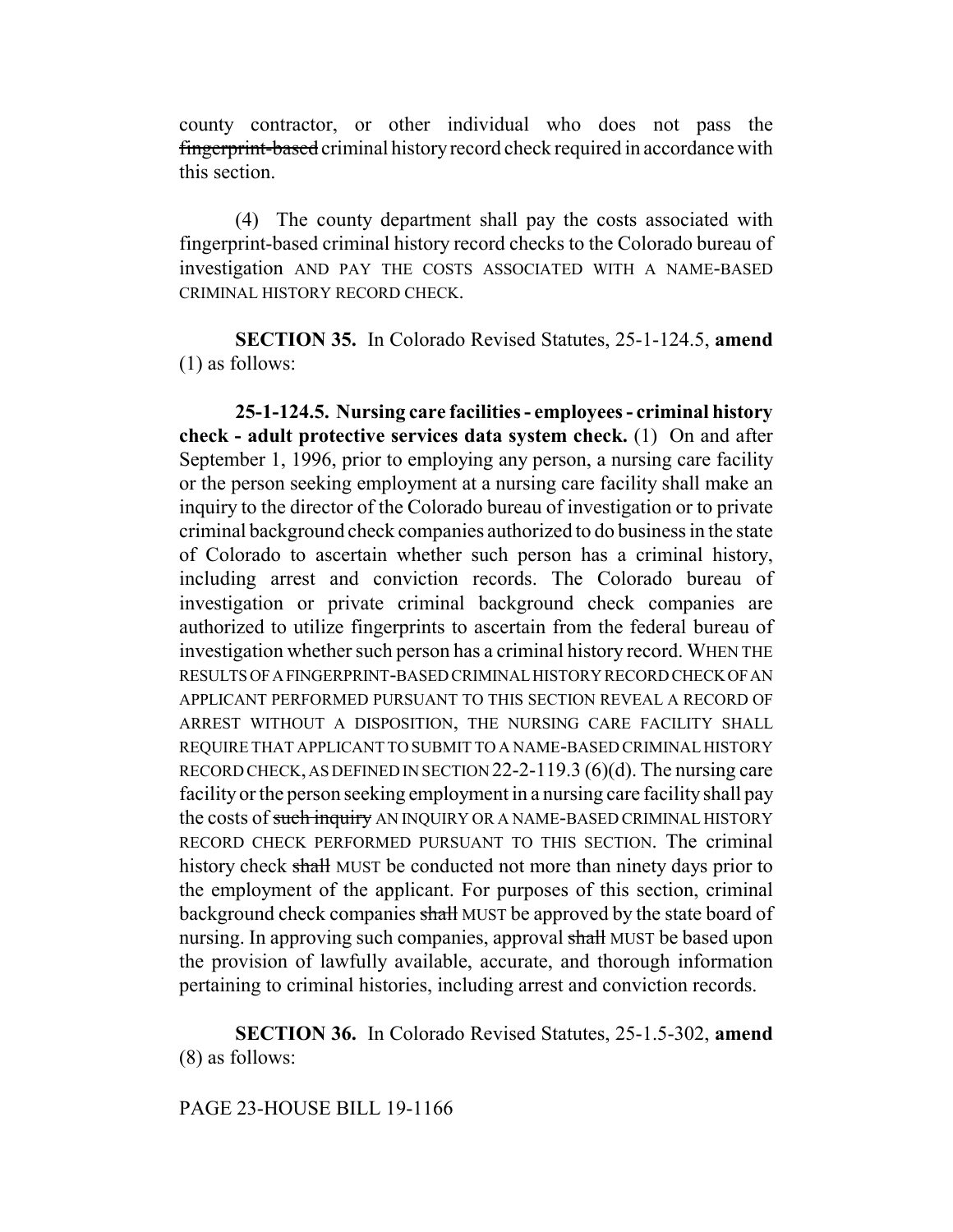**25-1.5-302. Administration of medications - powers and duties of department - criminal history record checks.** (8) Each owner, operator, or supervisor of a facility who employs a person who is not licensed to administer medications shall conduct a criminal background check on each employee prior to employment or promotion to a position in which the person has access to medications. WHEN THE RESULTS OF A FINGERPRINT-BASED CRIMINAL HISTORY RECORD CHECK OF AN EMPLOYEE PERFORMED PURSUANT TO THIS SECTION REVEAL A RECORD OF ARREST WITHOUT A DISPOSITION, THE OWNER, OPERATOR, OR SUPERVISOR OF THE FACILITY SHALL REQUIRE THAT EMPLOYEE TO SUBMIT TO A NAME-BASED CRIMINAL HISTORY RECORD CHECK, AS DEFINED IN SECTION 22-2-119.3  $(6)(d)$ .

**SECTION 37.** In Colorado Revised Statutes, 25-3.5-203, **add** (4)(f) as follows:

**25-3.5-203. Emergency medical service providers - certification - renewal of certificate - duties of department - rules - criminal history record checks - definitions.** (4) (f) WHEN THE RESULTS OF A FINGERPRINT-BASED CRIMINAL HISTORY RECORD CHECK OF A PERSON PERFORMED PURSUANT TO THIS SUBSECTION (4) REVEAL A RECORD OF ARREST WITHOUT A DISPOSITION, THE DEPARTMENT, GOVERNMENT ENTITY, OR PRIVATE, NOT-FOR-PROFIT, OR FOR-PROFIT ORGANIZATION THAT REQUIRED THE FINGERPRINT-BASED CRIMINAL HISTORY RECORD CHECK SHALL REQUIRE THAT PERSON TO SUBMIT TO A NAME-BASED CRIMINAL HISTORY RECORD CHECK, AS DEFINED IN SECTION 22-2-119.3 (6)(d).

**SECTION 38.** In Colorado Revised Statutes, 25-3.5-1103, **add**  $(5)(c)$  as follows:

**25-3.5-1103. Registration - rules - funds.** (5) (c) WHEN THE RESULTS OF A FINGERPRINT-BASED CRIMINAL HISTORY RECORD CHECK OF A PERSON PERFORMED PURSUANT TO THIS SUBSECTION (5) REVEAL A RECORD OF ARREST WITHOUT A DISPOSITION, THE DEPARTMENT SHALL REQUIRE THAT PERSON TO SUBMIT TO A NAME-BASED CRIMINAL HISTORY RECORD CHECK, AS DEFINED IN SECTION 22-2-119.3 (6)(d).

**SECTION 39.** In Colorado Revised Statutes, 25-3.5-1305, **add**  $(3)(a)(IV)$  as follows: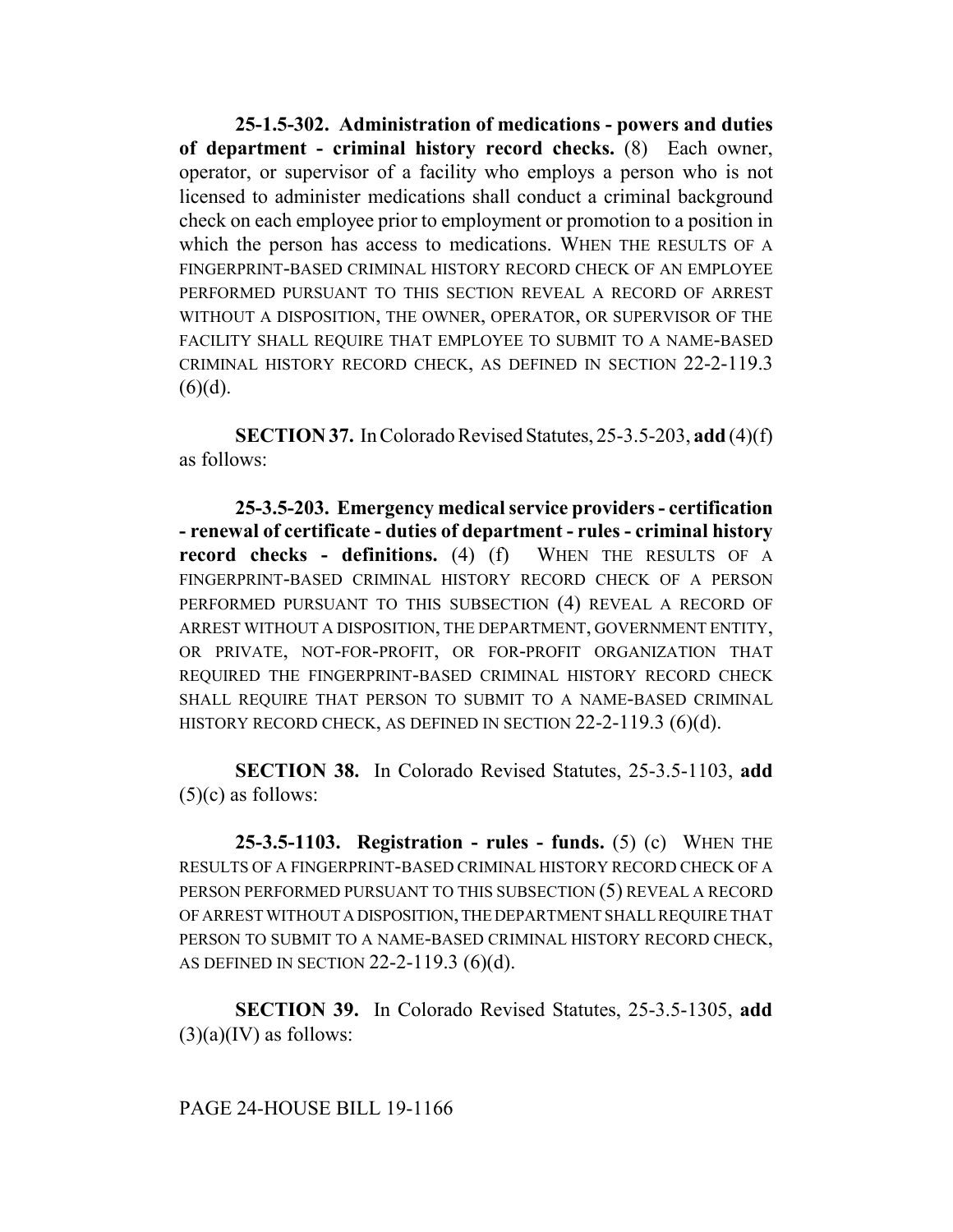**25-3.5-1305. License - application - inspection - criminal history record check - issuance.** (3) (a) (IV) WHEN THE RESULTS OF A FINGERPRINT-BASED CRIMINAL HISTORY RECORD CHECK OF A PERSON PERFORMED PURSUANT TO THIS SUBSECTION (3) REVEAL A RECORD OF ARREST WITHOUT A DISPOSITION, THE DEPARTMENT SHALL REQUIRE THAT PERSON TO SUBMIT TO A NAME-BASED CRIMINAL HISTORY RECORD CHECK, AS DEFINED IN SECTION 22-2-119.3 (6)(d).

**SECTION 40.** In Colorado Revised Statutes, 25-27-105, **add**  $(2.5)(a.7)$  as follows:

**25-27-105. License - application - inspection - issuance.** (2.5) (a.7) WHEN THE RESULTS OF A FINGERPRINT-BASED CRIMINAL HISTORY RECORD CHECK OF AN APPLICANT PERFORMED PURSUANT TO THIS SECTION REVEAL A RECORD OF ARREST WITHOUT A DISPOSITION, THE DEPARTMENT SHALL REQUIRE THAT APPLICANT TO SUBMIT TO A NAME-BASED CRIMINAL HISTORY RECORD CHECK, AS DEFINED IN SECTION 22-2-119.3 (6)(d).

**SECTION 41.** In Colorado Revised Statutes, 25-27.5-106, **amend**  $(7)$ ; and **add**  $(3)(a.5)$  as follows:

**25-27.5-106. License or registration - application - inspection issuance - rules.** (3) (a.5) WHEN THE RESULTS OF A FINGERPRINT-BASED CRIMINAL HISTORY RECORD CHECK OF A PERSON PERFORMED PURSUANT TO THIS SUBSECTION (3) REVEAL A RECORD OF ARREST WITHOUT A DISPOSITION, THE DEPARTMENT SHALL REQUIRE THAT PERSON TO SUBMIT TO A NAME-BASED CRIMINAL HISTORY RECORD CHECK, AS DEFINED IN SECTION  $22 - 2 - 119.3$  (6)(d).

(7) If requested by the Colorado department of health care policy and financing, the department may issue a provisional license for a period of ninety days to an agency that has applied to be a certified home care agency as defined in section 25-27.5-102. A provisional license shall not be granted prior to the completion of a fingerprint-based criminal history record check in accordance with subsection (3) of this section and a finding in accordance with subsection (4) of this section. A second provisional license may be issued, for a like term and fee, to effect compliance. No further provisional licenses may be issued for the current year after the second issuance.

### PAGE 25-HOUSE BILL 19-1166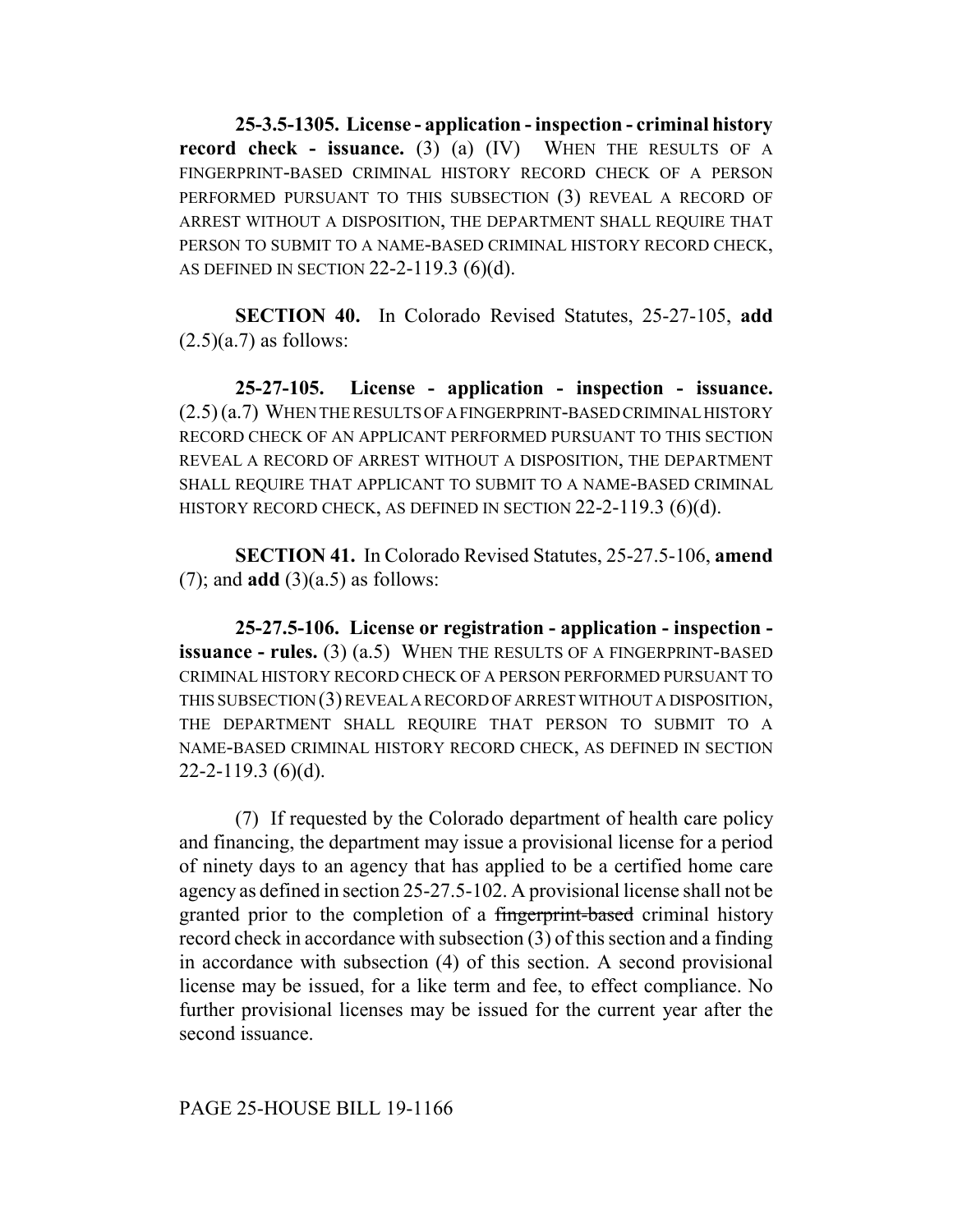**SECTION 42.** In Colorado Revised Statutes, 26-3.1-107, **amend** (1) as follows:

**26-3.1-107. Background check - adult protective services data system check.** (1) Each county department shall require each protective services employee hired on or after May 29, 2012, to complete a fingerprint-based criminal history records RECORD check utilizing the records of the Colorado bureau of investigation and the federal bureau of investigation. The employee shall pay the cost of the fingerprint-based criminal history records RECORD check unless the county department chooses to pay the cost. Upon completion of the criminal history records RECORD check, the Colorado bureau of investigation shall forward the results to the county department. The county department may SHALL require a name-based criminal history records RECORD check for an applicant or an employee who has twice submitted to a fingerprint-based criminal history records RECORD check and whose fingerprints are unclassifiable OR WHEN THE RESULTS OF A FINGERPRINT-BASED CRIMINAL HISTORY RECORD CHECK OF AN APPLICANT PERFORMED PURSUANT TO THIS SECTION REVEAL A RECORD OF ARREST WITHOUT A DISPOSITION, AS DEFINED IN SECTION  $22 - 2 - 119.3$  (6)(d).

**SECTION 43.** In Colorado Revised Statutes, 26-6-103.3, **amend** (2) as follows:

**26-6-103.3. Substitute child care providers - substitute placement agency - licensing - rules.** (2) The state board shall promulgate rules for substitute placement agencies and substitute child care providers. At a minimum, state board rules must require that the substitute child care provider demonstrate that he or she has the training and certification for the child care license type and position in which the substitute child care provider is placed. Pursuant to section  $26-6-107(1)(a)(I)(C)$ , each substitute child care provider shall pay for and submit to a fingerprint-based criminal history record check and a review of the records and reports of child abuse or neglect maintained by the state department to determine whether the substitute child care provider has been found to be responsible in a confirmed report of child abuse or neglect. WHEN THE RESULTS OF A FINGERPRINT-BASED CRIMINAL HISTORY RECORD CHECK OR ANY OTHER RECORDS CHECK PERFORMED ON A PERSON PURSUANT TO THIS SUBSECTION (2) REVEAL A RECORD OF ARREST WITHOUT A DISPOSITION, THE STATE BOARD SHALL REQUIRE THAT PERSON TO SUBMIT TO A NAME-BASED

PAGE 26-HOUSE BILL 19-1166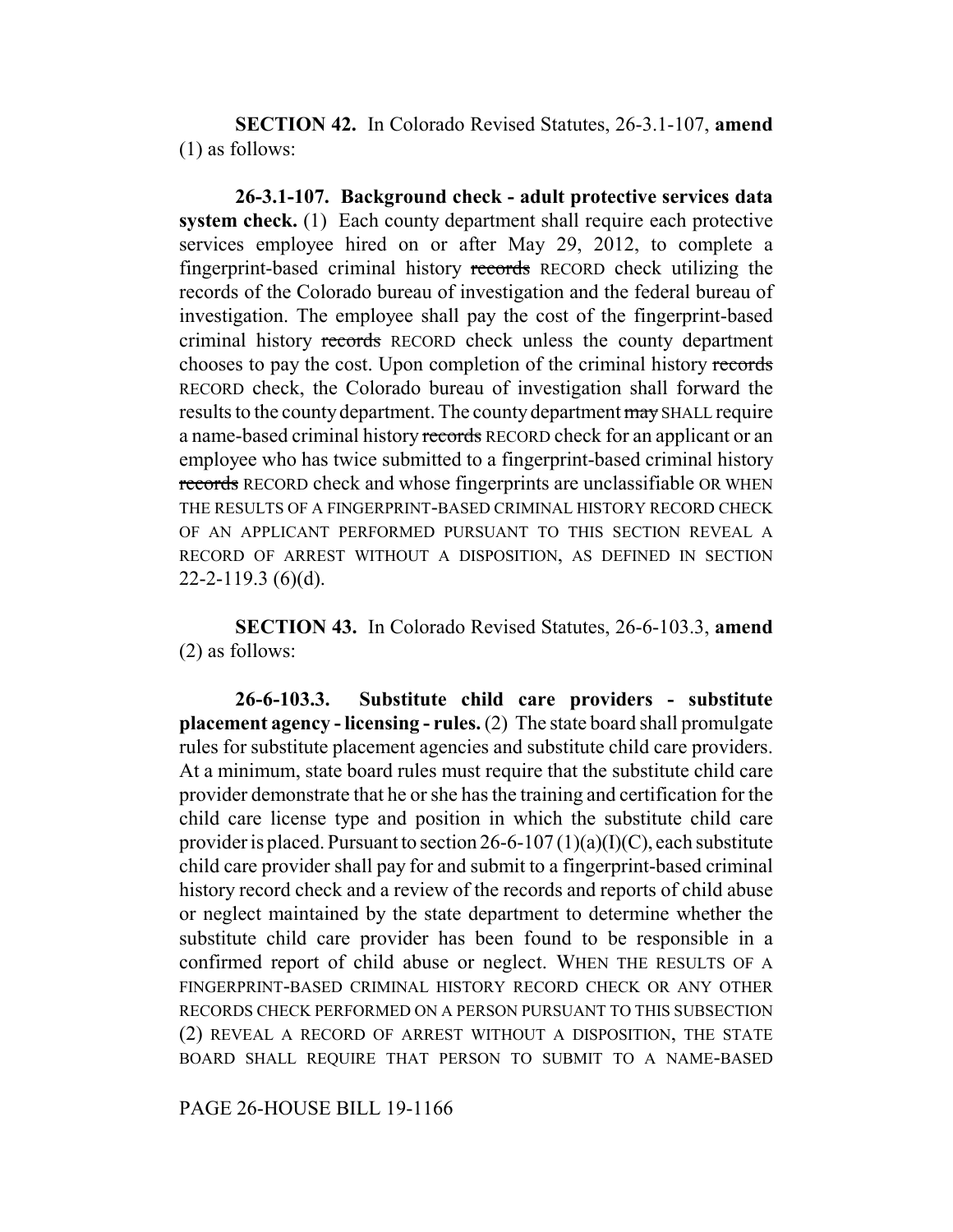CRIMINAL HISTORY RECORD CHECK, AS DEFINED IN SECTION 22-2-119.3 (6)(d). The substitute placement agency shall not place a substitute child care provider who is convicted of any of the crimes specified in section 26-6-104 (7) or section 26-6-108.

**SECTION 44.** In Colorado Revised Statutes, 26-6-103.5, **add**  $(2)(f)(V)$  as follows:

**26-6-103.5. Application of part - guest child care facilities public services short-term child care facilities - definition.** (2) A person or entity shall not operate a guest child care facility or a public services short-term child care facility unless the following requirements are met:

(f) (V) WHEN THE RESULTS OF A FINGERPRINT-BASED CRIMINAL HISTORY RECORD CHECK OR ANY OTHER RECORDS CHECK PERFORMED PURSUANT TO THIS SUBSECTION  $(2)(f)$  REVEAL A RECORD OF ARREST WITHOUT A DISPOSITION, THE GUEST CHILD CARE FACILITY OR PUBLIC SERVICES SHORT-TERM CHILD CARE FACILITY SHALL REQUIRE THE SUPERVISORY EMPLOYEE OR APPLICANT FOR A SUPERVISORY EMPLOYEE POSITION TO SUBMIT TO A NAME-BASED CRIMINAL HISTORY RECORD CHECK, AS DEFINED IN SECTION 22-2-119.3 (6)(d);

**SECTION 45.** In Colorado Revised Statutes, 26-6-104, **amend** (7.5) as follows:

**26-6-104. Licenses - out-of-state notices and consent demonstration pilot program - rules.** (7.5) (a) No later than January 1, 2004, the state board shall promulgate rules that require all current and prospective employees of a county department who in their position have direct contact with any child in the process of being placed, or who has been placed, in foster care to submit a set of fingerprints for purposes of obtaining a fingerprint-based criminal history record check, unless the person has already submitted a set of fingerprints. The check shall MUST be conducted in the same manner as provided in subsection (7) of this section and in section 26-6-107 (1)(a). The person's employment shall be IS conditional upon a satisfactory criminal background check and subject to the same grounds for denial or dismissal as set forth in subsection (7) of this section and in section 26-6-107 (1)(a). The costs for the fingerprint-based criminal history record check shall MUST be borne by the applicant.

PAGE 27-HOUSE BILL 19-1166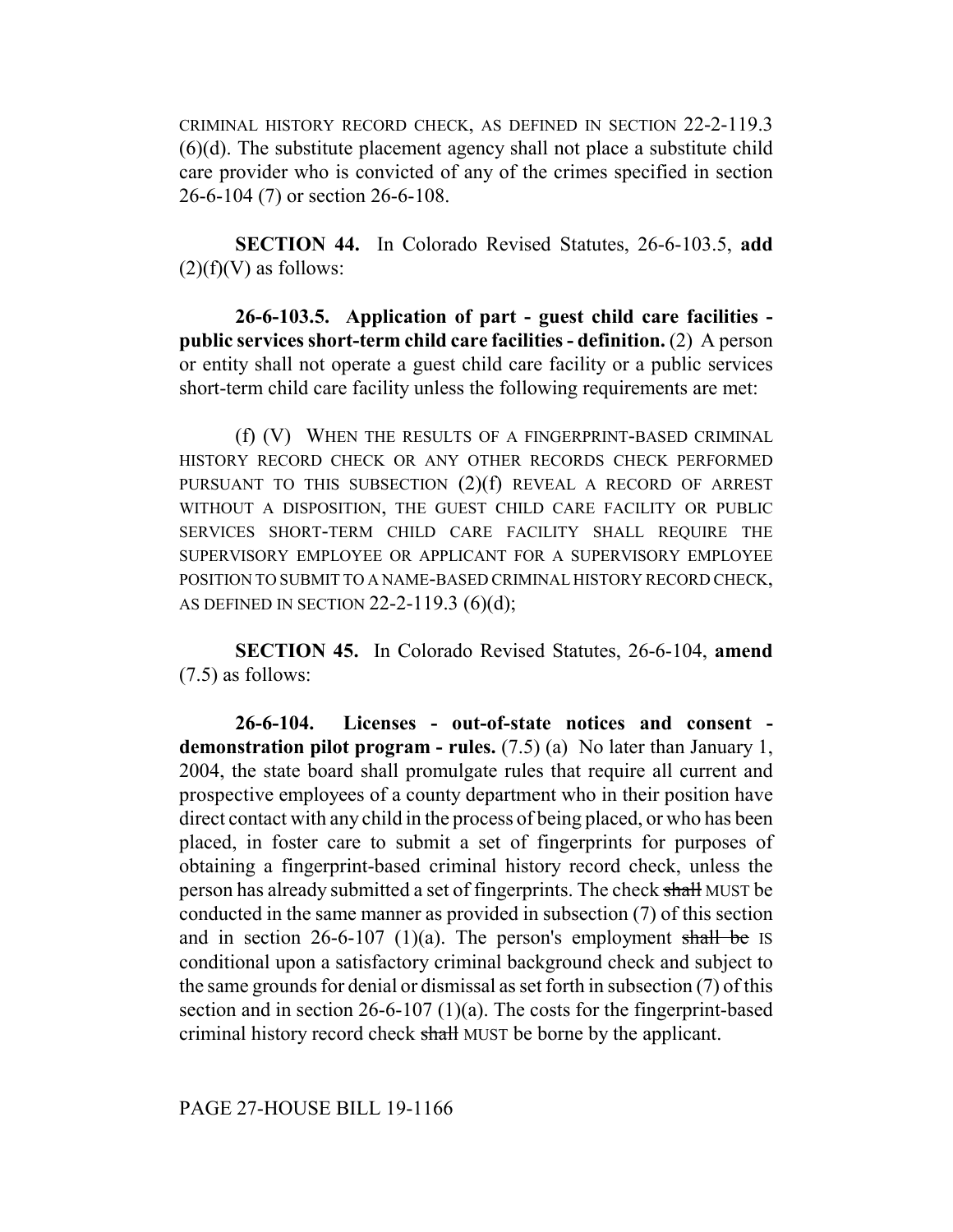(b) WHEN THE RESULTS OF A FINGERPRINT-BASED CRIMINAL HISTORY RECORD CHECK PERFORMED PURSUANT TO THIS SUBSECTION (7.5) REVEAL A RECORD OF ARREST WITHOUT A DISPOSITION, THE STATE DEPARTMENT SHALL REQUIRE THE PERSON TO SUBMIT TO A NAME-BASED CRIMINAL HISTORY RECORD CHECK, AS DEFINED IN SECTION 22-2-119.3 (6)(d). THE COSTS FOR THE NAME-BASED CRIMINAL HISTORY RECORD CHECK MUST BE BORNE BY THE APPLICANT.

**SECTION 46.** In Colorado Revised Statutes, 26-6-106.3, **amend**  $(6)(a)$ ; and **add**  $(5)(e)$  as follows:

**26-6-106.3. Certification and annual recertification of foster care homes by county departments and licensed child placement agencies - background and reference check requirements - definitions.** (5) Prior to issuing a certificate or a recertification to an applicant to operate a foster care home, a county department or a child placement agency licensed under the provisions of this part 1 shall conduct the following background checks for the applicant for a certificate, a person employed by the applicant, or a person who resides at the facility or the home:

(e) WHEN THE RESULTS OF A FINGERPRINT-BASED CRIMINAL HISTORY RECORD CHECK OR ANY OTHER RECORDS CHECK PERFORMED PURSUANT TO THIS SUBSECTION (5) REVEAL A RECORD OF ARREST WITHOUT A DISPOSITION, THE COUNTY DEPARTMENT OR CHILD PLACEMENT AGENCY SHALL REQUIRE THE PERSON TO SUBMIT TO A NAME-BASED CRIMINAL HISTORY RECORD CHECK, AS DEFINED IN SECTION  $22-2-119.3$  (6)(d).

(6) A county department or a child placement agency licensed under the provisions of this part 1 shall not issue a certificate to operate, or a recertification to operate, a foster care home and shall revoke or suspend a certificate if the applicant for the certificate, a person employed by the applicant, or a person who resides at the facility or home:

(a) Has been convicted of any of the crimes listed in  $\frac{\partial^2 f}{\partial x^2}$ of subsection  $(5)$  SUBSECTION  $(5)(a)$  of this section as verified through A fingerprint-based criminal history record checks CHECK, A NAME-BASED CRIMINAL HISTORY RECORD CHECK, IF NECESSARY, and a check of the ICON system at the state judicial department;

### PAGE 28-HOUSE BILL 19-1166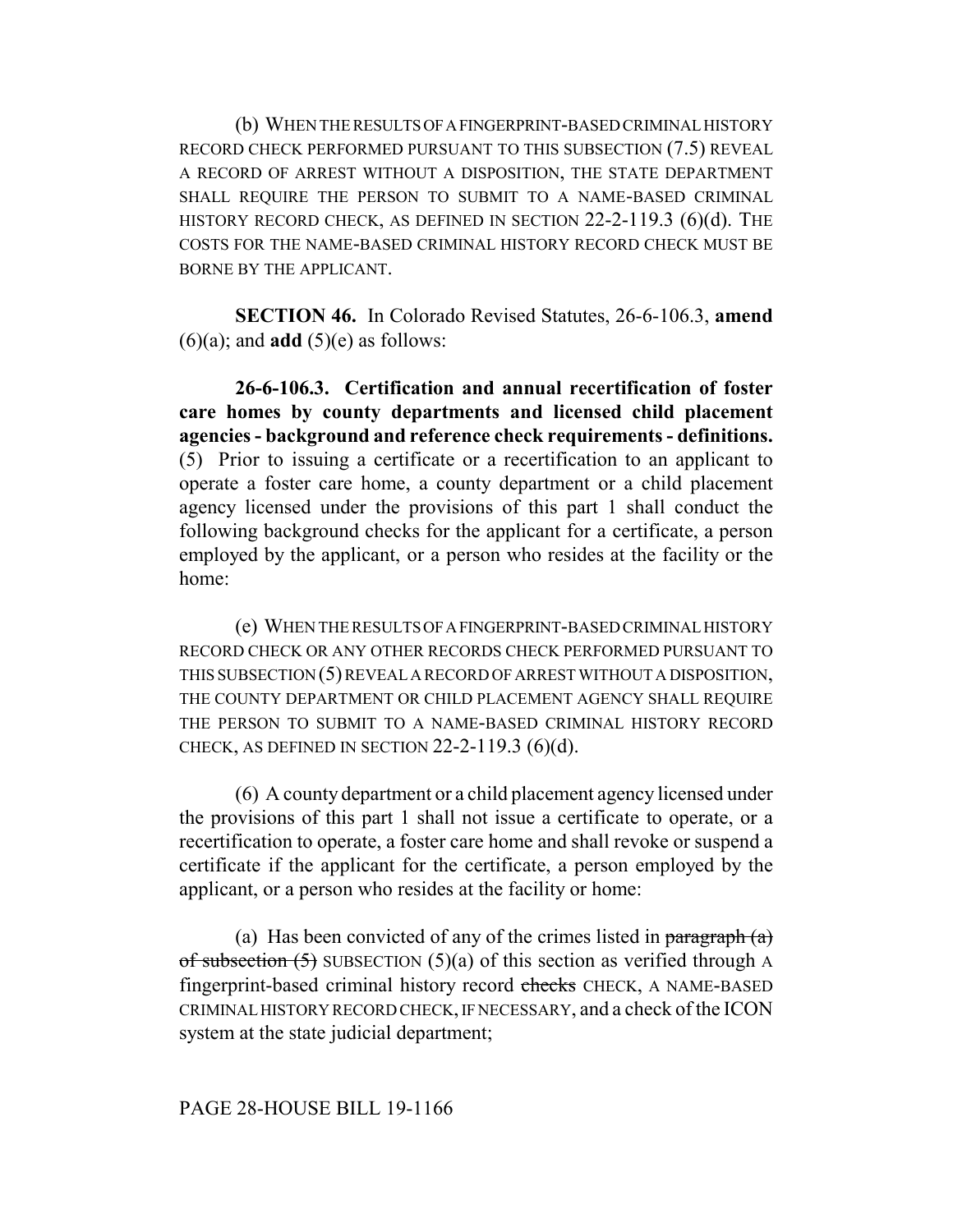**SECTION 47.** In Colorado Revised Statutes, 26-6-107, **amend** (1)(a)(I.5), (1)(a.7)(I)(C), and (1)(a.7)(I)(D); and **add** and (1)(a.7)(I)(E) as follows:

**26-6-107. Investigations and inspections - local authority reports - rules.** (1) (a) (I.5) Rules promulgated by the state board pursuant to subparagraph (I) of this paragraph (a) shall SUBSECTION  $(1)(a)(I)$  OF THIS SECTION MUST also include:

(A) A comparison search on the ICON system at the state judicial department with the name and date of birth information and any other available source of criminal history information that the state department determines is appropriate for each circumstance in which the CBI fingerprint check either does not confirm a criminal history or confirms a criminal history, in order to determine the crime or crimes for which the person was arrested or convicted and the disposition thereof; and

(B) Any other recognized database, if any, that is accessible on a statewide basis as set forth by rules promulgated by the state board; AND

(C) WHEN THE RESULTS OF AN INVESTIGATION PERFORMED PURSUANT TO SUBSECTION  $(1)(a)(I)$  OF THIS SECTION OR THIS SUBSECTION (1)(a)(I.5) REVEAL A RECORD OF ARREST WITHOUT A DISPOSITION, A NAME-BASED CRIMINAL HISTORY RECORD CHECK, AS DEFINED IN SECTION  $22 - 2 - 119.3$  (6)(d).

(a.7) (I) For all applicants applying to be a foster care home or kinship foster care home, regardless of reimbursement, the county department or child placement agency shall require each adult who is eighteen years of age or older and who resides in the home to obtain a fingerprint-based criminal history record check through the Colorado bureau of investigation and the federal bureau of investigation. The applicant must provide the county department or child placement agency with the addresses where the applicant and any adult residing in the home has lived in the preceding five years, including addresses from other states. The county department or the child placement agency shall conduct the following background checks of the applicant or an adult residing in the home:

(C) A check of the state department's automated database for

PAGE 29-HOUSE BILL 19-1166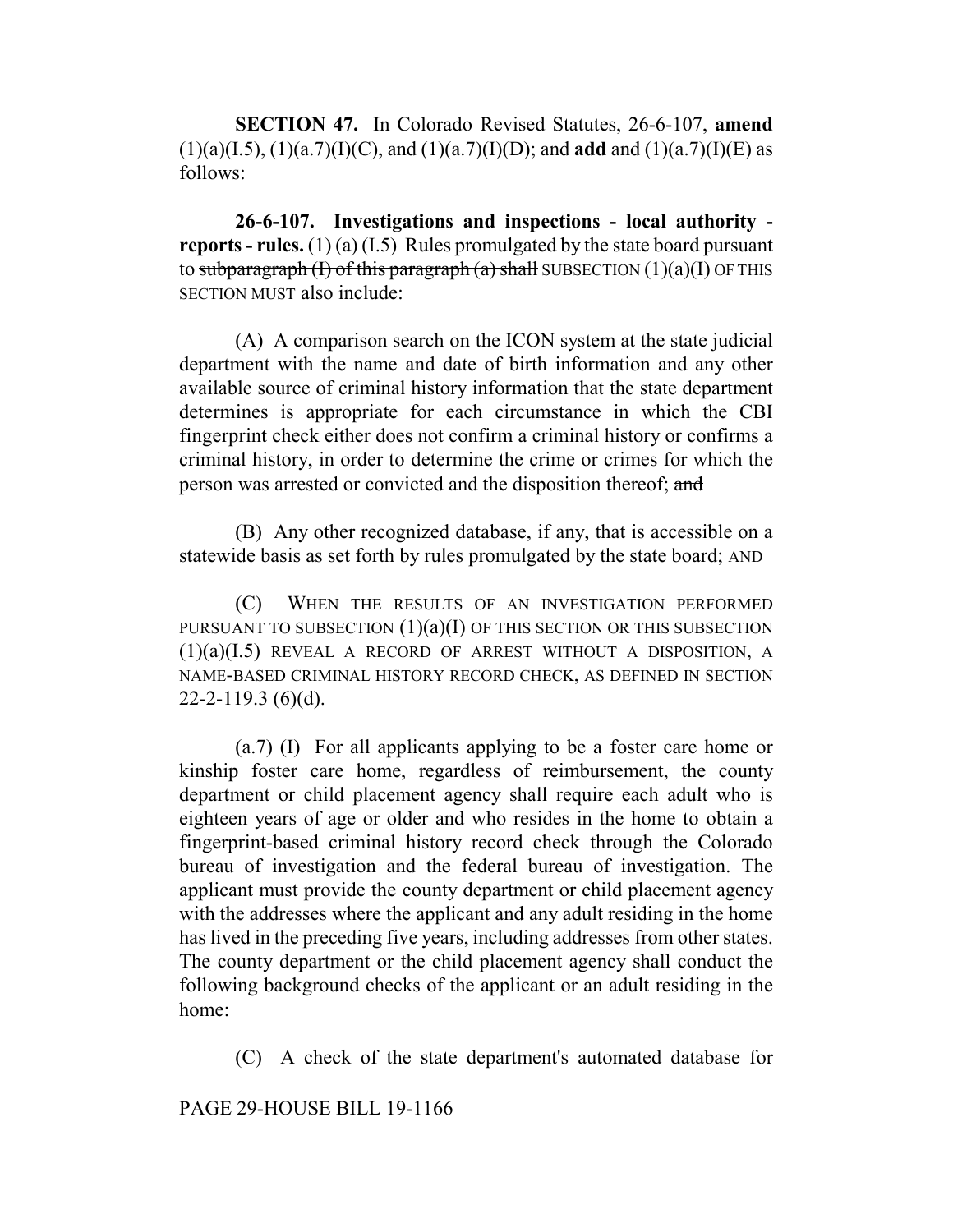information to determine if the applicant or adult who resides in the home has been identified as having a finding of child abuse or neglect and whether such finding has been determined to present an unsafe placement for a child; and

(D) A check against the state's sex offender registry and against the national sex offender public registry operated by the United States department of justice that checks names and addresses in the registries and the interactive database system for Colorado to determine if the applicant or adult who resides at the home is a registered sex offender; AND

(E) WHEN THE RESULTS OF A FINGERPRINT-BASED CRIMINAL HISTORY RECORD CHECK PERFORMED PURSUANT TO THIS SUBSECTION  $(1)(a.7)(I)$ REVEAL A RECORD OF ARREST WITHOUT A DISPOSITION, A NAME-BASED CRIMINAL HISTORY RECORD CHECK, AS DEFINED IN SECTION 22-2-119.3  $(6)(d)$ .

**SECTION 48.** In Colorado Revised Statutes, 26-6-120, **amend** (5); and **add** (1.5) as follows:

**26-6-120. Exempt family child care home providers fingerprint-based criminal history record check - child care assistance program money - temporary care - rules - definitions.** (1.5) (a) WHEN THE RESULTS OF AN FCC PERFORMED PURSUANT TO SUBSECTION (1) OF THIS SECTION REVEAL A RECORD OF ARREST WITHOUT A DISPOSITION, THE STATE DEPARTMENT SHALL REQUIRE THAT PERSON TO SUBMIT TO A NAME-BASED CRIMINAL HISTORY RECORD CHECK, AS DEFINED IN SECTION 22-2-119.3  $(6)(d)$ .

(b) A PERSON WHO UNDERGOES A NAME-BASED CRIMINAL HISTORY RECORD CHECK SHALL PAY TO THE STATE DEPARTMENT A FEE ESTABLISHED BY RULE OF THE STATE BOARD PURSUANT TO SUBSECTION (5) OF THIS SECTION TO OFFSET THE COSTS ASSOCIATED WITH PERFORMING THE NAME-BASED CRIMINAL HISTORY RECORD CHECK.

(5) The state board shall promulgate rules to establish the amount of the fee to collect from a qualified provider or qualified adult who is subject to an FCC pursuant to subsection (1) of this section OR A NAME-BASED CRIMINAL HISTORY RECORD CHECK PURSUANT TO SUBSECTION (1.5) OF THIS SECTION. The state department is authorized to collect the fee

# PAGE 30-HOUSE BILL 19-1166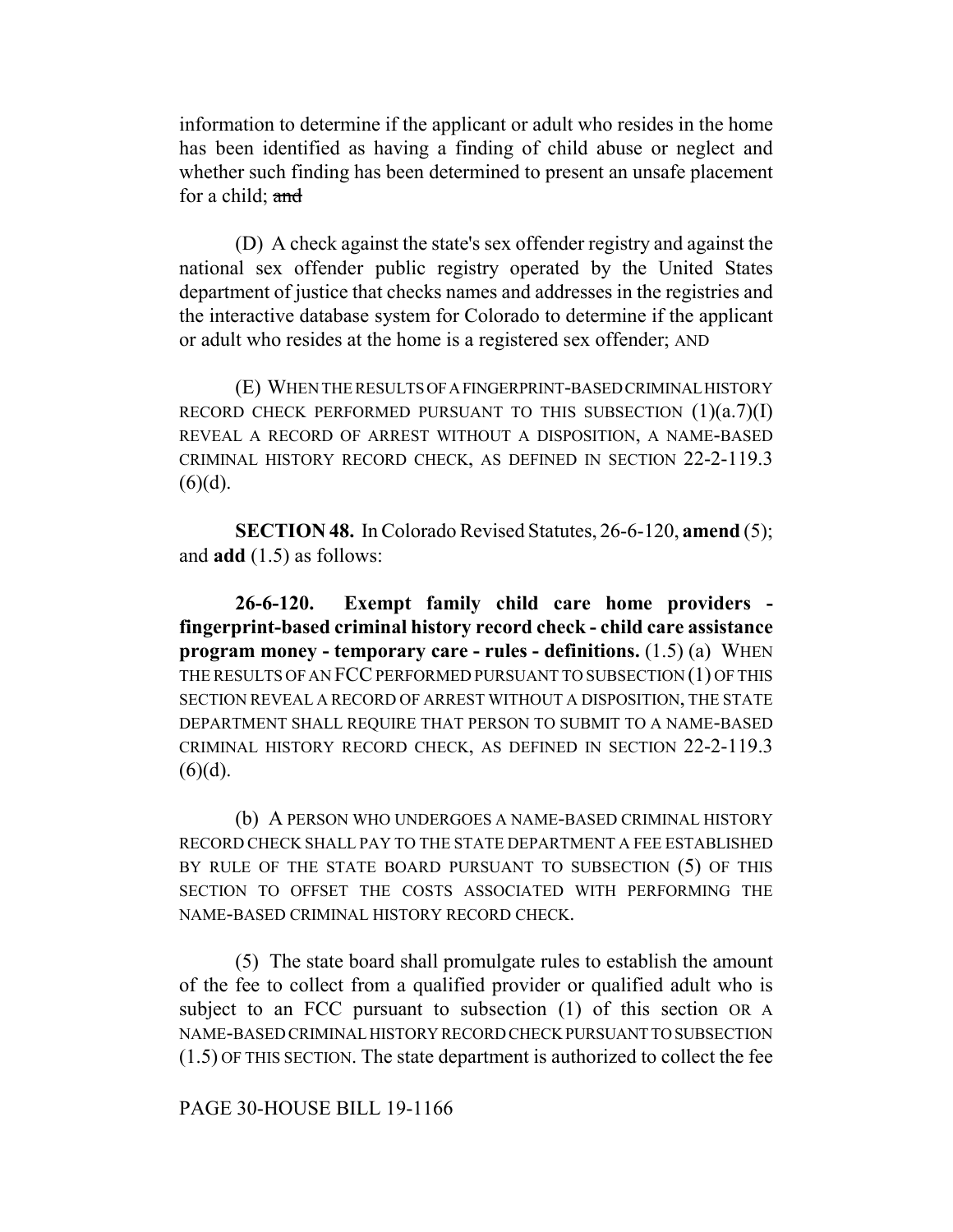at the time of the FCC OR NAME-BASED CRIMINAL HISTORY RECORD CHECK.

**SECTION 49.** In Colorado Revised Statutes, 27-90-111, **amend** (4) as follows:

**27-90-111. Employment of personnel - screening of applicants - disqualifications from employment - contracts - rules - definitions.** (4) Prior to the department's permanent employment of a person in a position that would require that person to have direct contact with a vulnerable person, the executive director or any division head of the department shall make an inquiry to the director of the Colorado bureau of investigation to ascertain whether the person has a criminal history. The person's employment is conditional upon a satisfactory state and national fingerprint-based criminal history record check. A criminal history record check conducted pursuant to this subsection (4) must include but need not be limited to arrests, conviction records, and the disposition of any criminal charges. The department shall require the person to have his or her fingerprints taken by a local law enforcement agency or any third party approved by the Colorado bureau of investigation. If an approved third party takes the person's fingerprints, the fingerprints may be electronically captured using Colorado bureau of investigation-approved livescan equipment. Third-party vendors shall not keep the applicant information for more than thirty days unless requested to do so by the applicant. The department shall forward those fingerprints to the Colorado bureau of investigation for the purpose of fingerprint processing utilizing the files and records of the Colorado bureau of investigation and the federal bureau of investigation. WHEN THE RESULTS OF A FINGERPRINT-BASED CRIMINAL HISTORY RECORD CHECK OF A PERSON PERFORMED PURSUANT TO THIS SECTION REVEAL A RECORD OF ARREST WITHOUT A DISPOSITION, THE DEPARTMENT SHALL REQUIRE THAT PERSON TO SUBMIT TO A NAME-BASED CRIMINAL HISTORY RECORD CHECK, AS DEFINED IN SECTION 22-2-119.3 (6)(d). The department shall pay for the costs of criminal history record checks conducted pursuant to this section out of existing appropriations.

**SECTION 50.** In Colorado Revised Statutes, 40-10.1-110, **add** (1.5) as follows:

**40-10.1-110. Criminal history record check - rules.** (1.5) WHEN THE RESULTS OF A FINGERPRINT-BASED CRIMINAL HISTORY RECORD CHECK OF AN INDIVIDUAL PERFORMED PURSUANT TO THIS SECTION REVEAL A

#### PAGE 31-HOUSE BILL 19-1166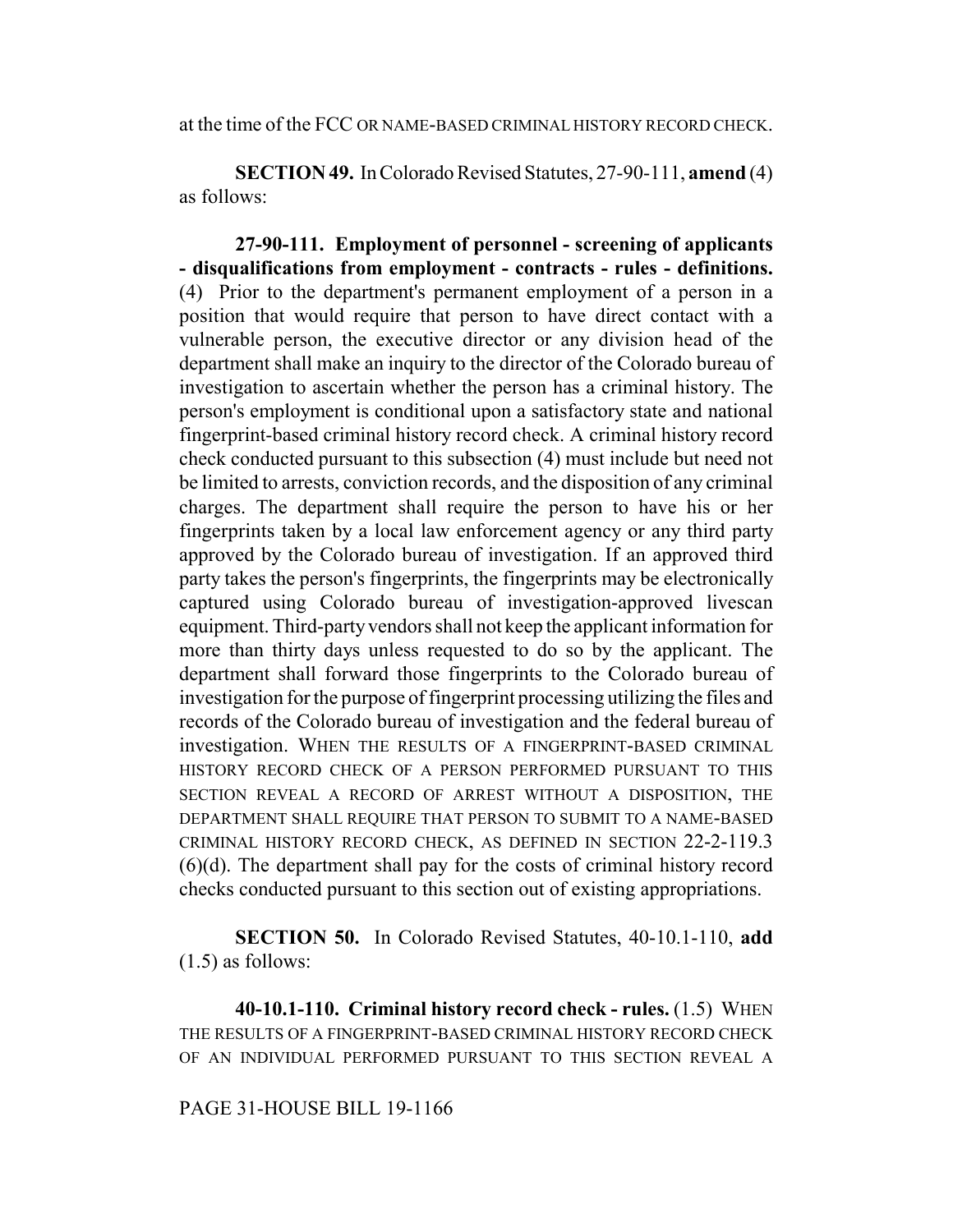RECORD OF ARREST WITHOUT A DISPOSITION, THE COMMISSION SHALL REQUIRE THE INDIVIDUAL TO SUBMIT TO A NAME-BASED CRIMINAL HISTORY RECORD CHECK, AS DEFINED IN SECTION 22-2-119.3 (6)(d). THE INDIVIDUAL SHALL PAY THE COSTS ASSOCIATED WITH A NAME-BASED CRIMINAL HISTORY RECORD CHECK.

**SECTION 51.** In Colorado Revised Statutes, **amend** 42-1-224 as follows:

**42-1-224. Criminal history check.** (1) The department may submit fingerprints of an employee or prospective employee to the Colorado bureau of investigation to obtain a fingerprint-based criminal history record check if the employee's duties do or will provide them with access to Colorado driver's licenses and identification cards issued pursuant to article 2 of this title TITLE 42 or personal identifying information collected or stored by the department in order to issue driver's licenses or identification cards. The department of revenue shall require all such employees hired on or after April 15, 2010, to obtain a fingerprint-based criminal history record check prior to performing their official duties, and shall require all such employees hired before April 15, 2010, to obtain a fingerprint-based criminal history record check by July 1, 2011. The department may use this information to make employment decisions concerning such employees. Upon receipt of fingerprints and payment for the costs, the Colorado bureau of investigation shall conduct a state and national fingerprint-based criminal history record check utilizing records of the Colorado bureau of investigation and the federal bureau of investigation. The department shall be the authorized agency to receive information regarding the result of the national criminal history record check. The Colorado bureau of investigation shall charge the department a fee for record checks conducted pursuant to this section. The Colorado bureau of investigation shall set such fee at a level sufficient to cover the direct and indirect costs of processing requests made pursuant to this section. Moneys MONEY collected by the bureau pursuant to this section shall be IS subject to annual appropriation by the general assembly for the administration of this section.

(2) WHEN THE RESULTS OF A FINGERPRINT-BASED CRIMINAL HISTORY RECORD CHECK OF A PERSON PERFORMED PURSUANT TO THIS SECTION REVEAL A RECORD OF ARREST WITHOUT A DISPOSITION, THE DEPARTMENT SHALL REQUIRE THE PERSON TO SUBMIT TO A NAME-BASED CRIMINAL HISTORY RECORD CHECK, AS DEFINED IN SECTION 22-2-119.3 (6)(d). THE

### PAGE 32-HOUSE BILL 19-1166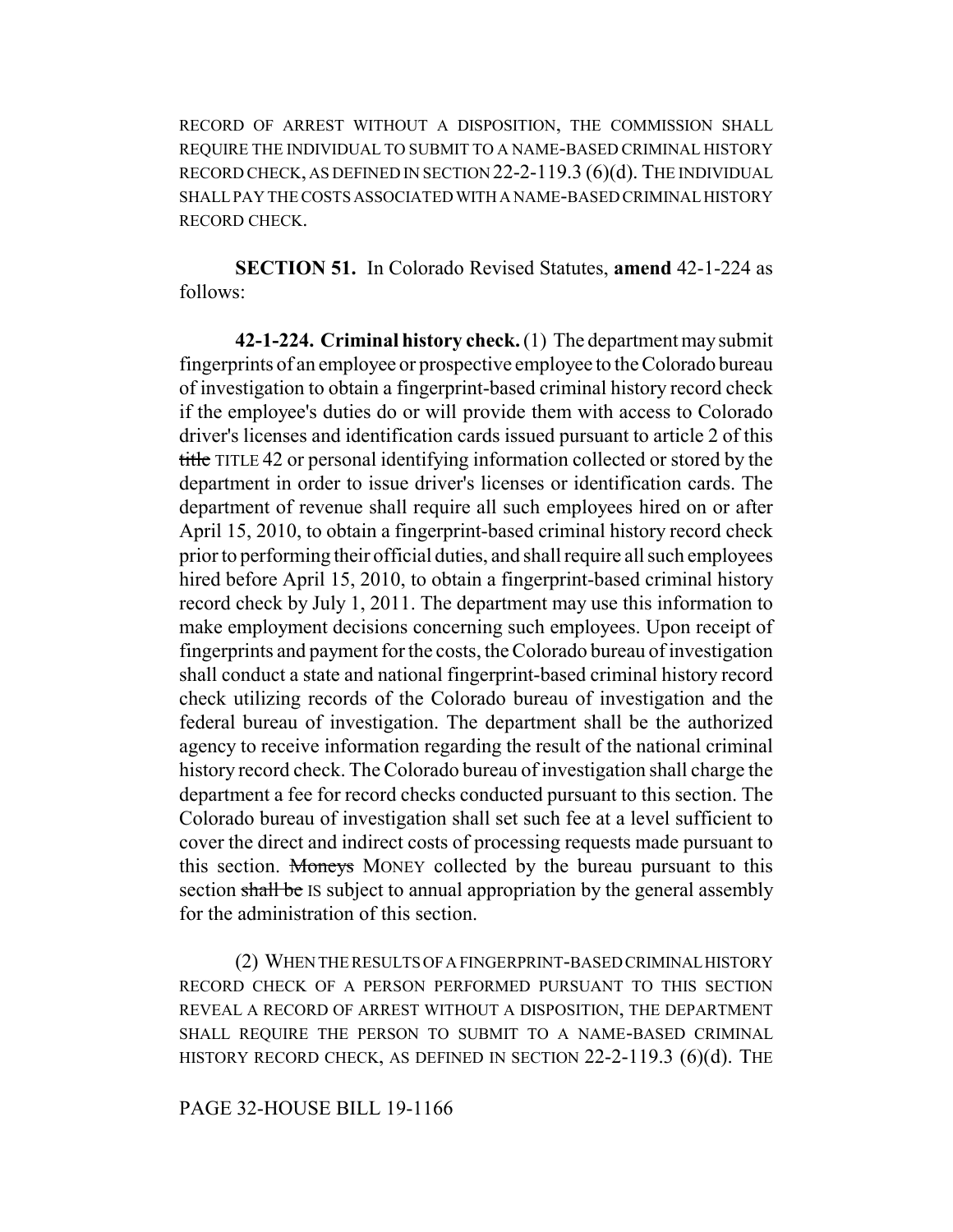DEPARTMENT SHALL PAY THE COSTS ASSOCIATED WITH A NAME-BASED CRIMINAL HISTORY RECORD CHECK.

**SECTION 52.** In Colorado Revised Statutes, 44-3-307, **amend** (3)(c) introductory portion as follows:

**44-3-307. Persons prohibited as licensees - definition.** (3) (c) At the time of the application for a license, the applicant shall submit fingerprints and file personal history information concerning the applicant's qualifications for a license on forms prepared by the state licensing authority. The state and local licensing authorities shall submit such fingerprints to the Colorado bureau of investigation for the purpose of conducting fingerprints-based FINGERPRINT-BASED criminal history record checks. The Colorado bureau of investigation shall forward the fingerprints to the federal bureau of investigation for the purpose of conducting fingerprints-based FINGERPRINT-BASED criminal history record checks. An applicant who has previously submitted fingerprints for alcohol beverage licensing purposes may request that the fingerprints on file be used. WHEN THE RESULTS OF A FINGERPRINT-BASED CRIMINAL HISTORY RECORD CHECK OF AN APPLICANT PERFORMED PURSUANT TO THIS SECTION REVEAL A RECORD OF ARREST WITHOUT A DISPOSITION, THE LICENSING AUTHORITY SHALL REQUIRE THE APPLICANT TO SUBMIT TO A NAME-BASED CRIMINAL HISTORY RECORD CHECK, AS DEFINED IN SECTION 22-2-119.3 (6)(d). The licensing authorities shall use the information resulting from the fingerprints-based FINGERPRINT-BASED AND, IF APPLICABLE, NAME-BASED criminal history record check to investigate and to determine if an applicant is qualified for a license pursuant to this article 3 and article 4 of this title 44. The licensing authority shall IS not be prohibited from verifying any of the information required to be submitted by an applicant pursuant to this section. An applicant shall not be required to submit additional information beyond that required in this subsection (3) unless the licensing authority has determined any of the following:

**SECTION 53.** In Colorado Revised Statutes, 44-11-202, **amend**  $(2)(a)(VIII)$  as follows:

**44-11-202. Powers and duties of state licensing authority - rules.** (2) (a) Rules promulgated pursuant to subsection (1)(b) of this section may include, but need not be limited to, the following subjects: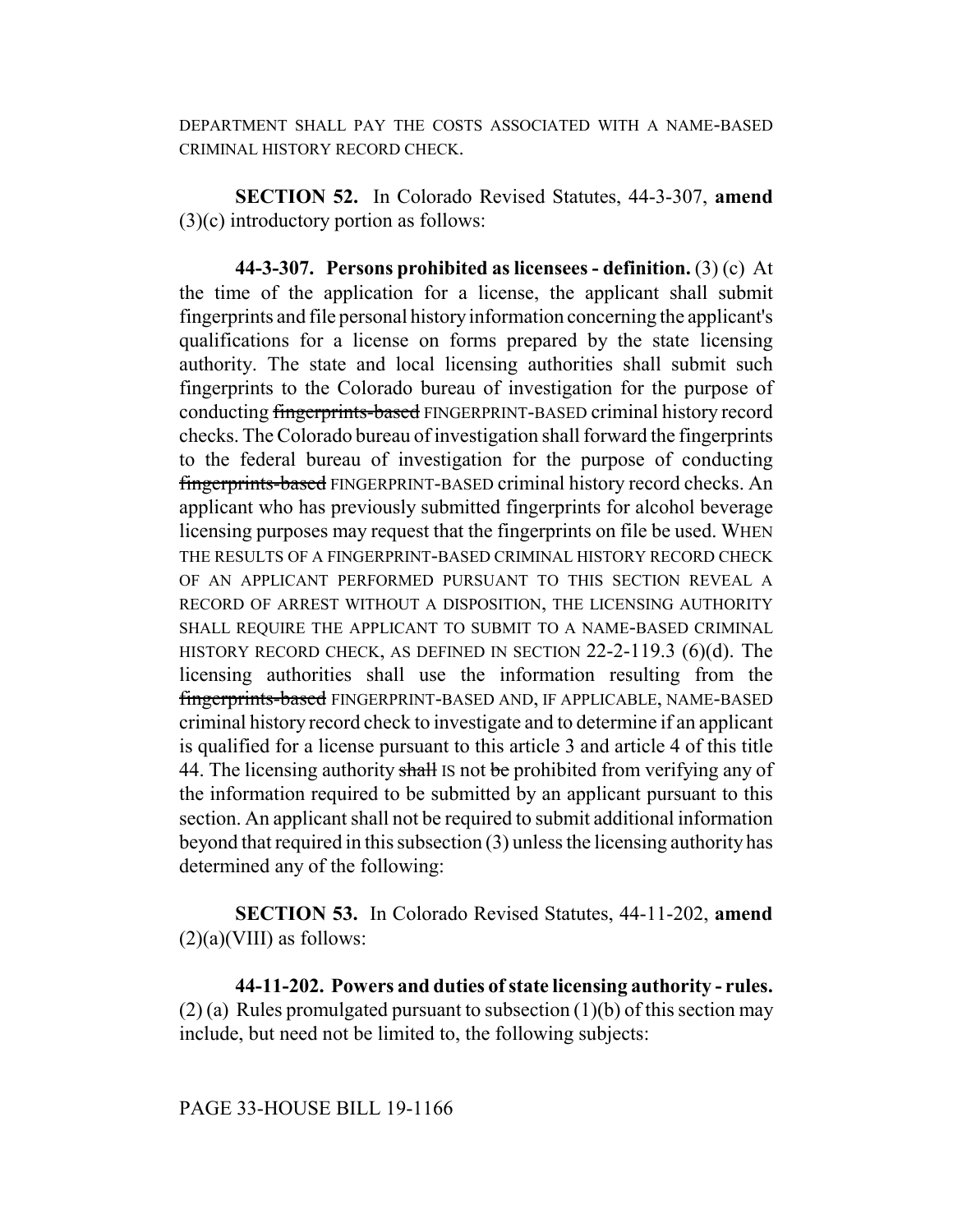(VIII) Development of individual identification cards for owners, officers, managers, contractors, employees, and other support staff of entities licensed pursuant to this article 11, including a fingerprint-based criminal history record check AND A NAME-BASED CRIMINAL HISTORY RECORD CHECK as may be required by the state licensing authority prior to issuing a card;

**SECTION 54.** In Colorado Revised Statutes, 44-11-306, **amend**  $(2)(c)$  as follows:

**44-11-306. Persons prohibited as licensees - definition.** (2) (c) At the time of filing an application for issuance or renewal of a state medical marijuana center license, medical marijuana-infused product manufacturer license, or optional premises cultivation license, an applicant shall submit a set of his or her fingerprints and file personal history information concerning the applicant's qualifications for a state license on forms prepared by the state licensing authority. The state or local licensing authority shall submit the fingerprints to the Colorado bureau of investigation for the purpose of conducting fingerprint-based criminal history record checks. The Colorado bureau of investigation shall forward the fingerprints to the federal bureau of investigation for the purpose of conducting fingerprint-based criminal history record checks. The state or local licensing authority may acquire a name-based criminal history record check for an applicant or a license holder who has twice submitted to a fingerprint-based criminal history record check and whose fingerprints are unclassifiable. An applicant who has previously submitted fingerprints for state licensing purposes may request that the fingerprints on file be used. THE STATE OR LOCAL LICENSING AUTHORITY SHALL ACQUIRE A NAME-BASED CRIMINAL HISTORY RECORD CHECK, AS DEFINED IN SECTION 22-2-119.3 (6)(d), FOR AN APPLICANT OR LICENSE HOLDER WHO HAS TWICE SUBMITTED TO A FINGERPRINT-BASED CRIMINAL HISTORY RECORD CHECK AND WHOSE FINGERPRINTS ARE UNCLASSIFIABLE OR WHEN THE RESULTS OF A FINGERPRINT-BASED CRIMINAL HISTORY RECORD CHECK OF AN APPLICANT OR LICENSE HOLDER PERFORMED PURSUANT TO THIS SECTION REVEAL A RECORD OF ARREST WITHOUT A DISPOSITION. The state or local licensing authority shall use the information resulting from the fingerprint-based OR NAME-BASED criminal history record check to investigate and determine whether an applicant is qualified to hold a state license pursuant to this article 11. The state or local licensing authority may verify any of the information an applicant is required to submit.

# PAGE 34-HOUSE BILL 19-1166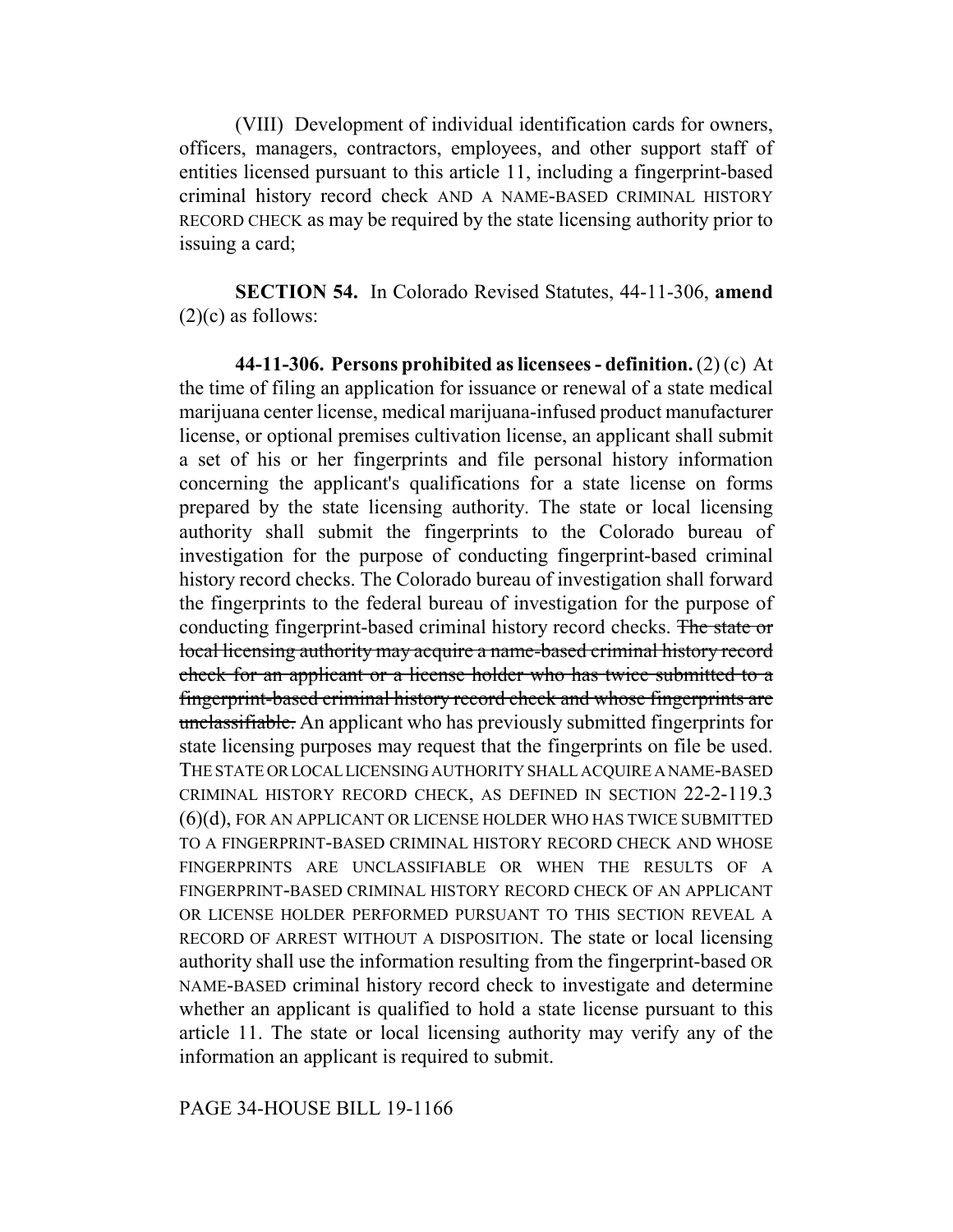**SECTION 55.** In Colorado Revised Statutes, 44-11-307, **amend**  $(5)(b)$  as follows:

**44-11-307. Business and owner requirements - legislative declaration - definition.** (5) (b) The state licensing authority shall perform a limited initial background check on qualified limited passive investors. If the initial background check provides reasonable cause for additional investigation, the state licensing authority may require a full background check. WHEN THE RESULTS OF A FULL BACKGROUND CHECK PERFORMED ON A PERSON PURSUANT TO THIS SECTION REVEAL A RECORD OF ARREST WITHOUT A DISPOSITION, THE STATE LICENSING AUTHORITY SHALL REQUIRE THAT PERSON TO SUBMIT TO A NAME-BASED CRIMINAL HISTORY RECORD CHECK, AS DEFINED IN SECTION  $22-2-119.3$  (6)(d).

**SECTION 56.** In Colorado Revised Statutes, 44-11-310, **amend** (4) as follows:

**44-11-310. Licensing in general.** (4) A medical marijuana center, optional premises cultivation operation, or medical marijuana-infused products manufacturer shall notify the state licensing authority in writing of the name, address, and date of birth of an owner, officer, or manager before the new owner, officer, or manager begins managing, owning, or associating with the operation. Any owner, officer, manager, or employee shall MUST pass a fingerprint-based criminal history record check AND, IF NECESSARY, A NAME-BASED CRIMINAL HISTORY CHECK, as required by the state licensing authority and obtain the required identification prior to being associated with, managing, owning, or working at the operation.

**SECTION 57.** In Colorado Revised Statutes, 44-11-313, **amend** (2) as follows:

**44-11-313. Unlawful financial assistance.** (2) A person shall not have an unreported financial interest in a license pursuant to this article 11 unless that person has undergone a fingerprint-based criminal history record check AND, IF NECESSARY, A NAME-BASED CRIMINAL HISTORY CHECK, as provided for by the state licensing authority in its rules; except that this subsection (2) does not apply to banks or savings and loan associations supervised and regulated by an agency of the state or federal government, or to FHA-approved mortgagees, or to stockholders, directors, or officers thereof.

### PAGE 35-HOUSE BILL 19-1166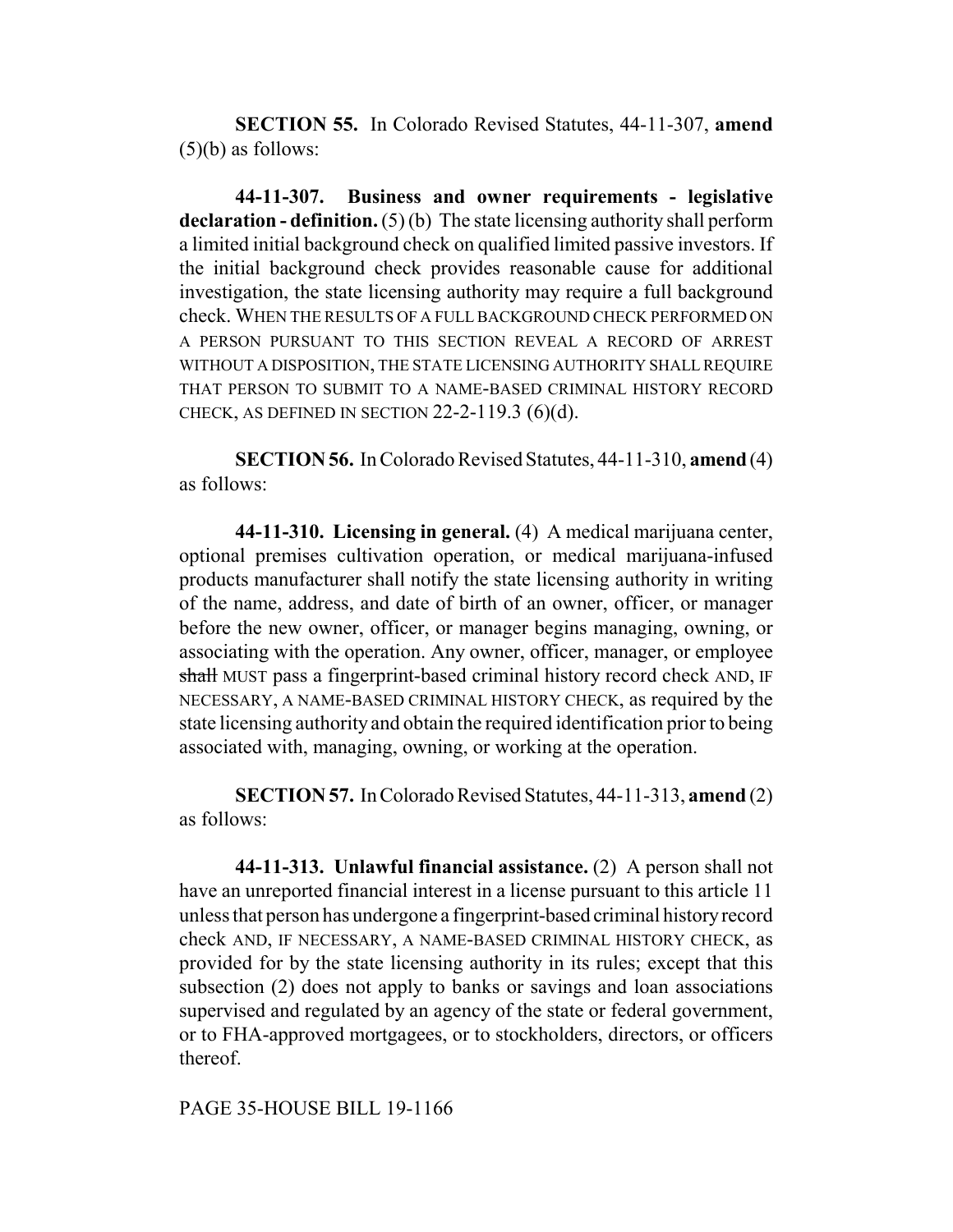**SECTION 58.** In Colorado Revised Statutes, 44-12-202, **amend**  $(3)(a)(III)$  and  $(3)(c)(IV)$  as follows:

**44-12-202. Powers and duties of state licencing authority - rules.**  $(3)$  (a) Rules promulgated pursuant to subsection (2)(b) of this section must include, but need not be limited to, the following subjects:

(III) Qualifications for licensure under this article 12, including but not limited to the requirement for a fingerprint-based criminal history record check, AND A NAME-BASED CRIMINAL HISTORY RECORD CHECK AS NECESSARY, for all owners, officers, managers, contractors, employees, and other support staff of entities licensed pursuant to this article 12;

(c) Rules promulgated pursuant to subsection (2)(b) of this section must also include the following subjects:

(IV) Development of individual identification cards for owners, officers, managers, contractors, employees, and other support staff of entities licensed pursuant to this article 12, including a fingerprint-based criminal history record check OR NAME-BASED CRIMINAL HISTORY RECORD CHECK, as may be required by the state licensing authority prior to issuing a card;

**SECTION 59.** In Colorado Revised Statutes, 44-12-305, **amend**  $(2)(c)$  as follows:

**44-12-305. Persons prohibited as licensees - definition.** (2) (c) At the time of filing an application for issuance of a state retail marijuana establishment license, an applicant shall submit a set of his or her fingerprints and file personal history information concerning the applicant's qualifications for a state license on forms prepared by the state licensing authority. The state licensing authority or local jurisdiction shall submit the fingerprints to the Colorado bureau of investigation for the purpose of conducting fingerprint-based criminal history record checks. The Colorado bureau of investigation shall forward the fingerprints to the federal bureau of investigation for the purpose of conducting fingerprint-based criminal history record checks. The state licensing authority or local jurisdiction may acquire a name-based criminal history record check for an applicant or a license holder who has twice submitted to a fingerprint-based criminal history record check and whose fingerprints are unclassifiable. An applicant

PAGE 36-HOUSE BILL 19-1166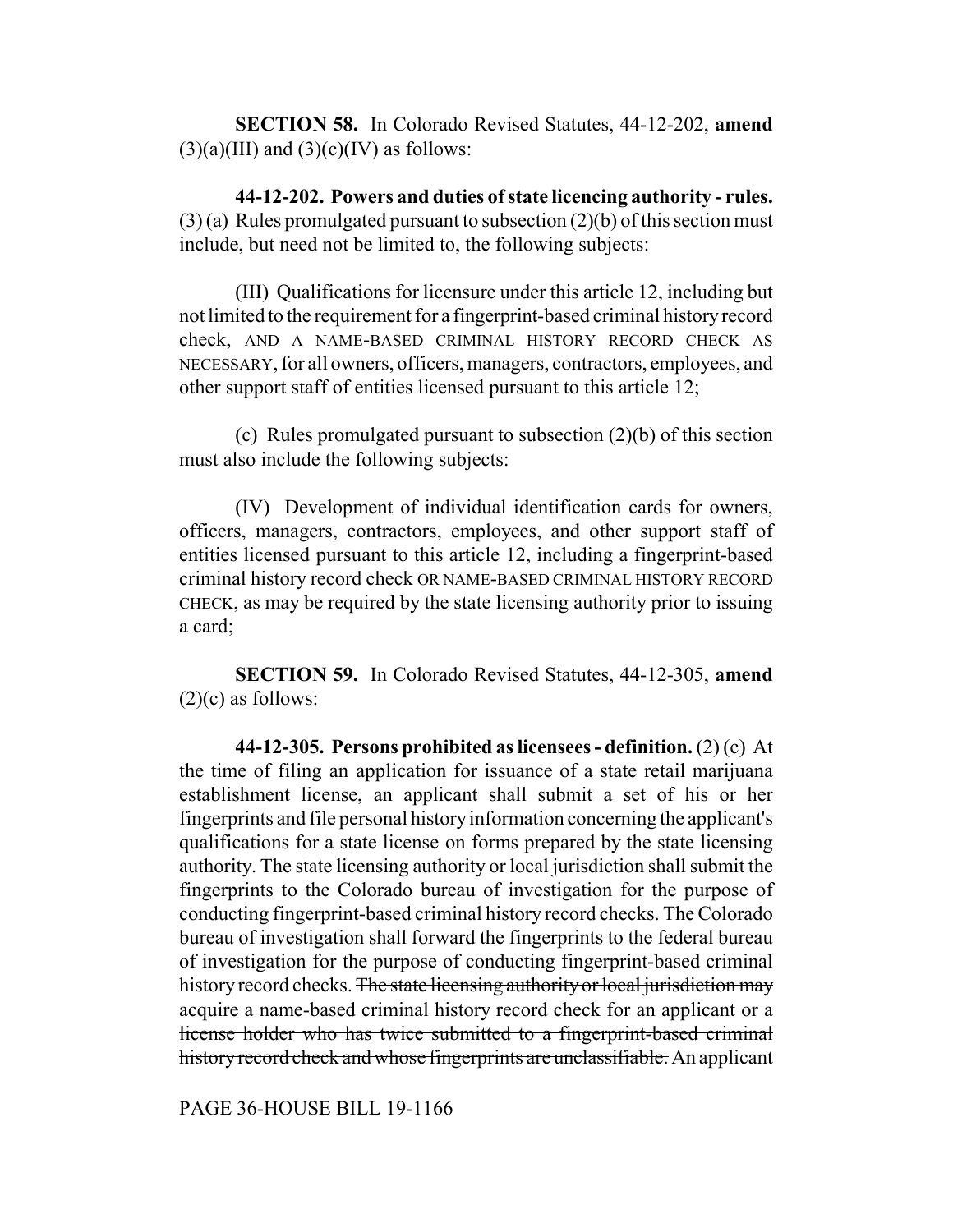who has previously submitted fingerprints for state or local licensing purposes may request that the fingerprints on file be used. THE STATE LICENCING AUTHORITY OR LOCAL JURISDICTION SHALL ACQUIRE A NAME-BASED CRIMINAL HISTORY RECORD CHECK, AS DEFINED IN SECTION 22-2-119.3 (6)(d), FOR AN APPLICANT OR LICENSE HOLDER WHO HAS TWICE SUBMITTED TO A FINGERPRINT-BASED CRIMINAL HISTORY RECORD CHECK AND WHOSE FINGERPRINTS ARE UNCLASSIFIABLE OR WHEN THE RESULTS OF A FINGERPRINT-BASED CRIMINAL HISTORY RECORD CHECK OF AN APPLICANT OR LICENSE HOLDER PERFORMED PURSUANT TO THIS SECTION REVEAL A RECORD OF ARREST WITHOUT A DISPOSITION. The state licensing authority or local jurisdiction shall use the information resulting from the fingerprint-based criminal history record check OR NAME-BASED CRIMINAL HISTORY RECORD CHECK to investigate and determine whether an applicant is qualified to hold a state or local license pursuant to this article 12. The state licensing authority or local jurisdiction may verify any of the information an applicant is required to submit.

**SECTION 60.** In Colorado Revised Statutes, 44-12-306, **amend**  $(5)(b)$  as follows:

**44-12-306. Business and owner requirements - legislative declaration - definition.** (5) (b) The state licensing authority shall perform a limited initial background check on qualified limited passive investors. If the initial background check provides reasonable cause for additional investigation, the state licensing authority may require a full background check. WHEN THE RESULTS OF A FULL BACKGROUND CHECK PERFORMED ON A PERSON PURSUANT TO THIS SECTION REVEAL A RECORD OF ARREST WITHOUT A DISPOSITION, THE STATE LICENSING AUTHORITY SHALL REQUIRE THAT PERSON TO SUBMIT TO A NAME-BASED CRIMINAL HISTORY RECORD CHECK, AS DEFINED IN SECTION  $22-2-119.3$  (6)(d).

**SECTION 61.** In Colorado Revised Statutes, 44-12-309, **amend** (3) as follows:

**44-12-309. Licensing in general.** (3) A retail marijuana establishment shall notify the state licensing authority in writing of the name, address, and date of birth of an owner, officer, or manager before the new owner, officer, or manager begins managing, owning, or associating with the operation. The owner, officer, manager, or employee must pass a fingerprint-based criminal history record check AND, AS NECESSARY, A

PAGE 37-HOUSE BILL 19-1166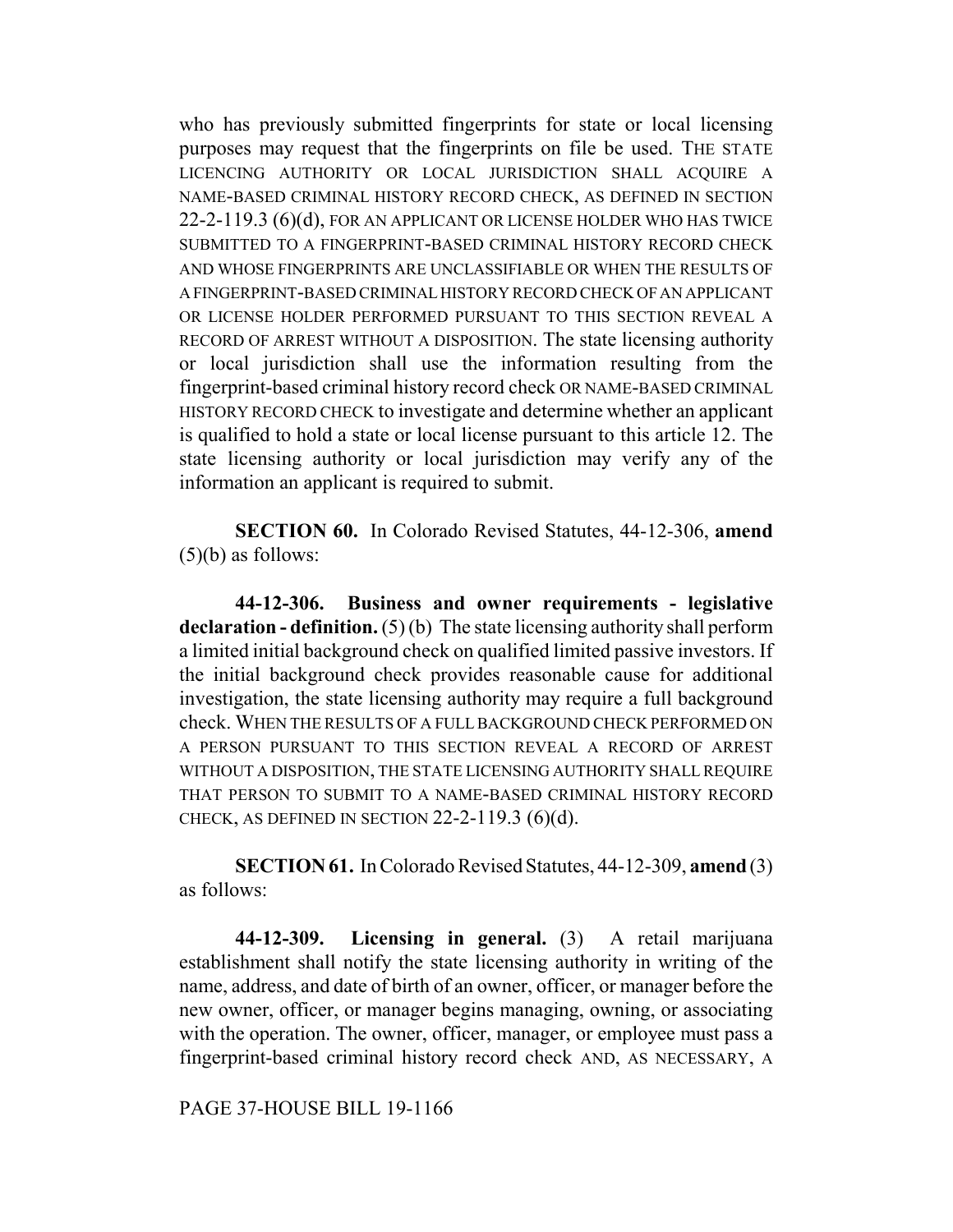NAME-BASED CRIMINAL HISTORY RECORD CHECK, as required by the state licensing authority and obtain the required identification prior to being associated with, managing, owning, or working at the operation.

**SECTION 62.** In Colorado Revised Statutes, 44-20-118, **add**  $(8)(a.5)$  as follows:

**44-20-118. Application - prelicensing education fingerprint-based criminal history record check - rules.** (8) (a.5) WHEN THE RESULTS OF A FINGERPRINT-BASED CRIMINAL HISTORY RECORD CHECK OF AN APPLICANT PERFORMED PURSUANT TO THIS SUBSECTION (8) REVEAL A RECORD OF ARREST WITHOUT A DISPOSITION, THE DEPARTMENT SHALL REQUIRE THAT APPLICANT TO SUBMIT TO A NAME-BASED CRIMINAL HISTORY RECORD CHECK, AS DEFINED IN SECTION 22-2-119.3 (6)(d).

**SECTION 63.** In Colorado Revised Statutes, 44-20-417, **add**  $(8)(a.5)$  as follows:

**44-20-417. Application - fingerprint-based criminal history record check - rules.** (8) (a.5) WHEN THE RESULTS OF A FINGERPRINT-BASED CRIMINAL HISTORY RECORD CHECK OF AN APPLICANT PERFORMED PURSUANT TO THIS SUBSECTION (8) REVEAL A RECORD OF ARREST WITHOUT A DISPOSITION, THE DEPARTMENT SHALL REQUIRE THAT APPLICANT TO SUBMIT TO A NAME-BASED CRIMINAL HISTORY RECORD CHECK, AS DEFINED IN SECTION  $22-2-119.3$  (6)(d).

**SECTION 64.** In Colorado Revised Statutes, 44-30-510, **amend** (3) as follows:

**44-30-510. Applicants and licensees - providing information criminal history record check.** (3) (a) With the submission of an application for a license or an application for a finding of suitability pursuant to this article 30, each applicant shall submit a set of fingerprints to the commission. The commission shall forward the fingerprints to the Colorado bureau of investigation for the purpose of conducting a state and national fingerprint-based criminal history record check utilizing records of the Colorado bureau of investigation and the federal bureau of investigation. Nothing in this subsection (3) shall preclude the commission from making further inquiries into the background of the applicant.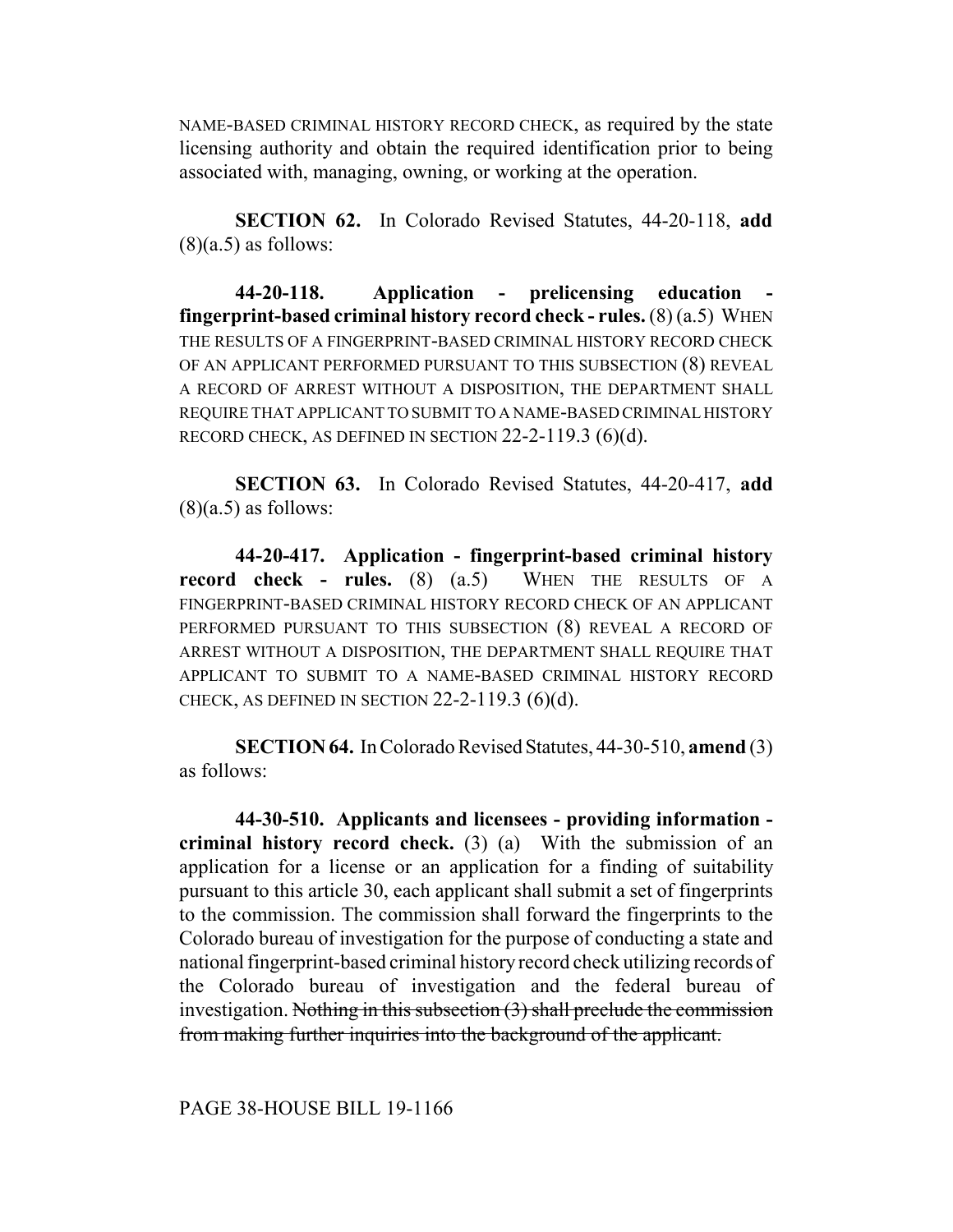(b) WHEN THE RESULTS OF A FINGERPRINT-BASED CRIMINAL HISTORY RECORD CHECK OF AN APPLICANT PERFORMED PURSUANT TO THIS SUBSECTION (3) REVEAL A RECORD OF ARREST WITHOUT A DISPOSITION, THE COMMISSION SHALL REQUIRE THAT APPLICANT TO SUBMIT TO A NAME-BASED CRIMINAL HISTORY RECORD CHECK, AS DEFINED IN SECTION 22-2-119.3  $(6)(d)$ .

(c) NOTHING IN THIS SUBSECTION (3) PRECLUDES THE COMMISSION FROM MAKING FURTHER INQUIRIES INTO THE BACKGROUND OF THE APPLICANT.

**SECTION 65.** In Colorado Revised Statutes, 44-32-503, **amend** (4) as follows:

**44-32-503. Rules of commission - licensing.** (4) (a) With the submission of an application for a license granted pursuant to this article 32, each applicant shall submit a set of fingerprints to the commission. The commission shall forward the fingerprints to the Colorado bureau of investigation for the purpose of conducting a state and national fingerprint-based criminal history record check utilizing records of the Colorado bureau of investigation and the federal bureau of investigation. Only the actual costs of the record check shall MUST be borne by the applicant. Nothing in this subsection (4) shall preclude PRECLUDES the commission from making further inquiries into the background of the applicant.

(b) WHEN THE RESULTS OF A FINGERPRINT-BASED CRIMINAL HISTORY RECORD CHECK OF AN APPLICANT PERFORMED PURSUANT TO THIS SUBSECTION (4) REVEAL A RECORD OF ARREST WITHOUT A DISPOSITION, THE COMMISSION SHALL REQUIRE THAT APPLICANT TO SUBMIT TO A NAME-BASED CRIMINAL HISTORY RECORD CHECK, AS DEFINED IN SECTION 22-2-119.3  $(6)(d)$ .

**SECTION 66.** In Colorado Revised Statutes, 44-40-106, **add**  $(10)(a.5)$  as follows:

**44-40-106. Contractors supplying services, equipment, or materials - gaming equipment - disclosures - definitions.** (10) (a.5) WHEN THE RESULTS OF A FINGERPRINT-BASED CRIMINAL HISTORY RECORD CHECK OF A SUPPLIER PERFORMED PURSUANT TO THIS SUBSECTION

### PAGE 39-HOUSE BILL 19-1166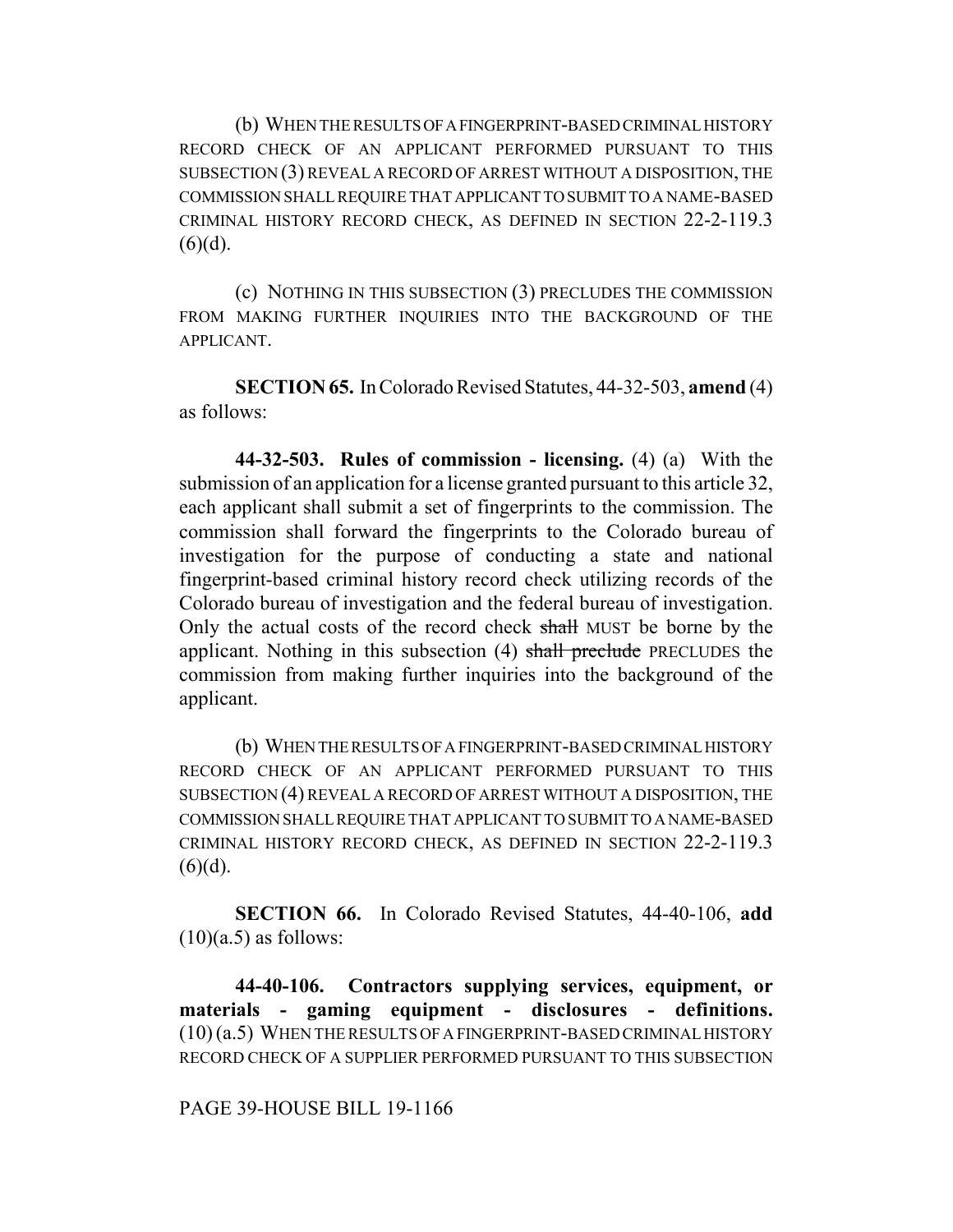(10) REVEAL A RECORD OF ARREST WITHOUT A DISPOSITION, THE DIVISION SHALL REQUIRE THE SUPPLIER TO SUBMIT TO A NAME-BASED CRIMINAL HISTORY RECORD CHECK, AS DEFINED IN SECTION 22-2-119.3 (6)(d).

**SECTION 67.** In Colorado Revised Statutes, 44-40-107, **add**  $(11)(a.5)$  as follows:

**44-40-107. Licenses.** (11) (a.5) WHEN THE RESULTS OF A FINGERPRINT-BASED CRIMINAL HISTORY RECORD CHECK OF AN APPLICANT PERFORMED PURSUANT TO THIS SUBSECTION (11) REVEAL A RECORD OF ARREST WITHOUT A DISPOSITION, THE DIVISION SHALL REQUIRE THE APPLICANT TO SUBMIT TO A NAME-BASED CRIMINAL HISTORY RECORD CHECK, AS DEFINED IN SECTION  $22-2-119.3$  (6)(d).

**SECTION 68.** In Colorado Revised Statutes, 12-10-203, **amend as relocated by House Bill 19-1172** (1)(b)(I) as follows:

**12-10-203. Application for license - rules - definition.** (1) (b) (I) Prior to submitting an application for a license pursuant to subsection  $(1)(a)$  of this section, each applicant shall submit a set of fingerprints to the Colorado bureau of investigation for the purpose of conducting a state and national fingerprint-based criminal history record check utilizing records of the Colorado bureau of investigation and the federal bureau of investigation. The applicant shall pay the fee established by the Colorado bureau of investigation for conducting the fingerprint-based criminal history record check to the bureau. Upon completion of the criminal history record check, the bureau shall forward the results to the commission. The commission may SHALL acquire a name-based criminal history record check, AS DEFINED IN SECTION  $22-2-119.3$  (6)(d), for an applicant who has twice submitted to a fingerprint-based criminal history record check and whose fingerprints are unclassifiable OR WHEN THE RESULTS OF A FINGERPRINT-BASED CRIMINAL HISTORY RECORD CHECK OF AN APPLICANT PERFORMED PURSUANT TO THIS SUBSECTION (1)(b)(I) REVEAL A RECORD OF ARREST WITHOUT A DISPOSITION. THE APPLICANT SHALL PAY THE COSTS ASSOCIATED WITH A NAME-BASED CRIMINAL HISTORY RECORD CHECK.

**SECTION 69.** In Colorado Revised Statutes, 12-10-606, **amend as relocated by House Bill 19-1172** (6)(a) as follows: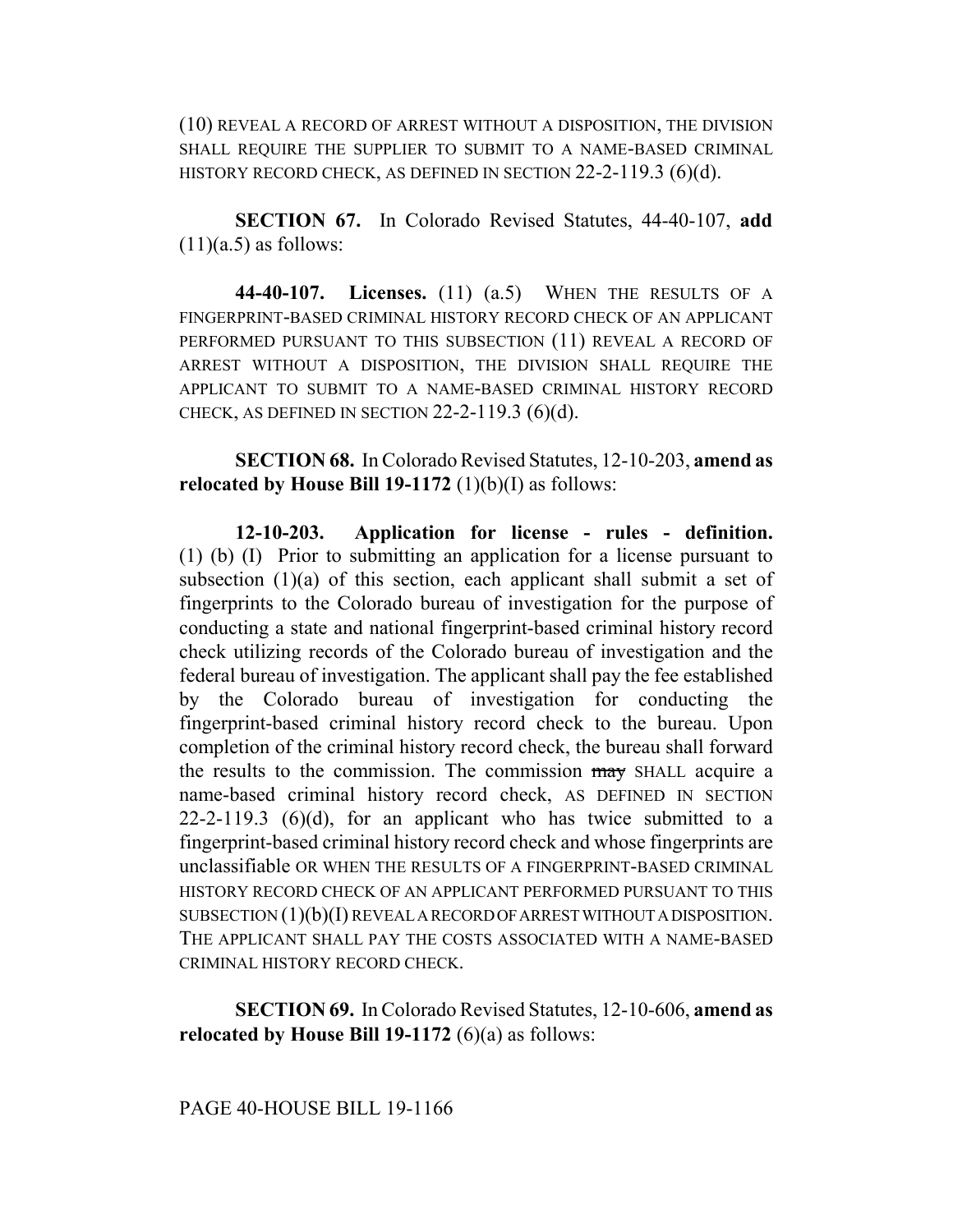**12-10-606. Qualifications for licensing and certification of appraisers - continuing education - definitions - rules.** (6) (a) The board shall not issue a license or certification until the applicant demonstrates that he or she meets the fitness standards established by board rule and submits a set of fingerprints to the Colorado bureau of investigation for the purpose of conducting a state and national fingerprint-based criminal history record check utilizing records of the Colorado bureau of investigation and the federal bureau of investigation. Each person submitting a set of fingerprints shall pay the fee established by the Colorado bureau of investigation for conducting the fingerprint-based criminal history record check to the bureau. Upon completion of the criminal history record check, the bureau shall forward the results to the board. The board may SHALL require a name-based criminal history record check, AS DEFINED IN SECTION  $22-2-119.3$  (6)(d), for an applicant who has twice submitted to a fingerprint-based criminal history record check and whose fingerprints are unclassifiable OR WHEN THE RESULTS OF A FINGERPRINT-BASED CRIMINAL HISTORY RECORD CHECK OF AN APPLICANT PERFORMED PURSUANT TO THIS SUBSECTION  $(6)$  REVEAL A RECORD OF ARREST WITHOUT A DISPOSITION. THE APPLICANT SHALL PAY THE COSTS ASSOCIATED WITH A NAME-BASED CRIMINAL HISTORY RECORD CHECK. The board may deny an application for licensure or certification based on the outcome of the criminal history record check and may establish criminal history requirements more stringent than those established by any applicable federal law. At a minimum, the board shall adopt the criminal history requirements established by any applicable federal law.

**SECTION 70.** In Colorado Revised Statutes, 12-10-607, **amend as relocated by House Bill 19-1172** (3) as follows:

**12-10-607. Appraisal management companies - application for license** - **exemptions.** (3) The board shall not issue a license to any partnership, limited liability company, or corporation unless and until the appraiser designated by the partnership, limited liability company, or corporation as controlling appraiser and each individual who owns more than ten percent of the entity demonstrates that he or she meets the fitness standards established by board rule and submits a set of fingerprints to the Colorado bureau of investigation for the purpose of conducting a state and national fingerprint-based criminal history record check utilizing records of the Colorado bureau of investigation and the federal bureau of investigation. Each person submitting a set of fingerprints shall pay the fee

PAGE 41-HOUSE BILL 19-1166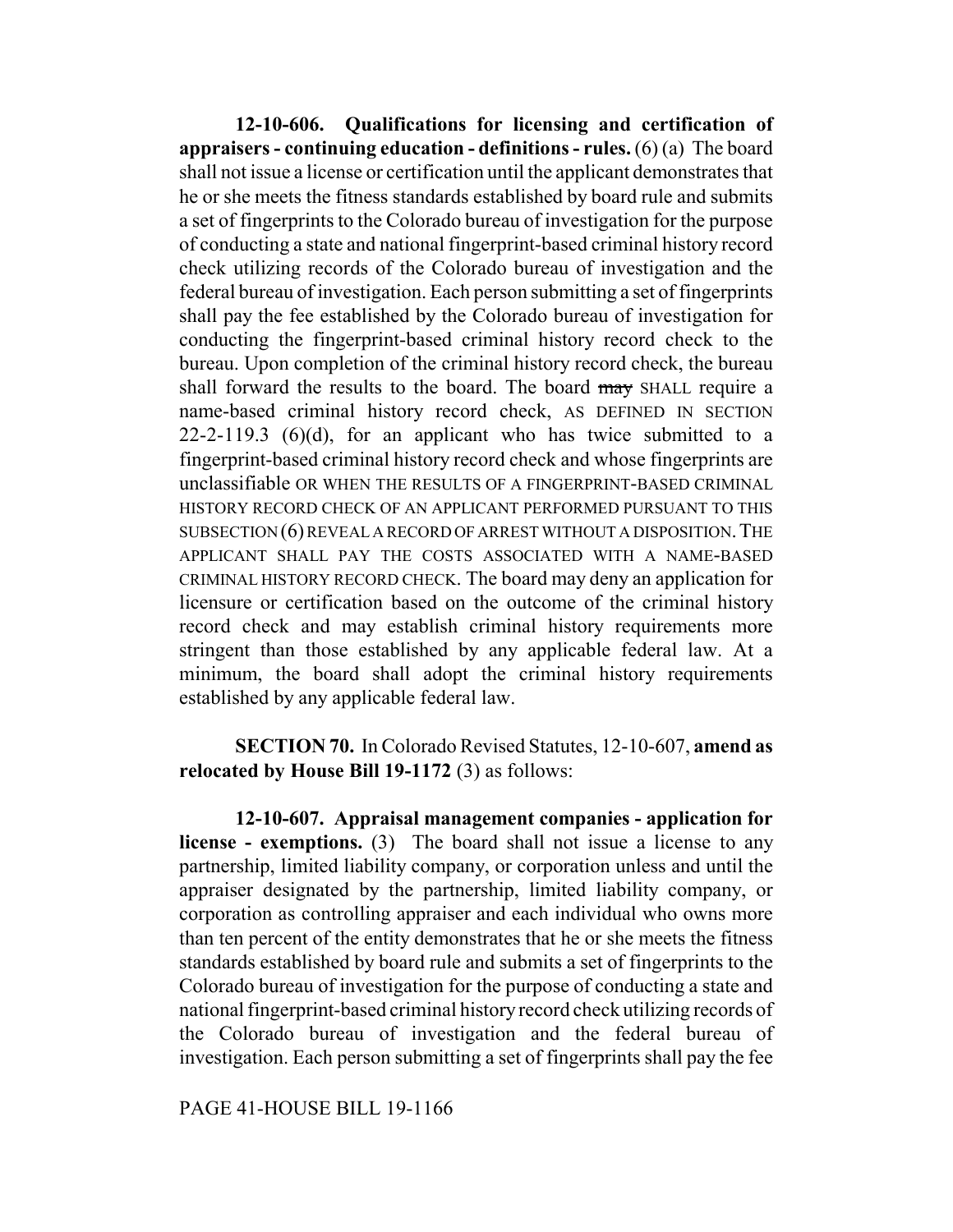established by the Colorado bureau of investigation for conducting the fingerprint-based criminal history record check to the bureau. Upon completion of the criminal history record check, the bureau shall forward the results to the board. The board may SHALL require a name-based criminal history record check, AS DEFINED IN SECTION 22-2-119.3 (6)(d), for an applicant who has twice submitted to a fingerprint-based criminal history record check and whose fingerprints are unclassifiable OR WHEN THE RESULTS OF A FINGERPRINT-BASED CRIMINAL HISTORY RECORD CHECK OF AN APPLICANT PERFORMED PURSUANT TO THIS SUBSECTION (3) REVEAL A RECORD OF ARREST WITHOUT A DISPOSITION. THE APPLICANT SHALL PAY THE COSTS ASSOCIATED WITH A NAME-BASED CRIMINAL HISTORY RECORD CHECK. The board may deny an application for licensure or refuse to renew a license based on the outcome of the criminal history record check. The board may require criminal history requirements more stringent than those established by any applicable federal law. At a minimum, the board shall adopt the criminal history requirements established by any applicable federal law.

**SECTION 71.** In Colorado Revised Statutes, 12-10-610, **amend as relocated by House Bill 19-1172** (4) as follows:

**12-10-610. Expiration of licenses - renewal - penalties - fees rules.** (4) At the time of renewal or reinstatement, every licensee, certificate holder, and person or individual who owns more than ten percent of an appraisal management company shall submit a set of fingerprints to the Colorado bureau of investigation for the purpose of conducting a state and national fingerprint-based criminal history record check utilizing records of the Colorado bureau of investigation and the federal bureau of investigation, if the person has not previously done so for issuance of a license or certification by the board. Each person submitting a set of fingerprints shall pay the fee established by the Colorado bureau of investigation for conducting the fingerprint-based criminal history record check to the bureau. The bureau shall forward the results to the board. The board may SHALL require a name-based criminal history record check, AS DEFINED IN SECTION 22-2-119.3 (6)(d), for an applicant who has twice submitted to a fingerprint-based criminal history record check and whose fingerprints are unclassifiable OR WHEN THE RESULTS OF A FINGERPRINT-BASED CRIMINAL HISTORY RECORD CHECK OF AN APPLICANT PERFORMED PURSUANT TO THIS SECTION REVEAL A RECORD OF ARREST WITHOUT A DISPOSITION. THE APPLICANT SHALL PAY THE COSTS ASSOCIATED WITH A NAME-BASED CRIMINAL HISTORY RECORD CHECK. The board may

PAGE 42-HOUSE BILL 19-1166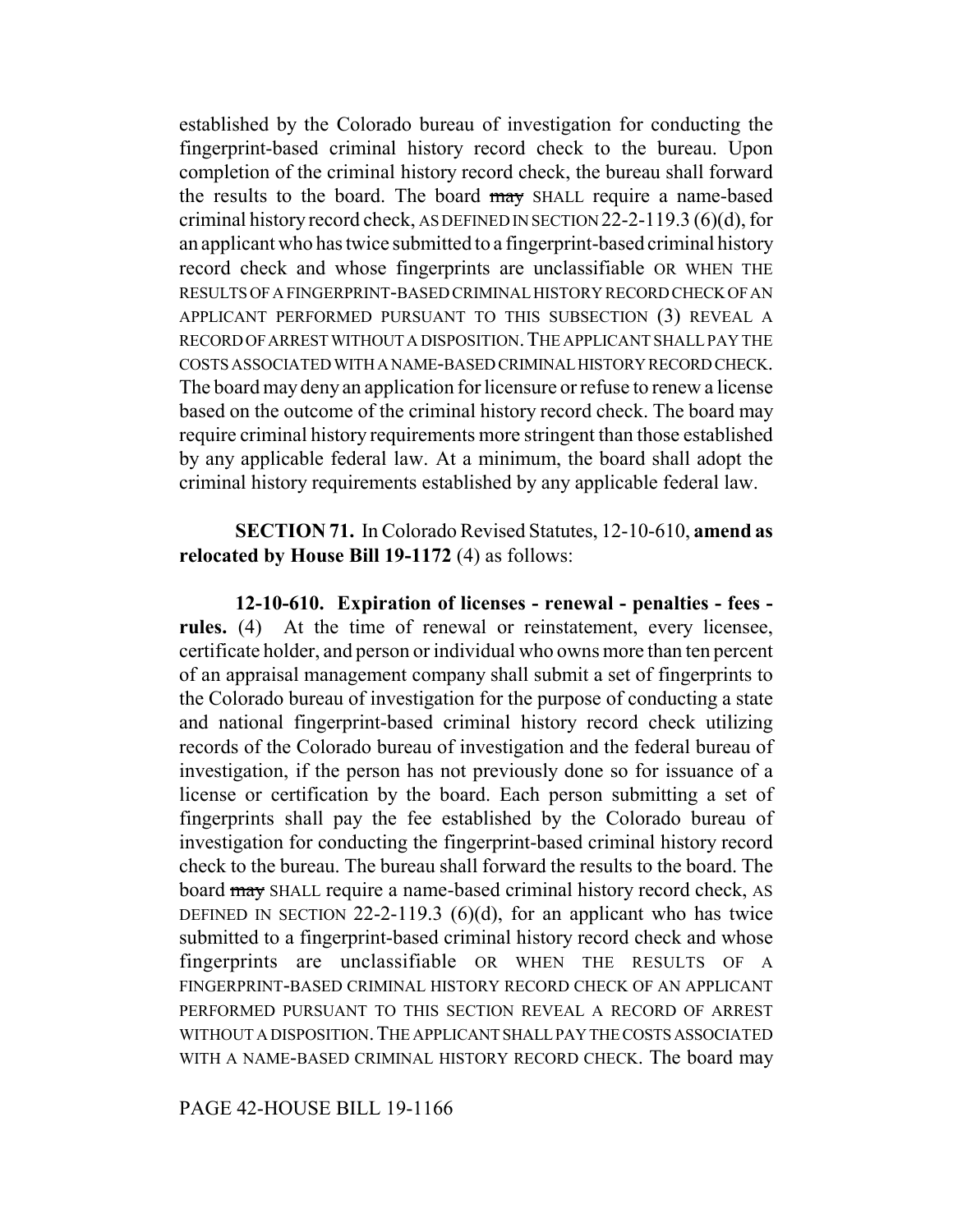refuse to renew or reinstate a license or certification based on the outcome of the criminal history record check.

# **SECTION 72.** In Colorado Revised Statutes, 12-10-704, **amend as relocated by House Bill 19-1172** (6)(a) and  $(7)$ (c) as follows:

**12-10-704. License required - rules.** (6) (a) Prior to submitting an application for a license, an applicant shall submit a set of fingerprints to the Colorado bureau of investigation. Upon receipt of the applicant's fingerprints, the Colorado bureau of investigation shall use the fingerprints to conduct a state and national criminal history record check using records of the Colorado bureau of investigation and the federal bureau of investigation. All costs arising from the criminal history record check shall MUST be borne by the applicant and shall MUST be paid when the set of fingerprints is submitted. Upon completion of the criminal history record check, the bureau shall forward the results to the board. The board may SHALL acquire a name-based criminal history record check, AS DEFINED IN SECTION 22-2-119.3 (6)(d), for an applicant who has twice submitted to a fingerprint-based criminal history record check and whose fingerprints are unclassifiable OR WHEN THE RESULTS OF A FINGERPRINT-BASED CRIMINAL HISTORY RECORD CHECK OF AN APPLICANT PERFORMED PURSUANT TO THIS SECTION REVEAL A RECORD OF ARREST WITHOUT A DISPOSITION. THE APPLICANT SHALL PAY THE COSTS ASSOCIATED WITH A NAME-BASED CRIMINAL HISTORY RECORD CHECK.

 $(7)$  (c) The board may SHALL acquire a name-based criminal history record check, AS DEFINED IN SECTION 22-2-119.3 (6)(d), for an applicant who has twice submitted to a fingerprint-based criminal history record check and whose fingerprints are unclassifiable OR WHEN THE RESULTS OF A FINGERPRINT-BASED CRIMINAL HISTORY RECORD CHECK OF AN APPLICANT PERFORMED PURSUANT TO THIS SECTION REVEAL A RECORD OF ARREST WITHOUT A DISPOSITION. THE APPLICANT SHALL PAY THE COSTS ASSOCIATED WITH A NAME-BASED CRIMINAL HISTORY RECORD CHECK.

# **SECTION 73.** In Colorado Revised Statutes, 12-125-106, **amend as relocated by House Bill 19-1172** (4) as follows:

**12-125-106. Licensing.** (4) With the submission of an application for a license granted pursuant to this section, each applicant and its officers, directors, and general partners shall submit a complete set of his or her

### PAGE 43-HOUSE BILL 19-1166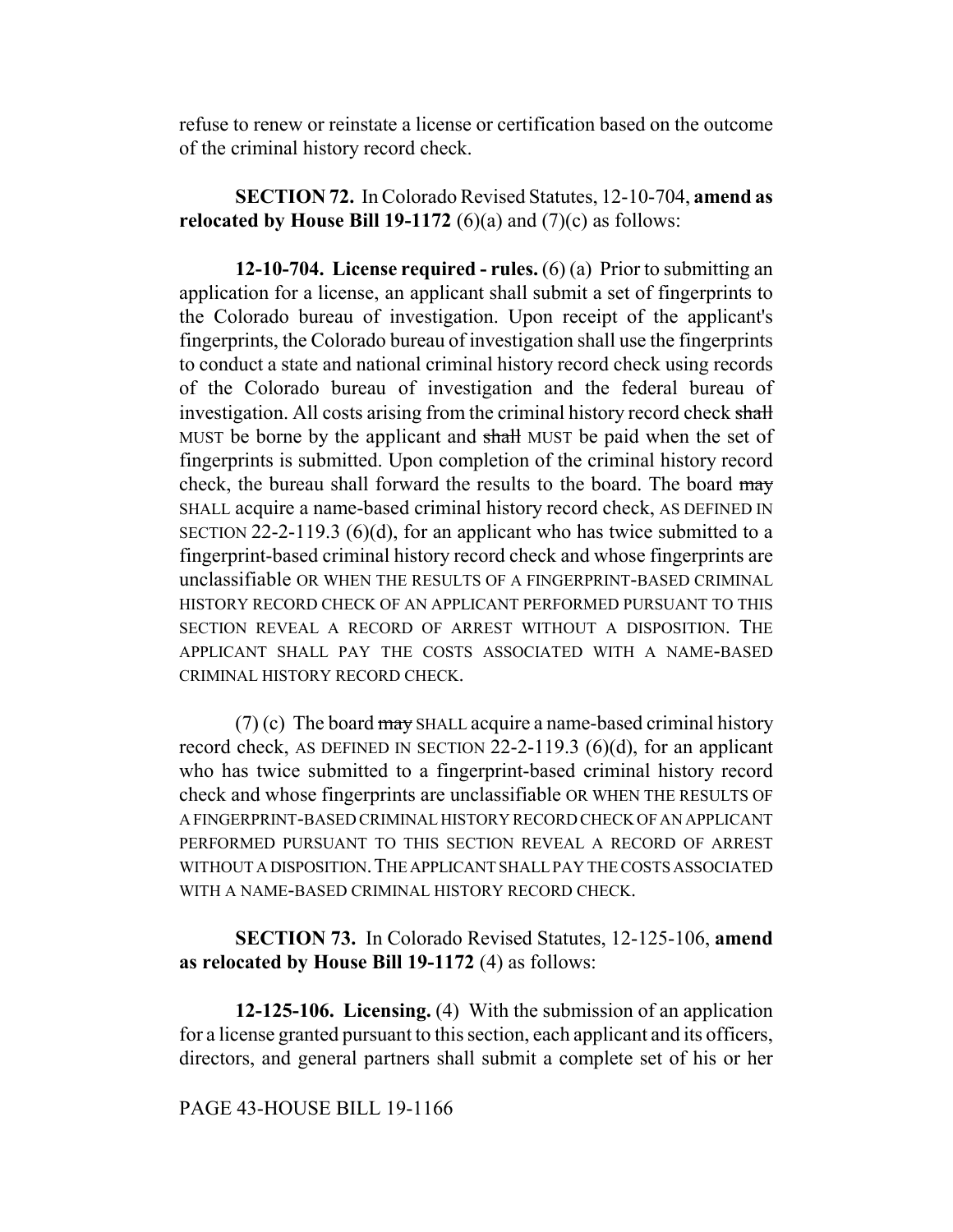fingerprints to the Colorado bureau of investigation for the purpose of conducting fingerprint-based criminal history record checks. The Colorado bureau of investigation shall forward the fingerprints to the federal bureau of investigation for the purpose of conducting fingerprint-based criminal history record checks. The director may acquire a name-based criminal history record check for a person who has twice submitted to a fingerprint-based criminal history record check and whose fingerprints are unclassifiable. A person who has previously submitted fingerprints for state or local licensing purposes may request the use of the fingerprints on file. THE DIRECTOR SHALL REQUIRE A NAME-BASED CRIMINAL HISTORY RECORD CHECK, AS DEFINED IN SECTION  $22$ -2-119.3 (6)(d), FOR A PERSON WHO HAS TWICE SUBMITTED TO A FINGERPRINT-BASED CRIMINAL HISTORY RECORD CHECK AND WHOSE FINGERPRINTS ARE UNCLASSIFIABLE OR WHEN THE RESULTS OF A FINGERPRINT-BASED CRIMINAL HISTORY RECORD CHECK OF A PERSON PERFORMED PURSUANT TO THIS SUBSECTION (4) REVEAL A RECORD OF ARREST WITHOUT A DISPOSITION. The director shall use the information resulting from the fingerprint-based OR NAME-BASED criminal history record check to investigate and determine whether an applicant is qualified to hold a license pursuant to this section. The director may verify the information an applicant is required to submit. The applicant shall pay the costs associated with the fingerprint-based criminal history record check to the Colorado bureau of investigation. THE APPLICANT IS RESPONSIBLE FOR THE COSTS ASSOCIATED WITH A NAME-BASED CRIMINAL HISTORY RECORD CHECK.

**SECTION 74.** In Colorado Revised Statutes, 12-160-107, **amend as relocated by House Bill 19-1172** (2) as follows:

**12-160-107. Private investigator licenses - qualifications - fees renewal - rules.** (2) (a) In addition to the requirements of subsection (1) of this section, each applicant for a level I or level II private investigator license must have his or her fingerprints taken by a local law enforcement agency or any third party approved by the Colorado bureau of investigation for the purpose of obtaining a fingerprint-based criminal history record check. If an approved third party takes the person's fingerprints, the fingerprints may be electronically captured using Colorado bureau of investigation-approved livescan equipment. Third-party vendors shall not keep the applicant information for more than thirty days unless requested to do so by the applicant. The applicant shall submit payment by certified check or money order for the fingerprints and for the actual costs of the record check at the time the fingerprints are submitted to the Colorado

PAGE 44-HOUSE BILL 19-1166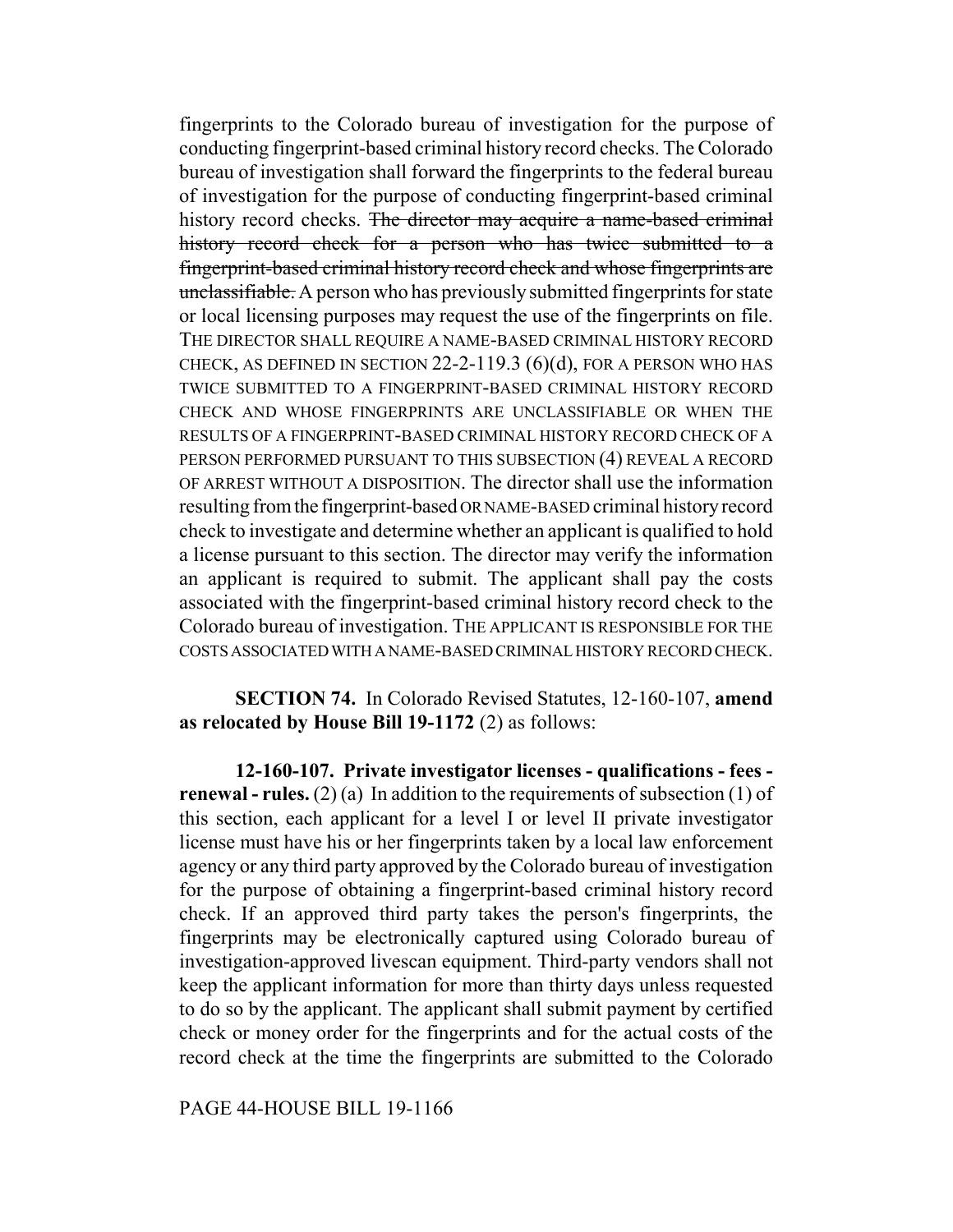bureau of investigation. Upon receipt of fingerprints and receipt of the payment for costs, the Colorado bureau of investigation shall conduct a state and national fingerprint-based criminal history record check utilizing records of the Colorado bureau of investigation and the federal bureau of investigation and shall forward the results of the criminal history record check to the director.

(b) WHEN THE RESULTS OF A FINGERPRINT-BASED CRIMINAL HISTORY RECORD CHECK OF AN APPLICANT PERFORMED PURSUANT TO THIS SUBSECTION (2) REVEAL A RECORD OF ARREST WITHOUT A DISPOSITION, THE DIRECTOR SHALL REQUIRE THAT APPLICANT TO SUBMIT TO A NAME-BASED CRIMINAL HISTORY RECORD CHECK, AS DEFINED IN SECTION 22-2-119.3 (6)(d). THE APPLICANT SHALL PAY THE ACTUAL COSTS OF THE NAME-BASED CRIMINAL HISTORY RECORD CHECK.

**SECTION 75.** In Colorado Revised Statutes, 12-235-108, **amend as relocated by House Bill 19-1172** (1)(e) and (3); and **add as relocated by House Bill 19-1172** (2.5) as follows:

**12-235-108. License - reciprocity - denial of license application.** (1) Every applicant for a license to practice massage therapy shall:

(e) Submit to a criminal history record check in the form and manner as described in subsection (2) OF THIS SECTION AND, IF NECESSARY, SUBSECTION (2.5) of this section; and

(2.5) WHEN THE RESULTS OF A FINGERPRINT-BASED CRIMINAL HISTORY RECORD CHECK OF AN APPLICANT PERFORMED PURSUANT TO THIS SECTION REVEAL A RECORD OF ARREST WITHOUT A DISPOSITION, THE DIRECTOR SHALL REQUIRE THAT APPLICANT TO SUBMIT TO A NAME-BASED CRIMINAL HISTORY RECORD CHECK, AS DEFINED IN SECTION 22-2-119.3  $(6)(d)$ .

(3) After an applicant has fulfilled the requirements of subsections (1) and (2) OF THIS SECTION AND, IF NECESSARY, SUBSECTION (2.5) of this section, the director shall issue a license to the applicant.

**SECTION 76.** In Colorado Revised Statutes, **amend as relocated by House Bill 19-1172** 12-280-304 as follows:

### PAGE 45-HOUSE BILL 19-1166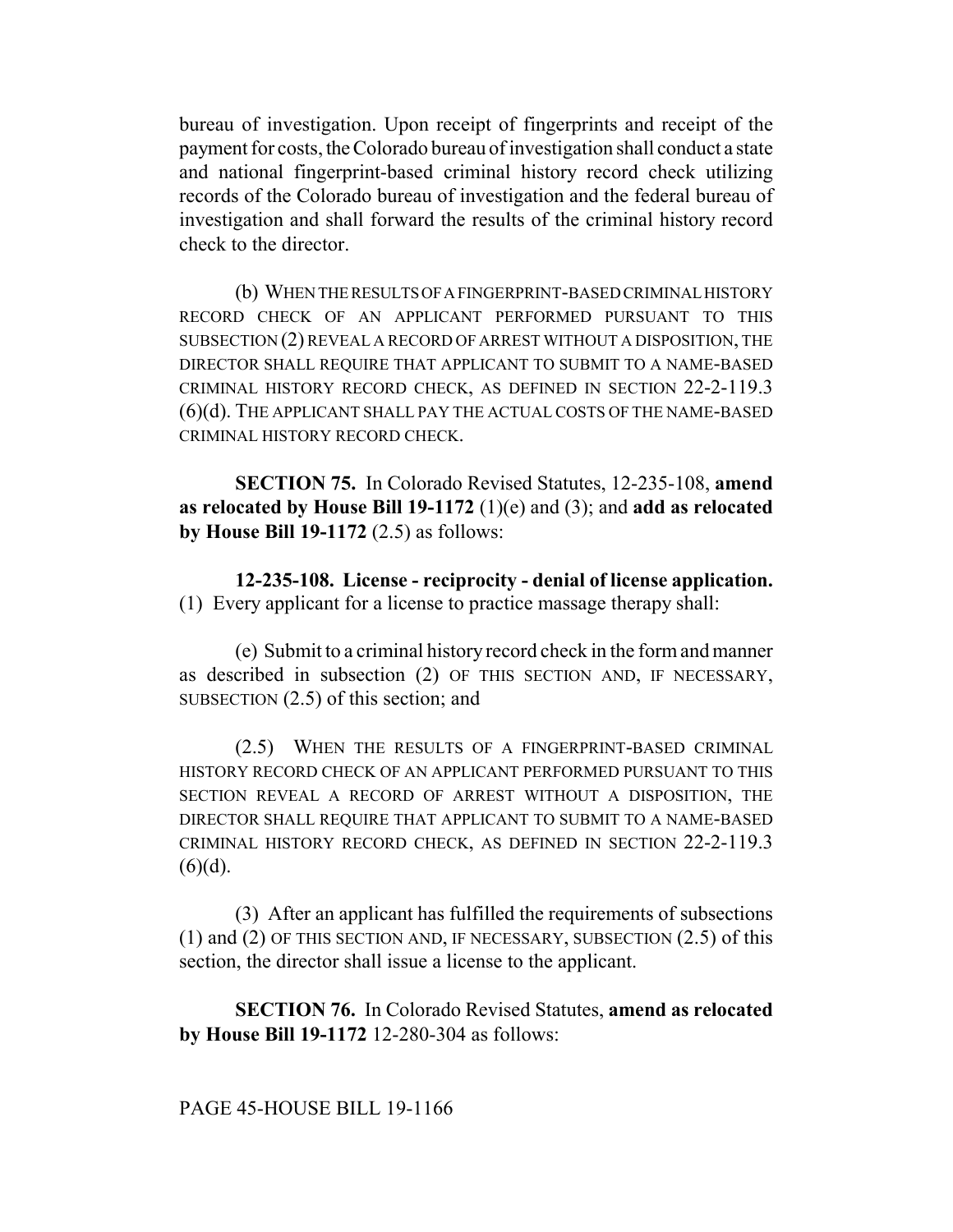**12-280-304. Criminal history record check.** (1) Prior to submission of an application, each designated representative must have his or her fingerprints taken by a local law enforcement agency or any third party approved by the Colorado bureau of investigation for the purpose of obtaining a fingerprint-based criminal history record check. If an approved third party takes the person's fingerprints, the fingerprints may be electronically captured using Colorado bureau of investigation-approved livescan equipment. Third-party vendors shall not keep the applicant information for more than thirty days unless requested to do so by the applicant. The designated representative shall submit payment by certified check or money order for the fingerprints and for the actual costs of the record check at the time the fingerprints are submitted to the Colorado bureau of investigation. Upon receipt of fingerprints and receipt of the payment for costs, the Colorado bureau of investigation shall conduct a state and national fingerprint-based criminal history record check utilizing records of the Colorado bureau of investigation and the federal bureau of investigation.

(2) WHEN THE RESULTS OF A FINGERPRINT-BASED CRIMINAL HISTORY RECORD CHECK OF A DESIGNATED REPRESENTATIVE PERFORMED PURSUANT TO THIS SECTION REVEAL A RECORD OF ARREST WITHOUT A DISPOSITION, THE BOARD SHALL REQUIRE THAT DESIGNATED REPRESENTATIVE TO SUBMIT TO A NAME-BASED CRIMINAL HISTORY RECORD CHECK, AS DEFINED IN SECTION 22-2-119.3 (6)(d). THE DESIGNATED REPRESENTATIVE SHALL PAY THE ACTUAL COSTS OF THE NAME-BASED CRIMINAL HISTORY RECORD CHECK.

**SECTION 77.** In Colorado Revised Statutes, **amend as relocated by House Bill 19-1172** 12-310-107 as follows:

**12-310-107. Criminal history record check required.** (1) Each applicant for registration must have the applicant's fingerprints taken by a local law enforcement agency or any third party approved by the Colorado bureau of investigation for the purpose of obtaining a fingerprint-based criminal history record check. If an approved third party takes the applicant's fingerprints, the fingerprints may be electronically captured using Colorado bureau of investigation-approved livescan equipment. Third-party vendors shall not keep the applicant information for more than thirty days unless requested to do so by the applicant. The applicant shall submit payment by certified check or money order for the fingerprints and for the actual costs of the record check at the time the fingerprints are

PAGE 46-HOUSE BILL 19-1166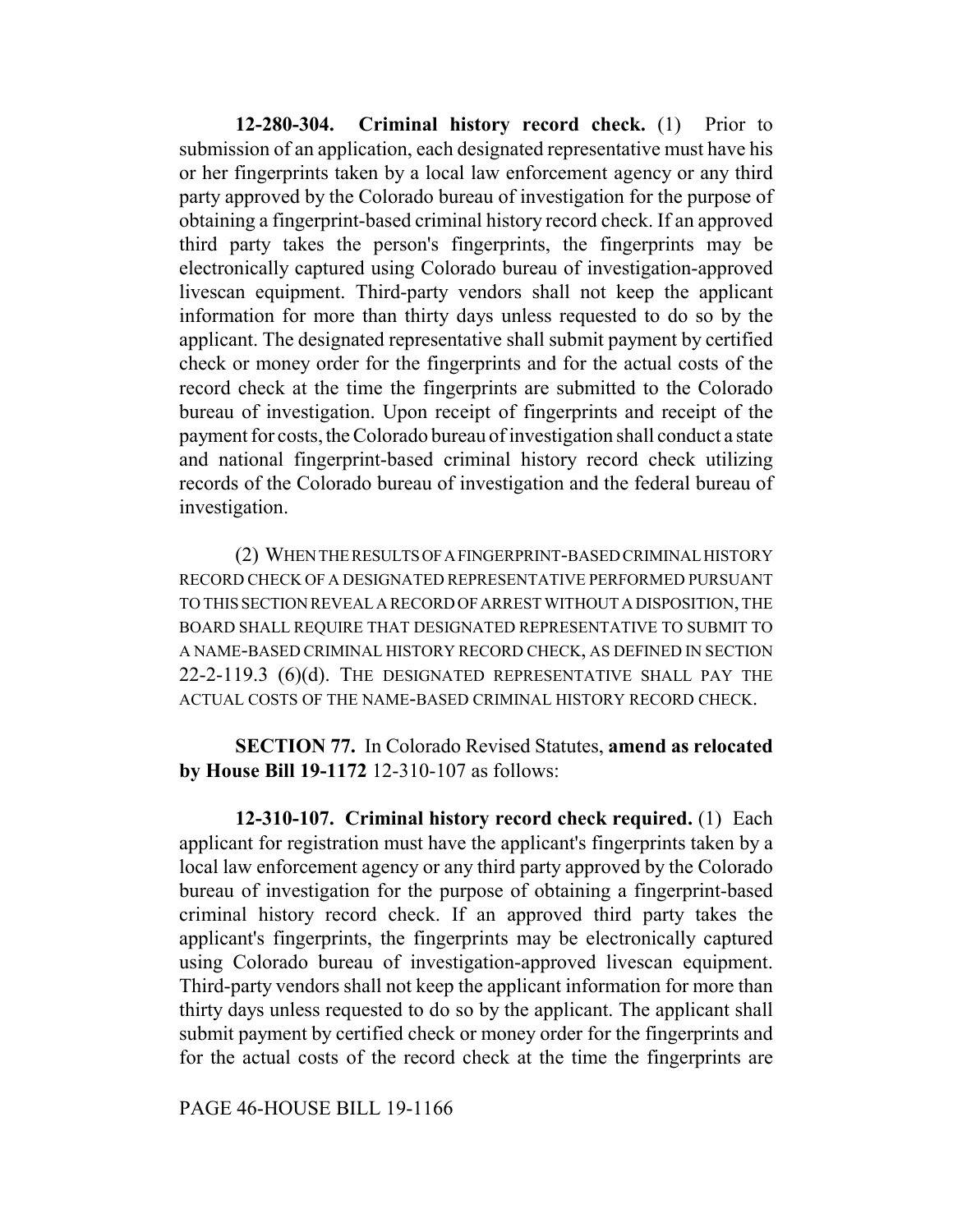submitted to the Colorado bureau of investigation. Upon receipt of fingerprints and receipt of the payment for costs, the Colorado bureau of investigation shall conduct a state and national fingerprint-based criminal history record check utilizing records of the Colorado bureau of investigation and the federal bureau of investigation and shall forward the results of the criminal history record check to the director.

(2) WHEN THE RESULTS OF A FINGERPRINT-BASED CRIMINAL HISTORY RECORD CHECK OF AN APPLICANT PERFORMED PURSUANT TO THIS SECTION REVEAL A RECORD OF ARREST WITHOUT A DISPOSITION, THE DIRECTOR SHALL REQUIRE THAT APPLICANT TO SUBMIT TO A NAME-BASED CRIMINAL HISTORY RECORD CHECK, AS DEFINED IN SECTION 22-2-119.3 (6)(d). THE APPLICANT SHALL PAY THE ACTUAL COSTS OF THE NAME-BASED CRIMINAL HISTORY RECORD CHECK.

**SECTION 78. Effective date.** (1) Except as otherwise provided in this section, this act takes effect upon passage.

(2) Sections 57 and 60 of this act take effect only if House Bill 19-1090 does not become law.

(3) Sections 68 through 77 of this act take effect only if House Bill 19-1172 becomes law, in which case sections 68 through 77 take effect on October 1, 2019.

**SECTION 79. Safety clause.** The general assembly hereby finds,